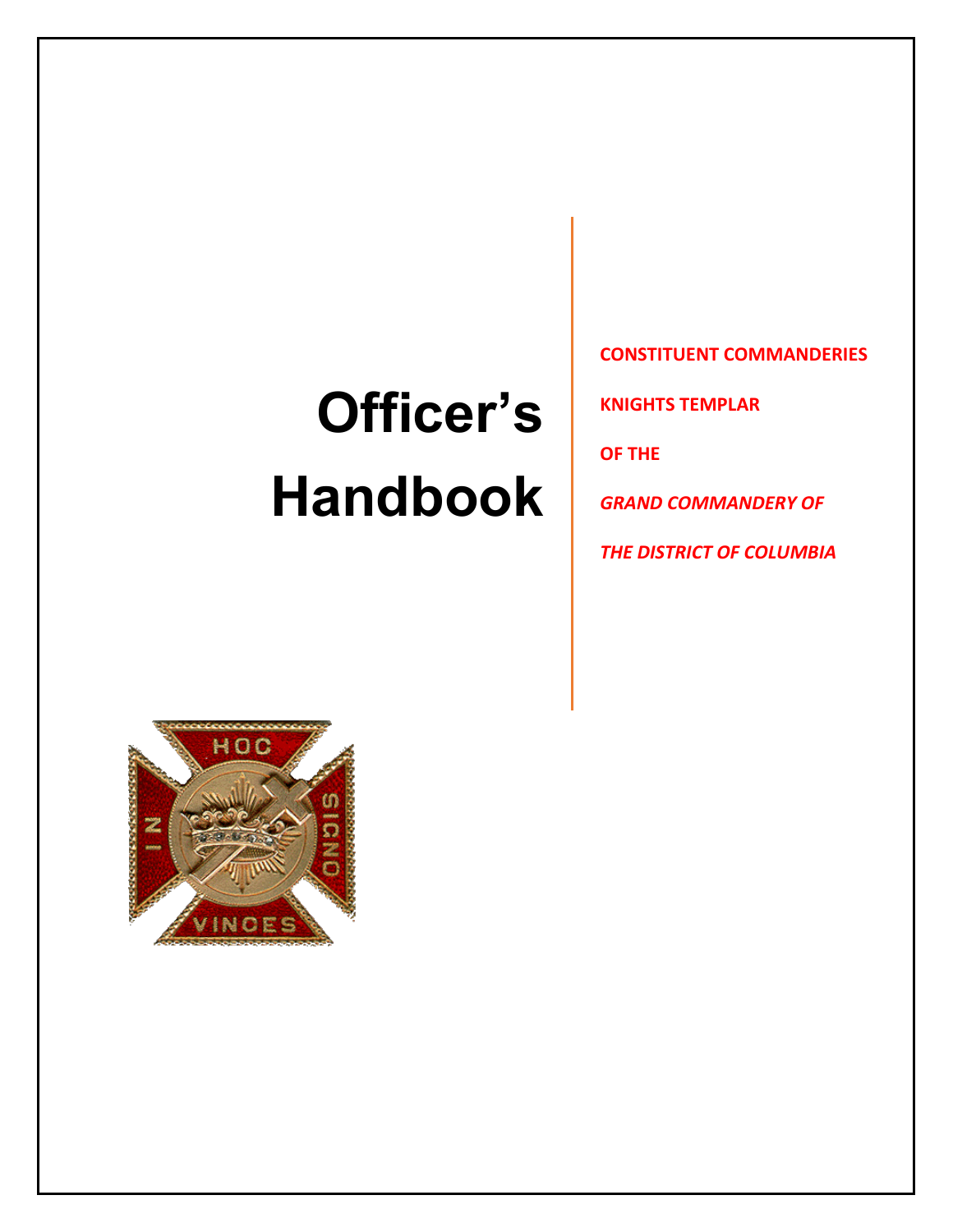

# **Officer's Handbook**

# **for the**

# **Constituent Commanderies**

**Knights Templar**

# **of the**

# *Grand Commandery of*

*The District of Columbia*

*Second Edition*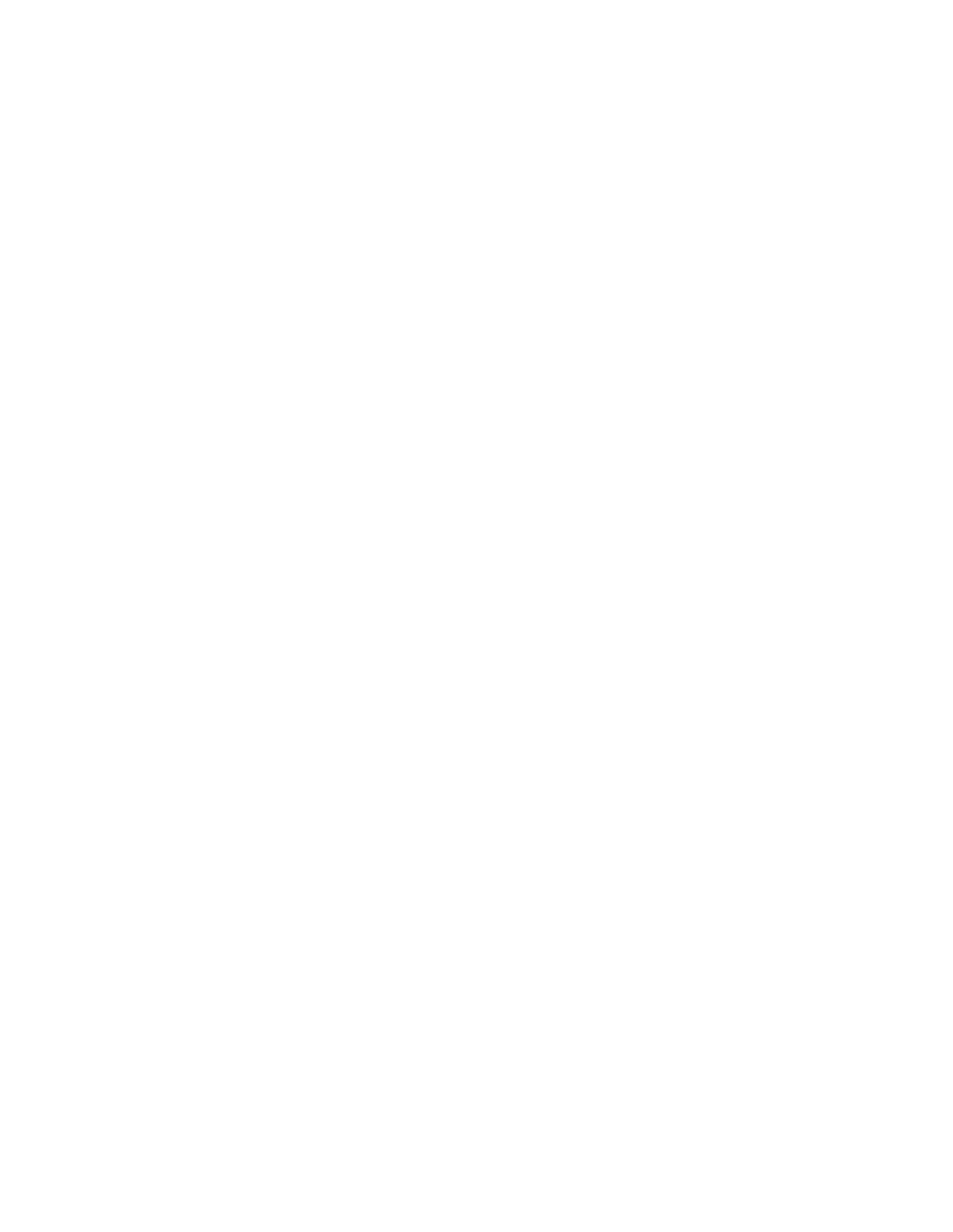# Acknowledgements:

This new edition of the District of Columbia, Officer's Handbook has been updated from the initial printing, which was extracted from the previous manual compiled for Columbia Commandery No. 2 by Sir Knight Michael J. Kastle, REPGC, and from material written by Sir Knight Paul S. Newhall, REPGC. New material has been added to reflect clarity on duties, responsibilities, and goals and update the awards section.

The bulk of the thanks must go to Sir Knight Jack Campbell, EPC, KTCH for his guidance and support over the years both of me and this project. He will always be missed.

And, of course, thanks for their combined dedication on behalf of Knights Templar in general, and for Columbia Commandery No. 2, in particular.

> Elijah C. Mills, EPC, KTCH 13 April 2021 Washington, DC

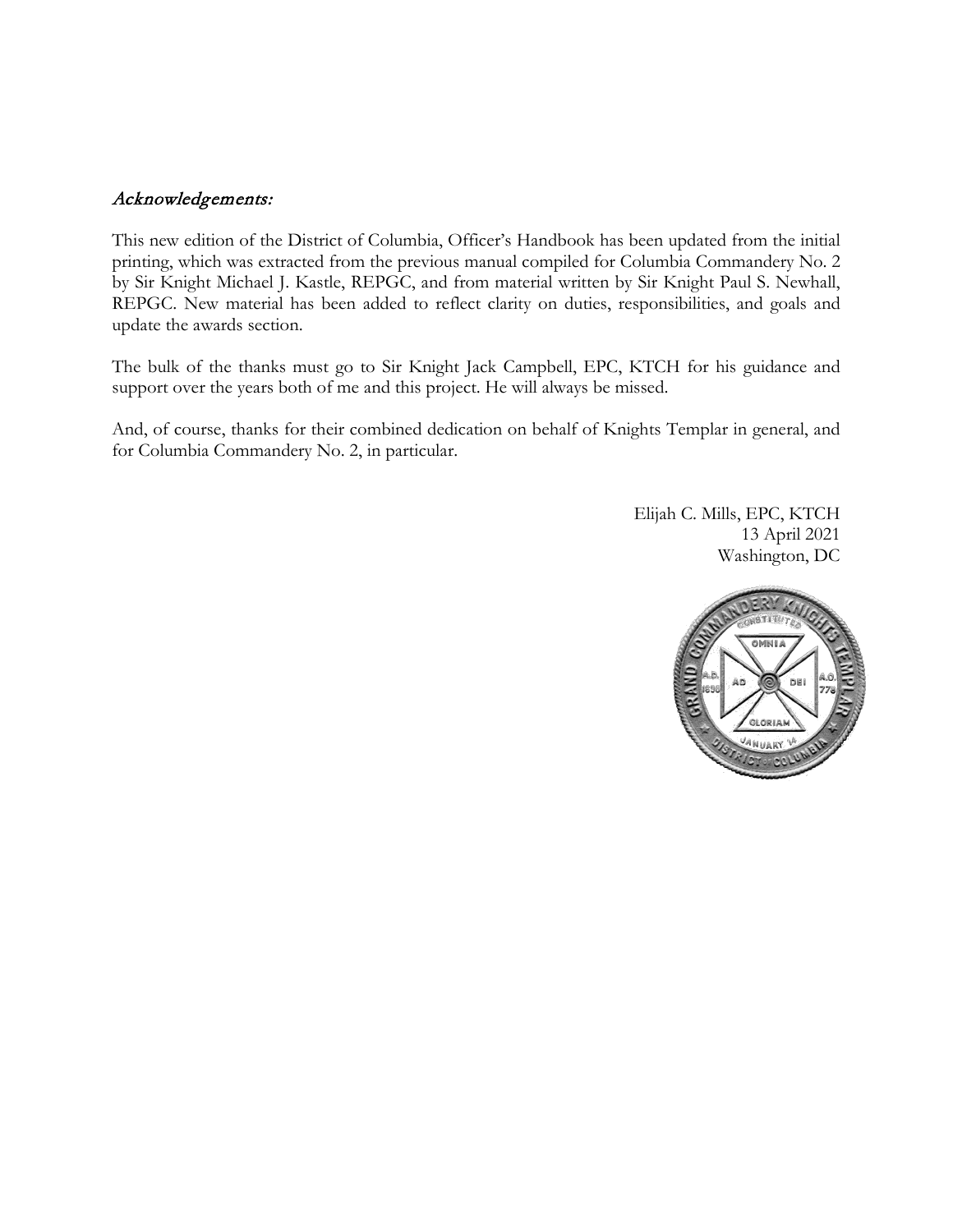# **Table of Contents**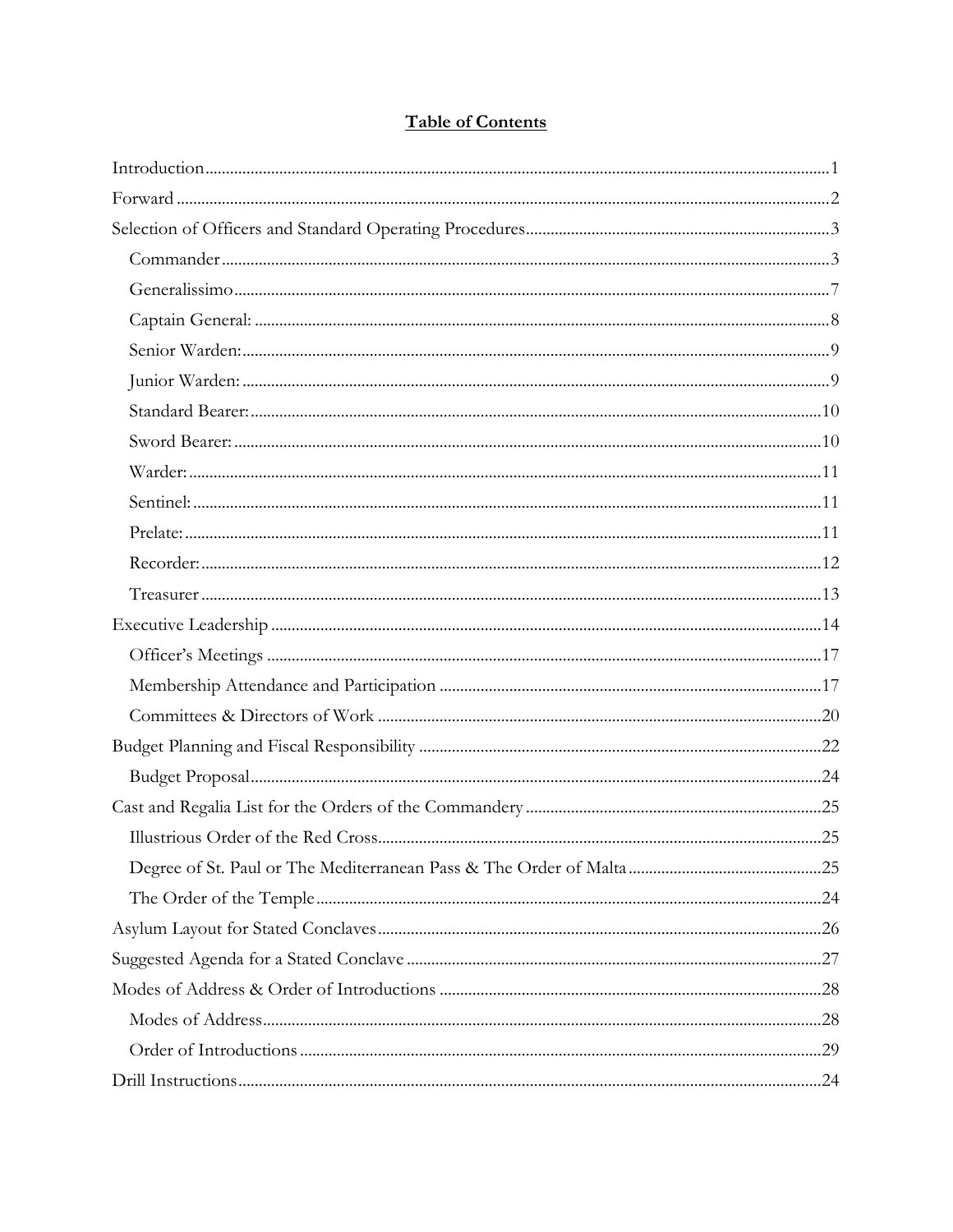| Appendix 1 – Constitution and Regulations of The Grand Commandery Knights Templar of The |  |
|------------------------------------------------------------------------------------------|--|
|                                                                                          |  |
|                                                                                          |  |
|                                                                                          |  |
|                                                                                          |  |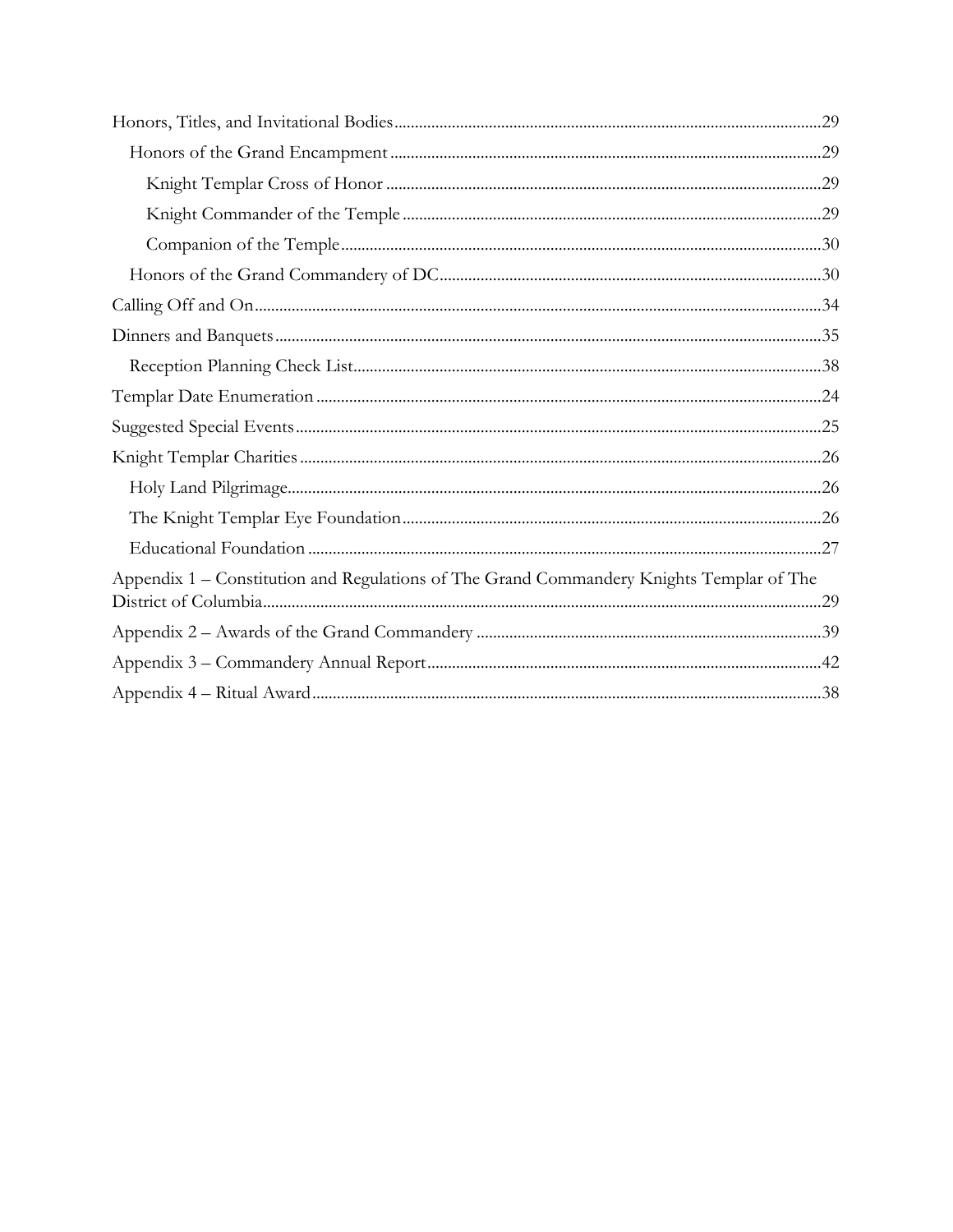# **Introduction**

# <span id="page-6-0"></span>**Greetings,**

Sir Knights of the District of Columbia, I'm pleased to support the update and publication of this 2018/2019 Edition of the District of Columbia *Knight Templar Officer's Handbook.* 

If each officer knows what is expected of him, he can accomplish the Knight Templar work or activities expected of a Sir Knight. Knowing what is required should produce excellent floor work, rituals, and increase brotherhood. Our Grand Encampment Grand Master recently remarked " if we do good work, and we display this to our Masonic Brothers – and others – we will attract better men to Masonry and into our Commanderies."

Detailed guidelines and a check list are included for Commandery self-inspection, individual and unit awards. The individual award for Sir Knight performance and unit award for accomplishments of your Commandery will be reflected in the Commandery Checklist. Awards are to be based on objective measurable criteria.

Our goal in implementing new incentives is to recognize excellent work that our brothers are accomplishing and encourage more innovation and inclusiveness of our junior Sir Knights. Some of our more active members are the junior Sir Knights, who have not yet been elected or appointed as officers in their commandery and need an updated Handbook for reference.in their Knight Templar activities. Rewarding excellent work objectively is necessary in a volunteer organization. The awards acknowledge many hours of dedicated time and detailed work our Sir Knights and Commandries contribute to Knight Templary.

Utilize these tools that the principal drafters have included in this manual. You will become a better Sir Knight, a better leader for your Commandery and the Grand Commandery. These building blocks will enhance an enduring future for Knight Templary in the District of Columbia!

Thank you for your steadfast contributions and dedication for Knight Templary. Use this *Officer's Handbook* especially when you are in doubt!



James W. Mitchell, KCT Grand Commander, A.O. 900 *Grand Commandery of the District of Columbia*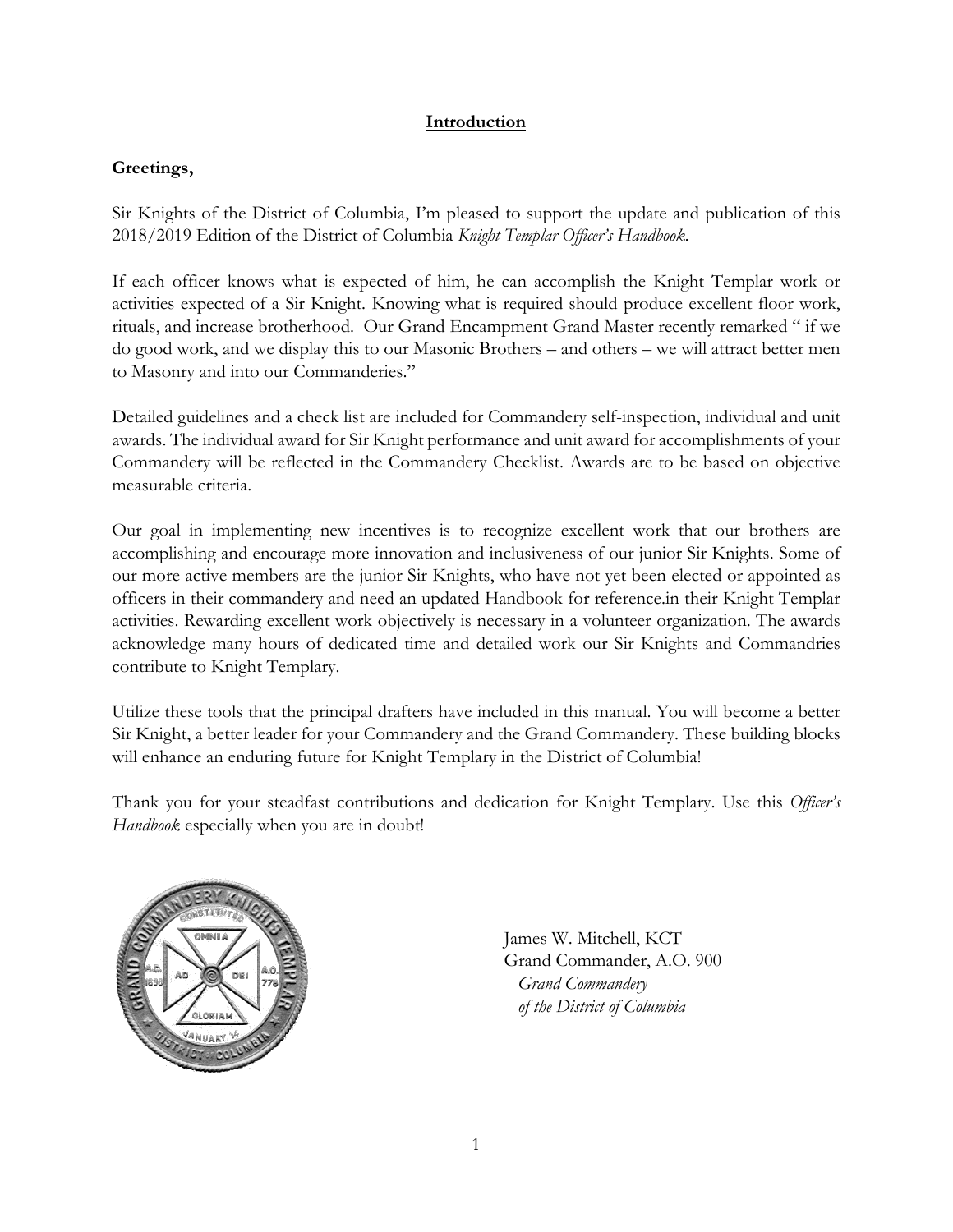#### **Forward**

<span id="page-7-0"></span>This document was created, and now presented, to the officers of the constituent Commanderies of the District of Columbia as a guide to the duties of their office with guidelines on what "best practices" to apply for success. We assume that each officer's principal aim is contribute his best knowledge, ability, and experience toward making his and other's experiences in the Knight Templars meaningful. That aim should ever guide his actions in and outside the Commandery.

To achieve that goal, one must instruct themselves on the specific duties of his office. This guidebook, therefore, sets out to clearly define the expectations of each office -- as well as providing focus and guidelines – or help and inspiration for each year. This guidebook cannot, however, address every contingency or foresee how Templary might change in the coming years, so each Sir Knight reading this should seek out additional advice as needed and be guided by those valuable watchwords: adopt, adapt, improve.

This manual is meant to clarify the laws and regulations of the Grand Commandery of the District of Columbia or the Grand Encampment of the United States of America. This is a collection of essential material that may authoritatively aid and guide officers in Commandery management and enhance individual priorities and procedures. Employment of the contents of this manual will discourage carelessness and produce the uniformity that Templars are known for – and that is essential to the orderly conduct of the business of the constituent Commanderies.

No claim is made to originality in what here appears. Considerable research is reflected in this material. It is a distillation of the best historical and current material available. If your study of this material inspires you to offer improved or more effective methods for performing your duties, it will have served its intended purpose.

This author sincerely trusts and hopes that it will prove to be a valuable handbook and guide throughout whatever offices you may come to inhabit.

Yours in Christ,

Elijah C. Mills, KTCH Commander, A.O. 900 Columbia Commandery No. 2

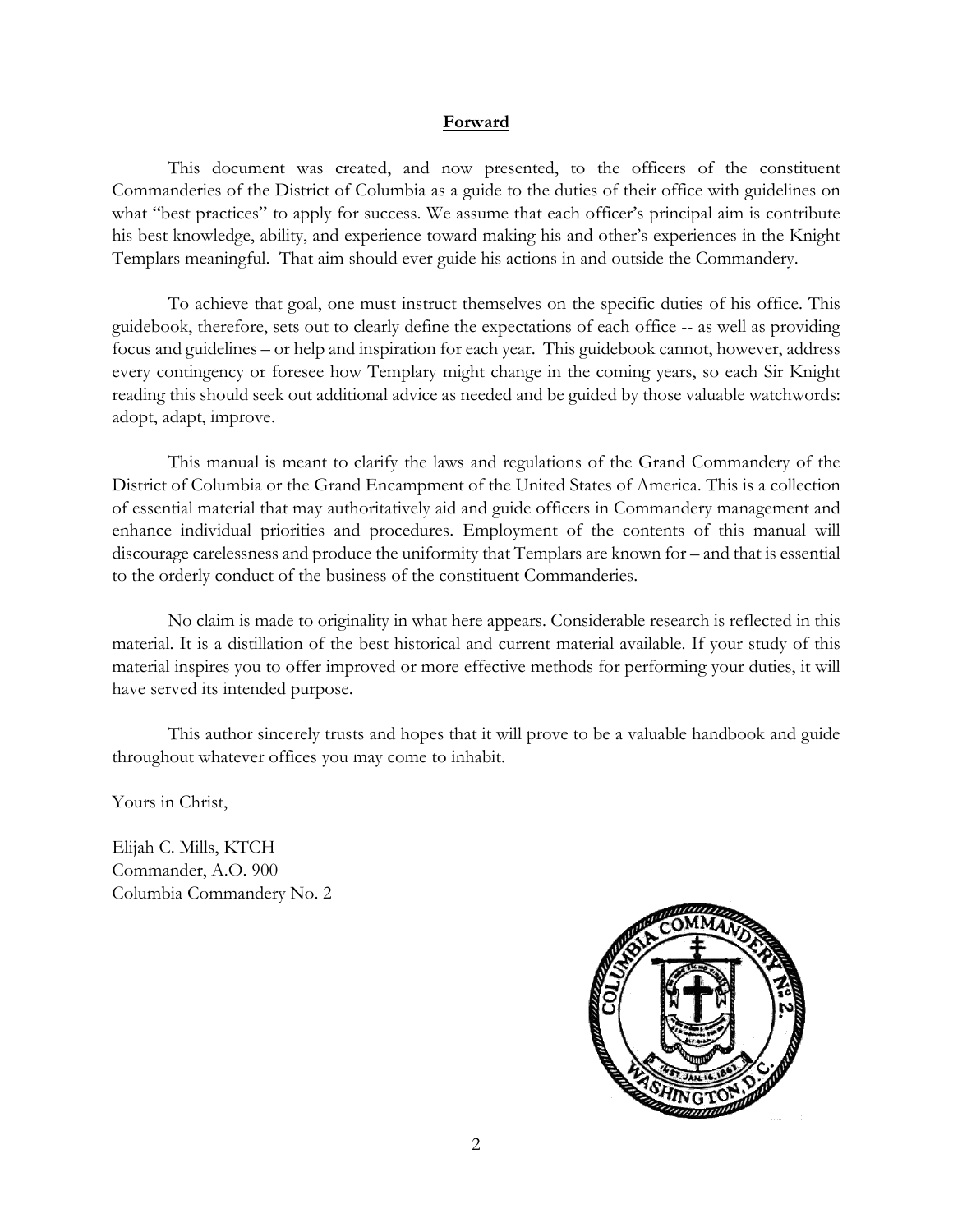#### **Selection of Officers and Standard Operating Procedures**

<span id="page-8-0"></span>Careful consideration should be given to this important subject by all Commanderies. The success of your Commandery depends first upon its officers and their qualified leadership. Interest, attendance, ritualistic ability, and leadership are all key factors in selecting a new line officer. A good officer should exhibit some measure of all these virtues, but the greatest emphasis should be placed upon leadership ability. Further, an officer should own a uniform as soon as is possible and he must have a complete uniform by the time he is elected to the dais. It should be the desire of every new line officer to preside eventually as Commander, which involves the executive duties of planning, administering, and supervising social, financial, and ritual functions. It is leadership ability that contributes generously to the stability, growth, and future of Templary.

Consideration should also be given to the number of other Masonic positions which a Sir Knight may be called to fill. What time he has available to devote to this very important duty will be limited, and an officer who spreads his time and effort across too many tasks will find his duties unfulfilled, commitments not completed, and a lack of focus resulting in personal frustration and disappointment from the broader York Rite.

Selection, as well as advancement, should be based on merit. If an officer is shown to be illprepared for advancement or fails to attend regular meetings, consideration should be given to have him remain in his present station until his skills improve. Should he not be willing to apply himself thereafter, he should not be nominated for re-election. We must all remember that this frail organization exists merely through the continued and dedicated work of its officers. If such duty were to falter, the York Rite suffers. Nothing deflates so fast as a punctured reputation.

These duties will be in addition to the duties contained in the Commandery ritual and by-laws.

#### <span id="page-8-1"></span>**Commander:**

So, why do you desire to be Commander? Are you doing it to better yourself? Do you think you have skills and talents which the Commandery would benefit from? Perhaps you were moved up because no one else would do it? Whatever the reason, understanding your own motivations can go a long way towards making your year as Commander the best it can be. It is encouraged that you do some self-reflection before standing in the East and leading your Commandery. Each Sir Knight was symbolically required to travel the path of a pilgrim, wage years of warfare, and suffer a journey of penance to be dubbed a Knight. Reflect on these principles and align your heart with that of God and your Savior and he will lead you aright.

In order that you may be a successful Commander, there are certain general standards you should be careful to establish for yourself, and endeavor to follow as well as instill in your successor. These are flexible, but you should know how to apply them to the responsibilities of this office. The following "Rules to Live By" are offered as suggestions: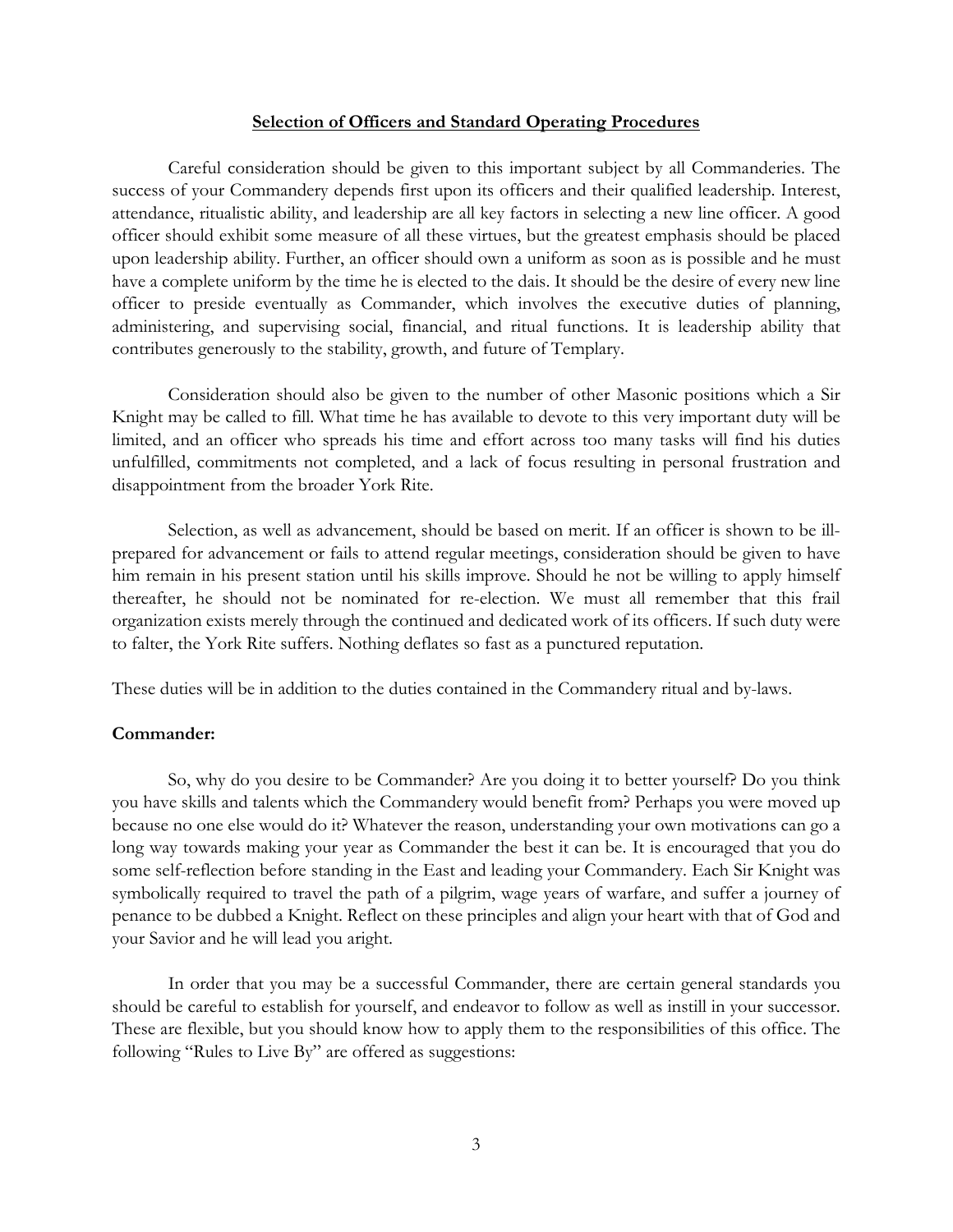### **Rules to Live By:**

- 1. Planning is Critical. Plan your entire calendar year in advance of your election as Commander. Begin to plan during your assignment as Generalissimo or Captain General. Establish schedules of the Commandery activities for the entire year and make the commitment to meet them. Start with your installation and plan when that will be. Moving from there, lay out the major markers for your year (required observances, department conference, etc.) and fill in when you will have the Orders for your new Sir Knights. What is left are the meetings you need to fill with an interesting program or event.
- 2. Teamwork is Required. Every Commander should hold planning meetings with his fellow officers – not only to familiarize them with the scheduled work and train them for future responsibility, but that he may have the benefit of their viewpoints and their suggestions. Teamwork and delegating your responsibility is critical. Your job as Commander is also to know your ritual and tactics and instruct your officers to be sure they are proficient in theirs. If one of your officers struggles with the ritual or tactics then schedule a personal session with him to practice.
- 3. Guidance from Others. Your position is one of great responsibility. Therefore, seek the advice and counsel of experienced Sir Knights, remembering always, the final decision rests with you. If sometimes you find yourself in doubt – and competent advice is not immediately available, logical thinking and common sense will generally solve the issue.
- 4. **Know the Limits**. It is strongly urged that you obtain a copy and become familiar with the bylaws of your Commandery (although you should already have these), the laws of the Grand Commandery of D.C., and a copy of "Constitution and Statutes of the Grand Encampment of Knights Templar of the United States of America." The latter is available for download on the Grand Encampment's website [\(www.knightstemplar.org\)](http://www.knightstemplar.org/). Each Commandery is to have two copies of each of these documents. It is your duty and your subordinate officers to comply with these rules and regulations always. As Commander of your Commandery, you should set a good example by referring to these publications frequently. One additional document which can be of invaluable assistance when faced with tough, legal decisions is the "Digest of the Approved Decisions of the Grand Masters of the Grand Encampment, Knights Templar of the United States of America," which lists chronological decisions rendered from 1816 to 2016.
- 5. Get Along for the Long-Term. Be kind and gentle yet firm. Be sure you are correct before you proceed. You are not to command in an arbitrary or dictatorial manner, yet you are to command. Be dignified without being haughty; courteous without being subservient; firm without being arrogant. Keep your attitude on a friendly and Knightly basis, while observing proper dignity and decorum. Recall that Templary is a voluntary organization.
- 6. Time Management is Important. Promptness and punctuality are essential to success. It is better to be early than late ("Early is on time; on time is late"). Always open your Commandery's stated conclaves on time. If you are not consistent, members will come to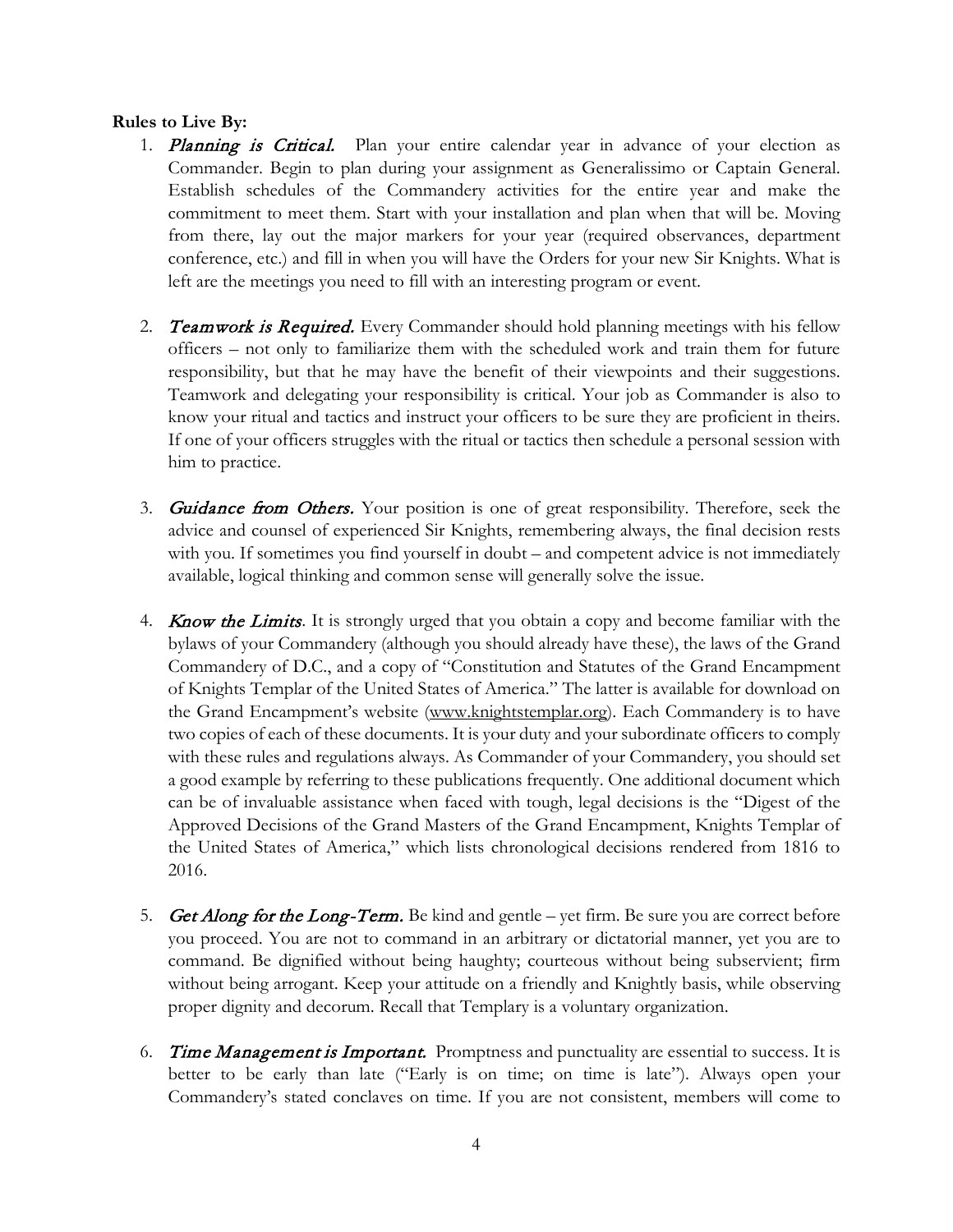expect you to be late and they themselves will act accordingly. Eventually, those who like promptness will stop attending. It would be better to start a meeting on time, with some people late, than it would be to hold the whole meeting up for one or two errant Sir Knight.

- 7. Be Efficient**.** After you have opened, conduct the business with proper dignity and decorum – but with dispatch. There are little things filled with such tedium as a business meeting that goes on for too long. Rather, conduct the business quickly and efficiently; after which, those who wish to remain and socialize will have the freedom to do so – don't keep hostages. A normal business meeting should never exceed an hour.
- 8. Attitude Starts at the Top. As the Commander, do not lose enthusiasm if things do not go exactly as planned. In this respect, Templary is no different from business or daily life. You must learn to expect some setbacks, but you must learn to strive consistently and determinedly toward your goals. Most likely, you will have some members of your committees, some officers, and others who will disappoint you, but do not let disappointment become discouragement. Remember, the more thought you give to your selections or appointments, the more coöperation and assistance you will receive from these Knights.
- 9. Membership is Life. No Commandery can endure without acquiring new members, nor can it thrive unless these new members are well assimilated into the culture and social life of your Commandery. Well-conceived programs can be of great help in this process. Email your new Sir Knights regularly to personally invite them to upcoming conclaves after they are knighted. Encourage every new member to become familiar with the history of Templary (what is in the "New Member Packet" is just the beginning), acquaint him with his fellow Templar family, involved him in ritual work, and keep him informed on all Templar activities and projects. Only then will he become a working Templar and a substantial asset to your Commandery. This goal is worthy of your every effort as Eminent Commander.
- 10. **Share the Glory.** Your duty is also to work with the other two Commanders in this jurisdiction. Templarism is a particularly tight knight group in DC and your attention should be on having frequent and clear communication with the other Commanders in this jurisdiction. Only together can Templary thrive.

#### **Commander's Authorities:**

The Commander is the head of the Commandery and has the authorities to make all decisions pertaining to the operations of the Commandery, subject, of course, to the rules and regulations of the Grand Encampment, Grand Commandery, and bylaws of his Commandery. His duties include the following:

1. The charges of an Eminent Commander as directed in your installation are to: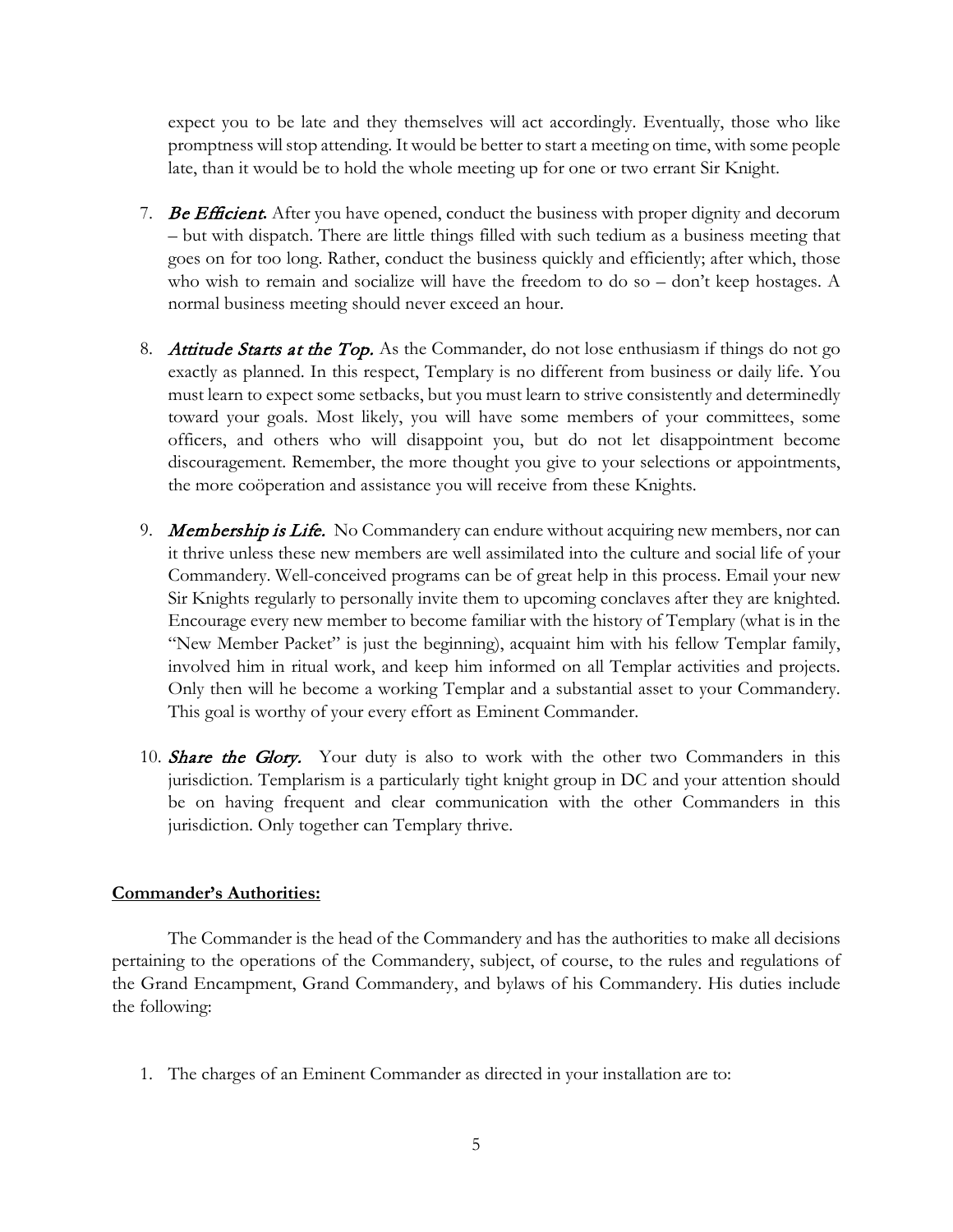- a. Endeavor to correct the vices, purify the morals, and promote the happiness of those brethren who have attained this magnanimous order.
- b. Never suffer your Commandery to be opened unless there be present at least nine regular Knights of the Order.
- c. Not confer the Orders upon anyone who has not shown a charitable and humane disposition nor upon anyone who has not attained a reasonable proficiency in Masonry.
- d. Seriously endeavor to promote the general good of the Order and on all proper occasions be ready to give and receive instruction, particularly from Grand Officers.
- e. Preserve the solemnities of our ceremonies and behave in open Commandery with the most profound respect and reverence as an example to your brethren.
- f. Not acknowledge or hold communication with any Commandery that does not work under a constitutional dispensation or charter.
- g. Not admit any visitor into your Commandery unless he has been knighted in a lawful Commandery.
- h. Pay due respect and obedience to the instructions of the Grand Officers, particularly those relating to the several lectures and charges, and will resign your station to them when any visit your Commandery.
- i. Support and maintain the Constitution, Laws, and Regulations of the Grand Commandery under whose authority you act.
- j. Bind your successor in office to the obedience of these rules.

2. He presides over his Commandery at all stated conclaves and, preferably, at the conferral of the Order of the Temple.

a. He shall provide for the funeral service of a deceased Sir Knight when requested, unless local custom dictates otherwise. All arrangements should be approved through the Commander and compliant with Grand Encampment Regulations (see public ceremonies tactics for more).

b. He makes all policy decisions. It is strongly urged that any changes in policies be reviewed with your officers prior to implementation. Final decision must rest with the Commander, but in the interest of team work and understanding the thoughts and opinions of the junior officers can be helpful and beneficial – after all, they are the ones who will continue (or discontinue) your policies. Thoughts should be given to policy decisions as they play out over the long term, particularly their possible financial impact, and not just immediate considerations.

c. He calls monthly meetings or regularly communicates online with his subordinate officers and committee chairmen to maintain continuity in the accomplishment of goals and to promote harmony while reinforcing the responsibilities of good leadership.

d. He makes such assignments of responsibilities to the junior officers as he may deem necessary. This provides the junior officer with an area of leadership training which will benefit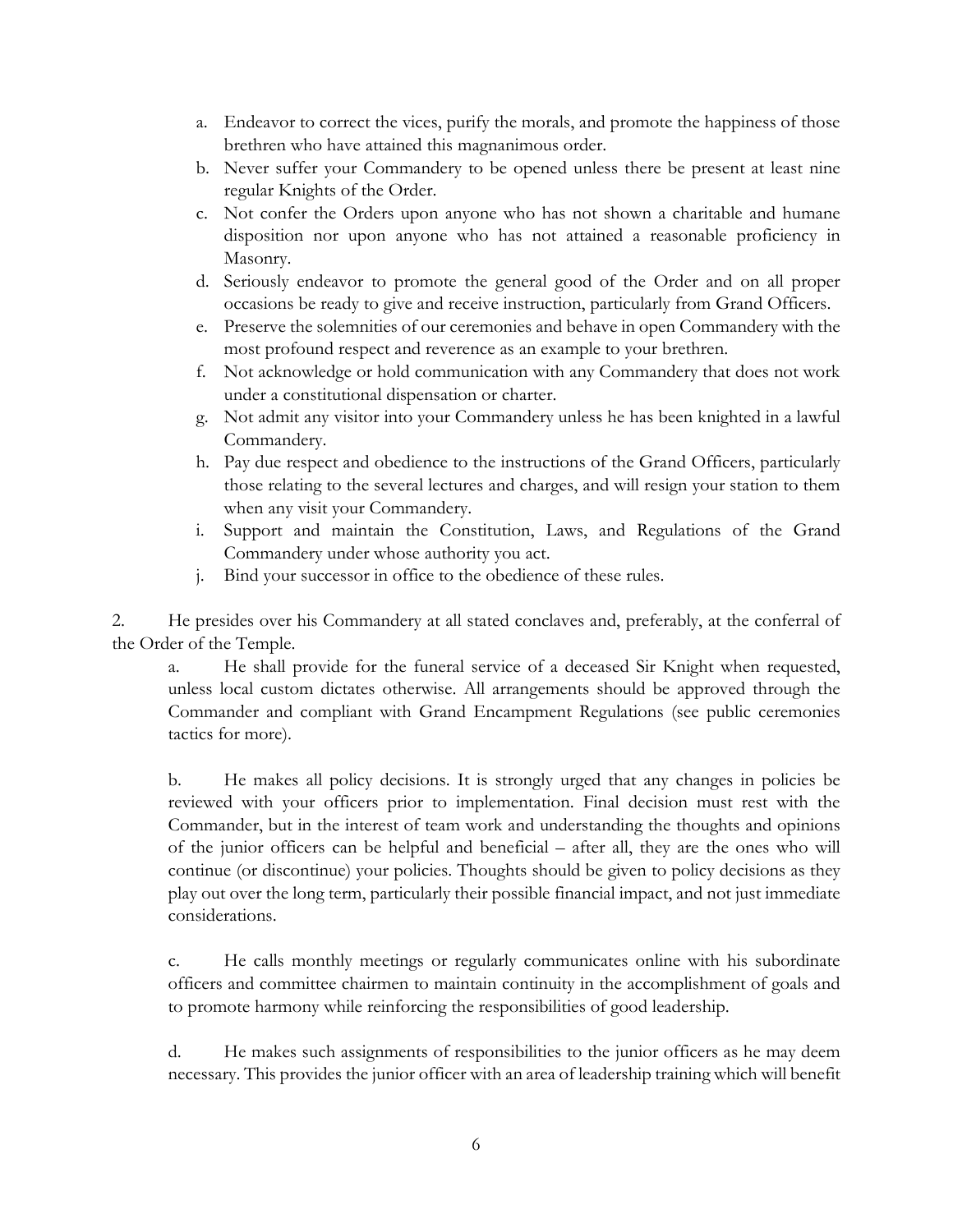him as he moves up in the officer line and relieves the Commander of minor details, thereby permitting him to devote more of his time and talent to his office.

- 3. He appoints and supervises those committees necessary for the effective and efficient operation of all Commandery activities and areas of concern.
- 4. He appoints those committees required by Grand Commandery law and is responsible for their compliance to the requirements to corresponding Grand Commandery requests. The following committee chairmen should be appointed and the activities of each committee included in your annual report:
	- a. Knight Templar Eye Foundation
	- b. Holy Land Pilgrimage
	- c. Membership
	- d. Knight Templar Educational Foundation
	- e. Audit
- 5. He attends stated York Rite group meetings and functions. This will provide the atmosphere and forum for all York Rite masons to review their plans, activities, and programs in harmony and cooperation. It cannot be stressed enough that the York Rite in D.C. is sufficiently small that everyone must work together with clear communication. The Commandery cannot exist without the Chapter and Council.
- 6. He is responsible for requesting, in writing, dispensations from the Grand Commander as necessary and for enforcing all General Orders issued by the Grand Commander through the office of the Grand Recorder.
- 7. There are other important duties which require your diligence:
	- a. Make sure fifty (50) year members promptly receive their awards when they are due.
	- b. Require your officers to be able to open and close in their own station.
	- c. Constantly work on membership; this is not just limited to the obvious activities of planning the conferral of orders, but also talk up your commandery when you are sitting in other Masonic bodies. Encourage your friends and associates from every Masonic body to begin their progression through the York Rite of Freemasonry. Building up excitement to join an organization won't come from one event, but rather a steady and reliable reputation that the organization has value.

#### <span id="page-12-0"></span>**Generalissimo:**

**Manages the Officers and Business**. The Generalissimo, as the second in command, serves as the officer link between the officers, the members, and the Commander. It is his duty to preside in the absence of the Commander and to aid the Commander in the performance of his duties. The major concern for the Generalissimo should be the planning for the activities and plans for the coming year, in anticipation of being elected Commander. Planning is a critical element of a successful year so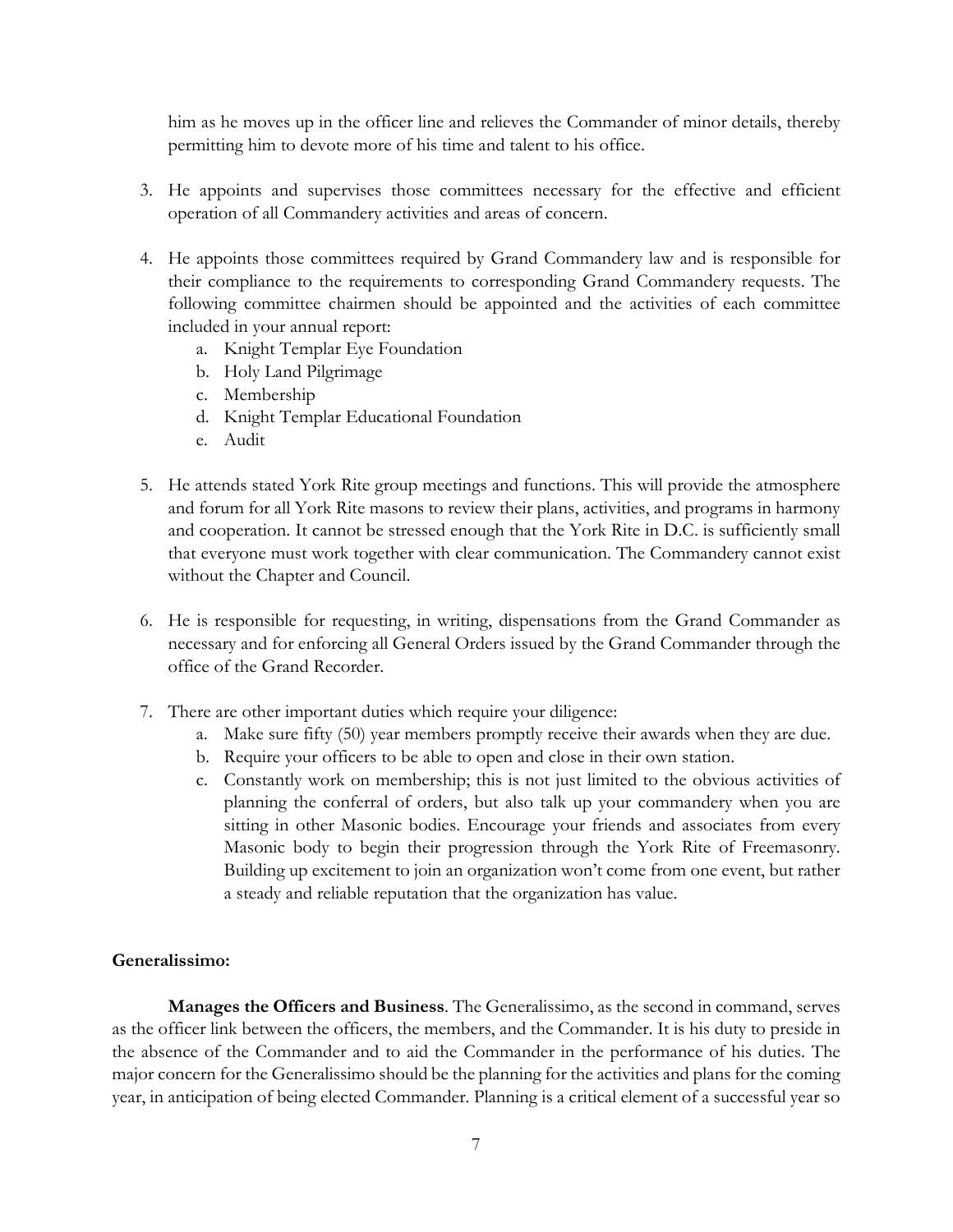thinking about the coming year should be begun early. In addition to this, the Generalissimo should serve as a coördinator between the officers below him. It is important that the Generalissimo frequently communicate his vision with those who will be in his officer line and communicate the vision of the broader Commandery to them, so that they may work in concert and have a consistent year-by-year approach. The Generalissimo shall also:

- 1. See that the Asylum is in suitable condition for the conferral of the Orders and attend rehearsals of the same.
- 2. Assist the officers in becoming proficient in their duties, ritual, and tactics. He shall cause to be called and conduct such officer practice sessions as deemed necessary.
- 3. Thoroughly familiarize himself with the following:
	- a. Constitution, Statues, Disciplinary Rules, Standing Resolutions, Ceremonies, and Forms of the Grand Encampment of Knights Templar of the United States of America.
	- b. Laws of the Grand Commandery of Knights Templar of the District of Columbia.
	- c. By-laws of this Commandery.
	- d. Rituals of the Grand Encampment, especially those outside of the conferral of Orders.
	- e. Tactics of the Grand Commandery.
- 4. Receive and escort distinguished guests into the Asylum. Provide name & proper titles for guests & members to be introduced, according to tactics.
- 5. Chairman of the Audit, Finance, and Ritual Committees.

## <span id="page-13-0"></span>**Captain General:**

**Manages the Officers.** The Captain General, as third in command, serves as a dais officer and receives his orders from either the Commander and/or the Generalissimo. It is his duty to assist the Commander and the Generalissimo as they may require. He shall also oversee all drill and ceremonial tactical maneuvers which may be needed, unless otherwise provided. As the junior dais officer, the Captain General is the leader of the Officers and the chief communicator between the Wardens and the Commander. He communicates the needs of the Commander to them and ensures they are properly equipped and trained for their duties. Tactically, the Captain General occupies an unusual position in the line as sometimes he moves and acts with the dais, and sometimes with the broader Commandery and the Wardens. He should then strive to productively communicate the needs of the dais to the junior officers. In the absence of the Commander and the Generalissimo, it is the responsibility of the Captain General to preside, so he should familiarize himself with the requirements of this as a contingency. Additionally, the Captain General shall: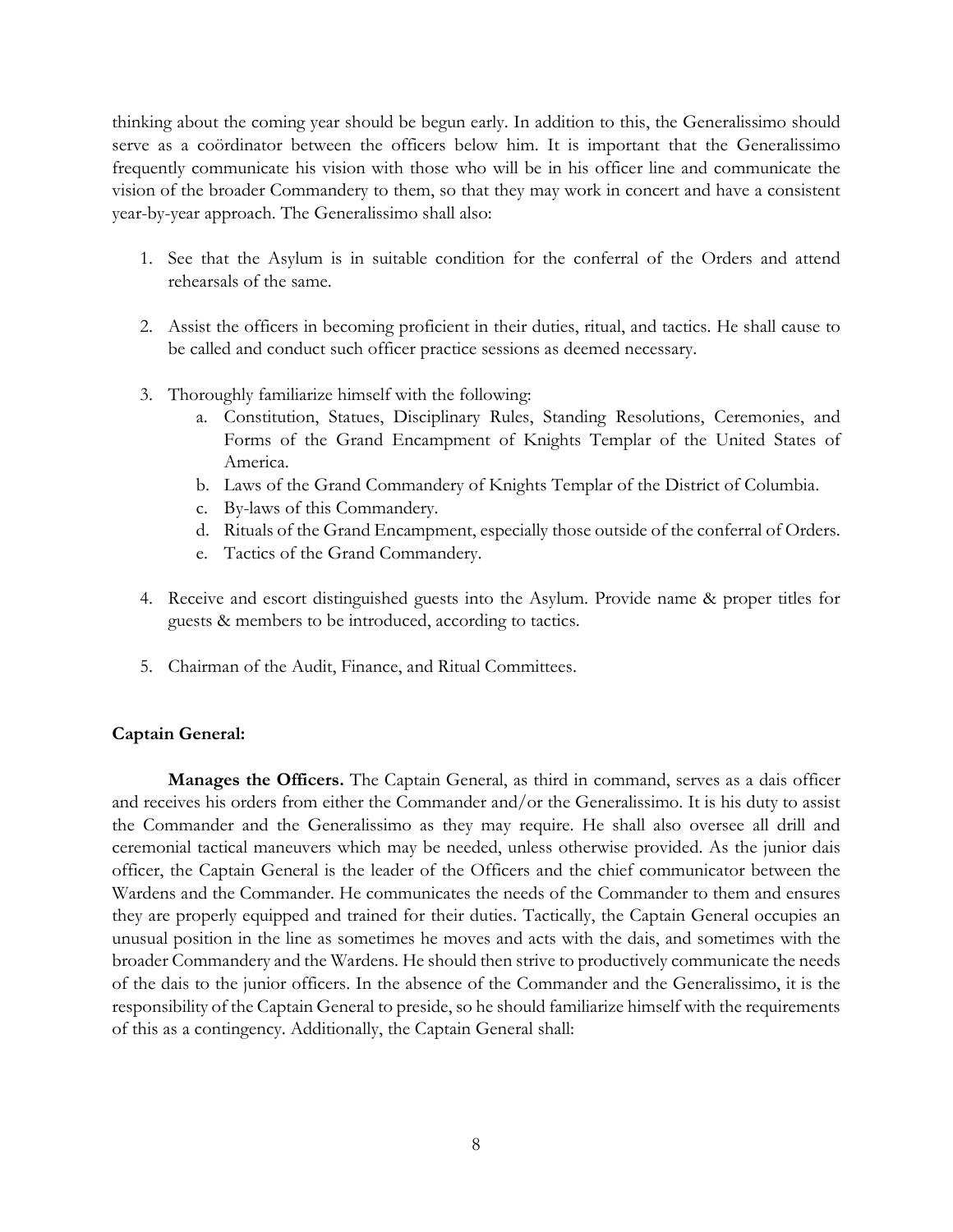- 1. See that the uniforms of all Sir Knights (including Officers and Past Commanders) are clean and neat in appearance, that all badges and jewels are properly worn, and that all forms of the uniform regulations are adhered to.
- 2. Supervise the set up and breakdown of the Asylum for each meeting with the Senior and Junior Warden, requiring necessary practice and rehearsals to perfect the same.
- 3. Thoroughly familiarize himself with:
	- a. Drill regulations of the Grand Encampment of Knights Templar of the United States of America as well as the Constitutions, Statues, Disciplinary Rules, Standing Resolutions, Ceremonies, and Forms of the Grand Encampment.
	- b. Laws of the Grand Commandery
	- c. Bylaws of this Commandery and the tactics manual as approved in their latest form by the Grand Encampment and Grand Commandery.
- 4. Chairman of the Membership and of the Tactics Committees.

#### <span id="page-14-0"></span>**Senior Warden:**

**Aligns the Asylum for Floor Work.** The Senior Warden has the responsibility to conduct drill and instruct the candidate in an impressive and dignified manner. His perfection and skill employed in performing his duties will both impress the candidate and serve him well in his advancement to higher office. He should conduct himself with dispatch and dignity. He is also responsible for coördinating with C-G, the Junior Warden and director of the Orders on how the candidates will be received, and the tactics for the evening.

The Senior Warden's prompt attendance and punctual appearance at all Commandery functions are mandatory and set an example for the remaining junior officers to emulate. He should be supportive and assist the Generalissimo in the instruction of ritual and tactics. His knowledge of and rendering of his duties will further aid his advanced duties. In addition to this, the Senior Warden is to set up and breakdown the Asylum for each meeting with the Junior Warden, under the guidance of the Captain General. For most meetings, the primary duty of the Senior Warden is to examine all visiting Sir Knights and ensure that all present for the meetings are either knights known to him to be in good standing or are properly vouched for. He should also endeavor to assist the Generalissimo in relaying any names and titles of distinguished guests who might be in attendance.

#### <span id="page-14-1"></span>**Junior Warden:**

**Directs and interfaces with the Candidates.** The Junior Warden's responsibility is his first contact with a candidate during the Order of the Temple will undoubtedly leave lasting impressions. His conduct and instructions pertaining to ritual and tactics should be precise and dignified. Lengthy explanations made outside of ritual tend to confuse and are an impediment of the candidate's own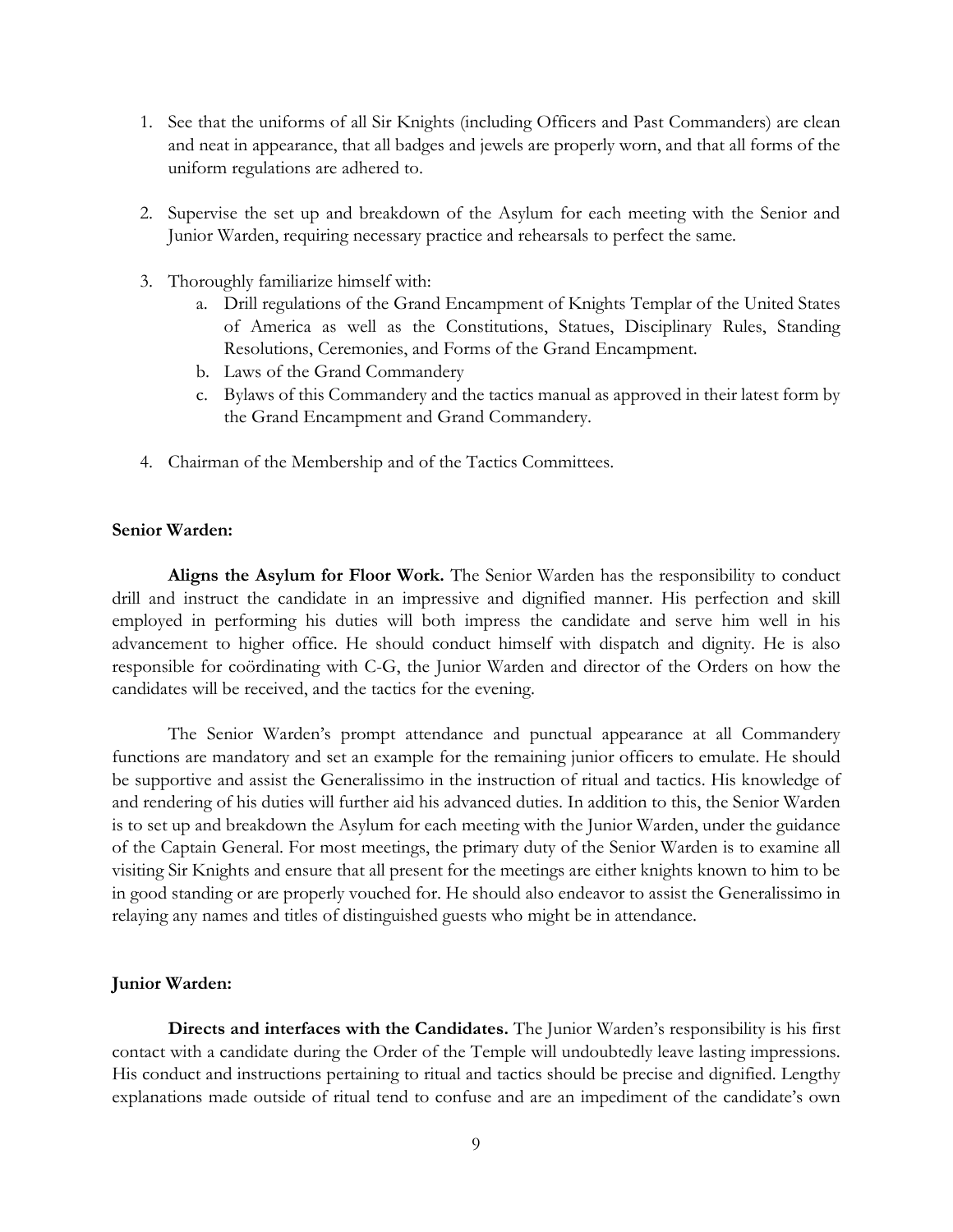learning process which must take place through the candidate's participation. The way the Junior Warden conducts himself in matters of ritual and tactics should be both impressive and dignified.

The dignity and skill of his rendition of the Chamber of Reflection and subsequent duties will both impress the candidate as well as lay the foundation for his own advanced responsibilities. Familiarity and levity are not to be tolerated in any circumstances when a candidate is under his control. His promptness and punctual attendance are mandatory and necessary to maintain the dignity and impressiveness of his ritualistic responsibilities. Like the Senior Warden, he should conduct himself with thoroughness, dispatch, and dignity. It is also his duty to assist the Senior Warden, under the direction of the Captain General, with the set-up and breakdown of the Asylum for each meeting.

Since he is the first Sir Knight to come in close contact with the candidate, it shall be the responsibility of the Junior Warden to propound to and ascertain of the candidate if a problem exists (religious, personal, et cetera) relative to the requirement to partake of an alcoholic drink during the Order of the Temple. If a substitution is requested by the candidate, this will allow ample time for changes to be made. He should also endeavor, once a candidate is made a Sir Knight, to be social towards him and incorporate him into the culture of this Commandery.

#### <span id="page-15-0"></span>**Standard Bearer:**

**Has in charge the banners of the Orders.** The Standard Bearer may or may not be a moving station in the Commandery officer line. In either event, this station and its duties are no less important than those of another officer. This office is equally impressive and important to the ritual as the Standard Bearer is in charge of both the Beauceant and the United States Flag. The dignified and military manners with which the duties and, often public, ceremonies of this office are conducted also add to the solemnity and importance of the ritual. His knowledge of the ritual, tactics, and proper handling of the Grand Standard, Beauceant, and American Flag are a must and he can also be of assistance to the officers on the dais in their performance of the required tactics.

#### <span id="page-15-1"></span>**Sword Bearer:**

**Assists and supports the Standard Bearer.** The Sword Bearer, while having no speaking part in the Orders, has an important supportive role. He should be thoroughly knowledgeable in the duties and ritual of the Standard Guard and is frequently called on to assist in another capacity in the west or give movement commands. He might also be called upon to aid the Junior Warden in the preparation of candidates for the Chamber of Reflection. The prompt and dignified performance of his duties in the ritual will add to its impressiveness and the timely progression of that conferral, especially as it is the position of this Commandery that the Chamber of Reflection be conferred on only one candidate at a time. He should also see that there is no passage of Sir Knights behind the officers in the west – they must pass in front of the Standard Guard. This is a learning station and should be approached as such. The duties of this station are not heavy and should be utilized to observe and memorize the ritual and tactics of the stations ahead.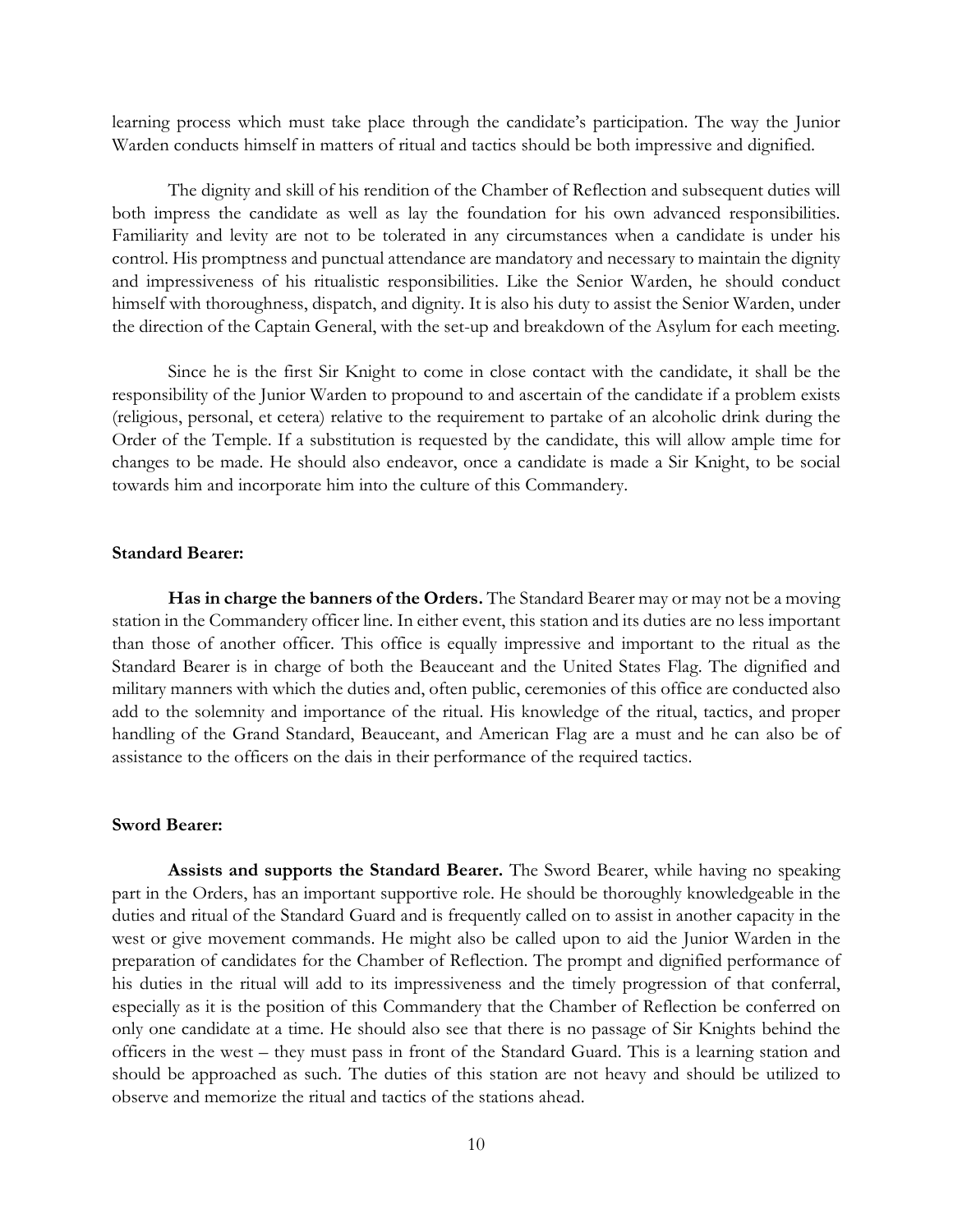#### <span id="page-16-0"></span>**Warder:**

**Relays the Commander's orders to the Sentinel.** The Warder has the responsibility of answering all alarms at the entrances of the Asylum, admitting and retiring the Wardens, and obeying the orders of the Commander and Captain General. As such, he should pay particular study to the proper titles and honorifics that all visiting or late Sir Knights might be properly announced to the Commander and Commandery. His deportment and dispatch with the way he performs his duties will set the pattern for the conduct of the ritual and tactics and prepare him for his advanced duties. He must be prompt and punctual for the opening of the Commandery. His knowledge of the ritual and tactics of his station are necessary and he should perform those duties with exactness as required, permitting no deviation therefrom. His study and knowledge of the duties of the next two stations in the west will prove helpful not only to himself, but to all the officers in the west.

#### <span id="page-16-1"></span>**Sentinel:**

**Guards the Asylum.** The Sentinel has the responsibility to see that the Asylum is furnished with the materials to prepare it for the conclave of the Commandery, both Stated and Special. His primary function is to guard the sentry door, to require all visitors to provide evidence of current membership in a Commandery and to inform the Commander prior to the opening of distinguished visitors from other Commanderies, the Grand Commandery, and Grand Encampment. His outward demeanor, courteousness, and efficiency in greeting and accommodating guests prior to opening and while they wait to be admitted will greatly enhance the impressions that others conceive of this Commandery. He should arrive as early as is practicable prior to the stated start time to aid in the setting up of the Asylum either for the conferral of Orders or for Stated Conclaves.

#### <span id="page-16-2"></span>**Prelate:**

**The spiritual guide.** Similar to the Commander, the station of the Prelate in conferring the ritual demands the highest degree of dignity and decorum. His delivery of the ritual, like the Commander, should be flawless and rendered in a meaningful and articulate manner. It should be noted that a Prelate can leave a lasting impression on a candidate with a simple but meaningful delivery of the ritual. False or exaggerated mannerisms, unnecessary waving of the arms, or other movements tend to distract and take away from the simple beauty and truths of the messages to be imparted – in other words, the role shall be conducted in a refined and solemn manner. The Prelate is directly responsible to the Commander and should work closely with the Commander in his role as Prelate both in the Asylum, at the funeral of a Sir Knight, and in all religious observances of this Commandery. It is commonplace, but not the rule, that the Prelate preside at the required religious observances. He might also seek to make suitable arrangements, with the Generalissimo's aid, at a suitable church. His role is obvious and the degree of reverence and sincerity that he portrays to the candidate and his fellow officers will speak well for Templary.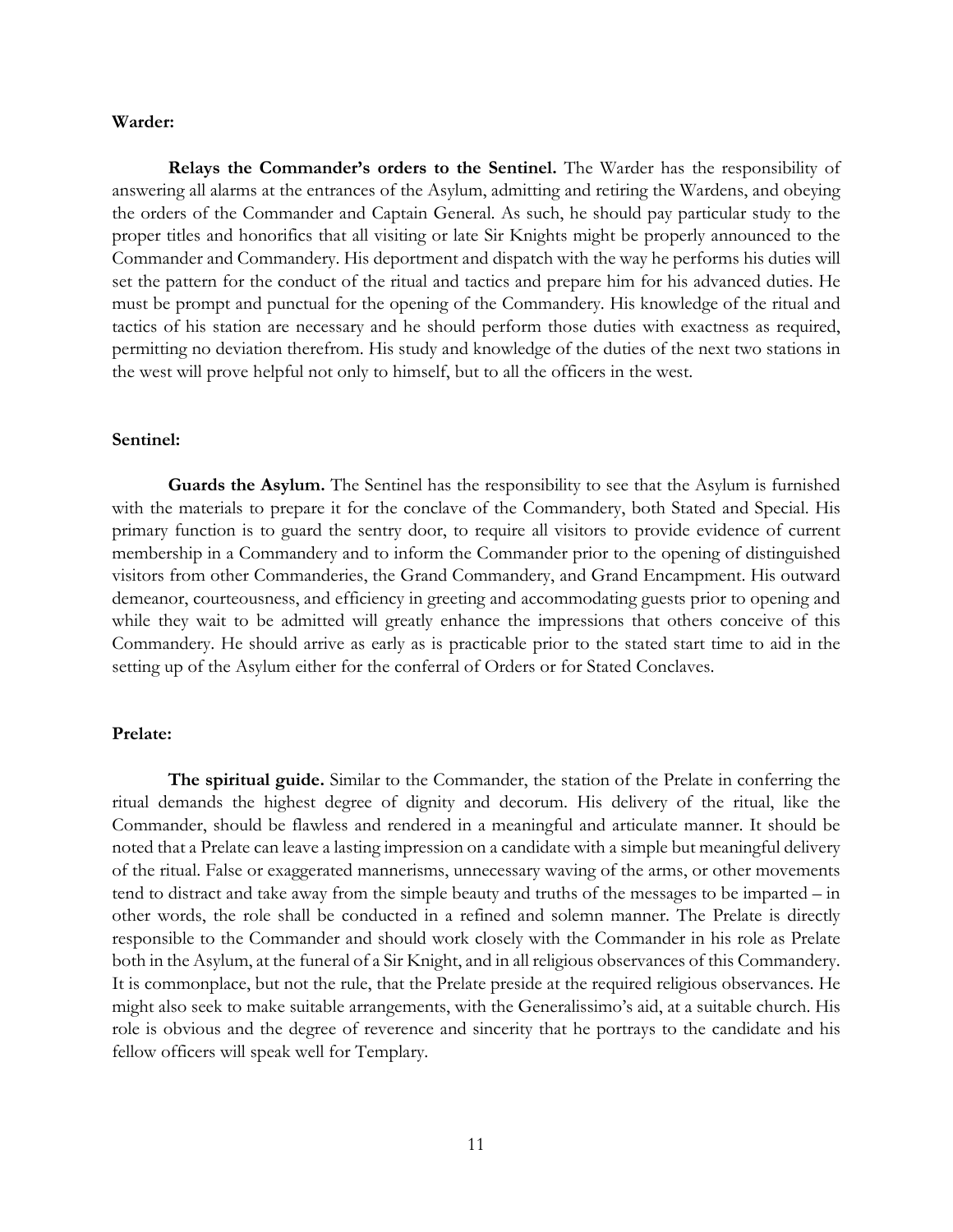#### <span id="page-17-0"></span>**Recorder:**

**The Continuity and Heartbeat of the Commandery.** The Recorder shall perform all those duties specified in the Constitution of the Grand Encampment of Knights Templar of the United States of America (Section 74 and 75), the Constitution of the Grand Commandery of the District of Columbia, and by-laws of this Commandery. The Recorder may, from time to time, be required to perform other duties pertaining to that station at the direction and order of the Commander. He shall keep the Commander informed on all matters pertaining to and directly affecting the Commandery and its membership, including copies of all correspondence sent out and communications received, unless directed otherwise. He shall, at the direction of the Commander, make the necessary arrangements for the funeral service of a deceased Sir Knight, notifying the necessary officers and Funeral Committee, if one is established.

The Recorder, like the Treasurer, should be selected for his integrity and honesty as well as his proven ability to execute administrative duties of this important station with the proper decorum and speed. Promptness and fairness should be the constant demeanor in his relations with all Sir Knights, remembering always that he serves the interests of the Commandery that has elected him to that important office. It should also be noted that as a Recorder often serves for many consecutive years and is usually as Past Commander, although these are not rules, he is *de facto* the repository of many local and important traditions of this Commandery. He should endeavor, however, to exercise this special knowledge as instruction only and not in a controlling manner.

In addition to these duties, the Recorder shall also:

- 1. Maintain the York Rite information system for his Commandery.
- 2. Give notice of all Special Conclaves as required by law, stating the business to be considered at these Conclaves.
- 3. Record correctly all transactions of the Commandery.
- 4. Collect all dues and assessments, as well as other monies due the Commandery, and promptly turn over the same to the Treasurer taking his receipt therefrom.
- 5. Have in charge the seal of the Commandery and affix it to all papers requiring it.
- 6. Prepare and forward promptly to the Grand Commander copies of all approved Standing Resolutions.
- 7. Issue applications of demit and forward to member or Recorder requesting the same.
- 8. Issue Summons to Trial, under seal, as directed by Conclave and forward in prescribed manner by certified mail.
- 9. Post annual dues to member ledger records promptly.
- 10. Prepare and mail dues notices during first week of November for the subsequent year.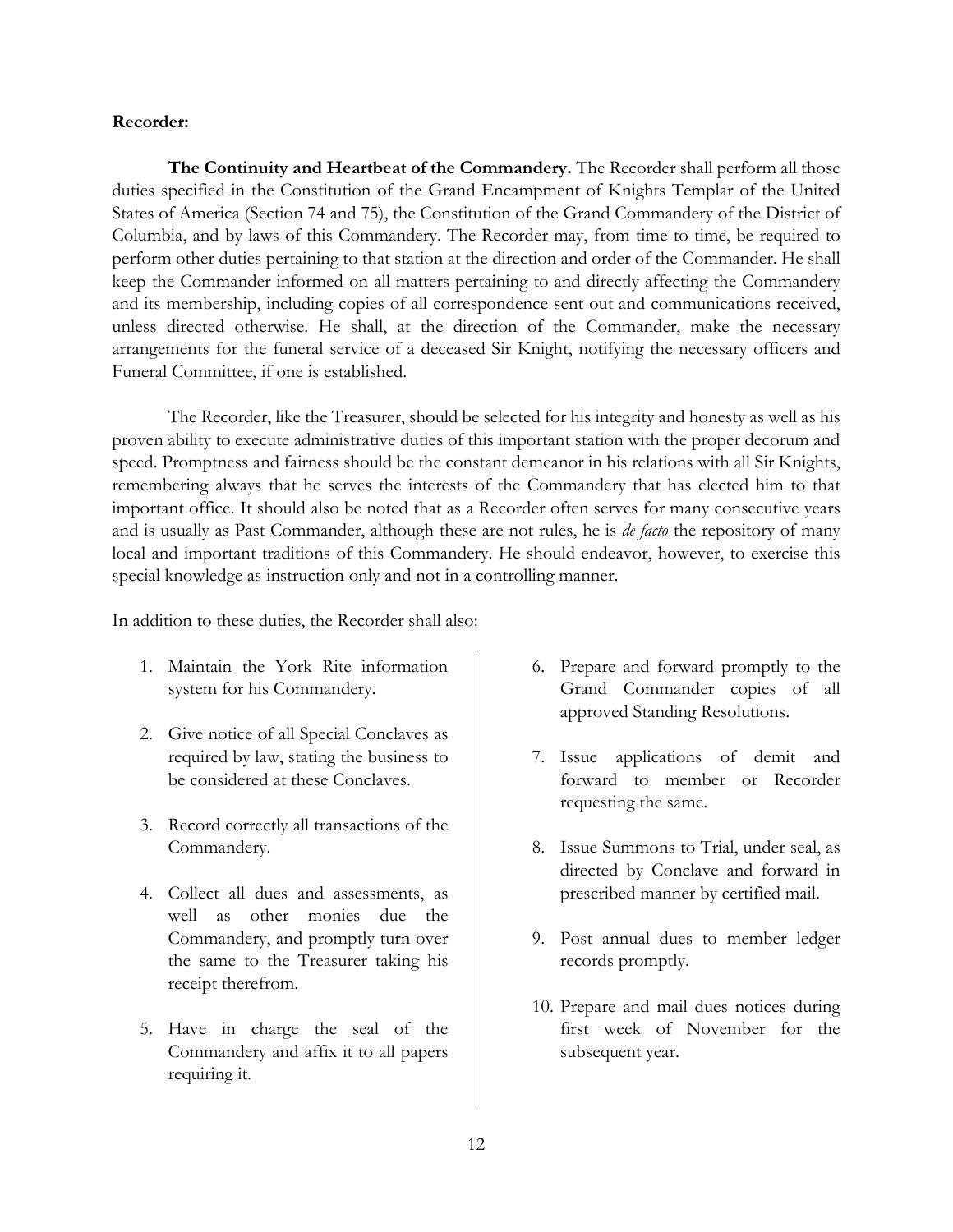- 11. Record payments made in a proper ledger and in a manner that can be easily accessed; i.e. electronically.
- 12. Mail dues cards promptly on receipt of dues.
- 13. Report delinquents to Commander at the appropriate Stated Conclave.
- 14. Notify the Grand Recorder within 24 hours of vacancies in elective offices.
- 15. Answer promptly all correspondence by direction of the Commander or on own initiative.
- 16. Give bond as required by the Grand Commandery.
- 17. Incorporate the end of year annual finance and audit committee report in the approved next minutes.
- 18. Chairman of the Knight Templar Eye Foundation Committee.

#### <span id="page-18-0"></span>**Treasurer:**

**The financial officer.** The Treasurer shall receive all monies collected by the Recorder and keep a just and true account thereof. A more specific outline of these duties is to be found in the Constitution of the Grand Encampment of the United States of America and by-laws of the Commandery. His strict and punctual performance of those duties is mandatory and no laxness should be tolerated on his part or those who are required to respond to him. His selection should be based on integrity and honesty. He must be ready to offer good counsel and advice in the financial affairs of his Commandery. He will serve ex-officio on all committees dealing with the administration of all Commandery funds and financial affairs.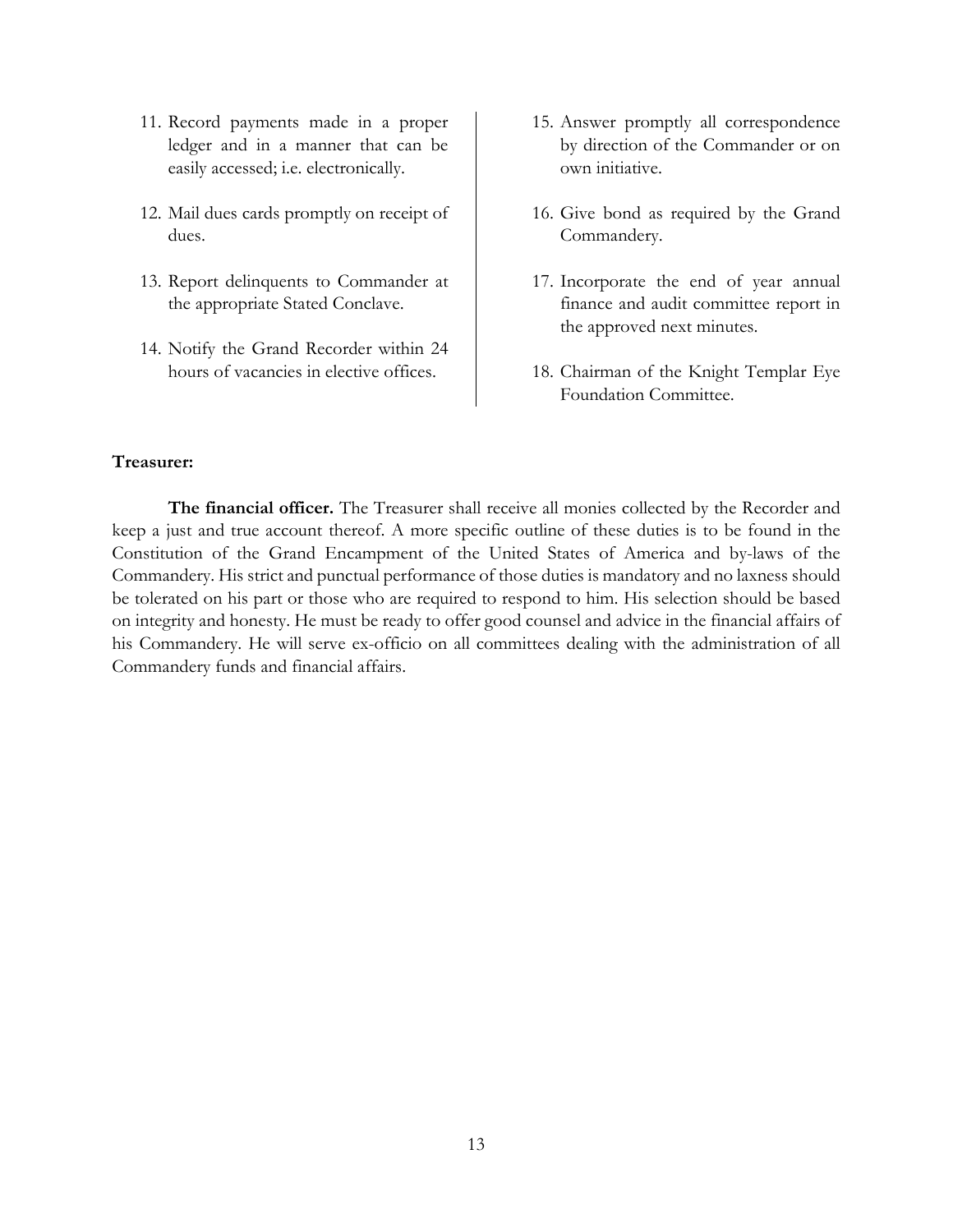## **Executive Leadership**

<span id="page-19-0"></span>This section deals with the more personal factors that are involved in conduction a meeting, whether you are the Commander or a committee chair. A man must want to preside. He should be, or should train himself to be, an effective executive to properly conduct all the affairs of a presiding officer. Ritual conferral can be assigned or delegated – executive leadership cannot.

The presiding officer should be moral and upright before God, of good repute before the world, obedient to the moral law, and hold the deepest respect and confidence of his fellow men. He should know and understand the lessons of the ritual and be able to teach others. It is not enough that he has completed the chairs before the presiding office, although this can be a good foundation, he must also have devotion to the Order coupled with the skills detailed below to have a successful year and be a benefit to his Commandery.

Preparation to preside begins when a man assumes his first office, long before he is called to preside. No one person can be expected to possess all the desirable and personal attributes necessary, but many of them will be required. A reasonable proficiency should be developed in:

- 1. Public speaking
- 2. The rituals
- 3. The principles of leadership
- 4. Personnel management
- 5. Financial management
- 6. Conducting meetings
- 7. Parliamentary procedures
- 8. Administration
	- a. Digest of Masonic Law
	- b. Constitution, laws, and regulations
	- c. Publications of Grand Bodies
- 9. Lessons and history of the degrees and orders

A general rule, the presiding officer should know ahead of time everything that is likely to transpire during the meeting and have a plan of action for each event. Also, no officer should ever begin a meeting or practice session without a carefully worked-out and detailed agenda. The agenda should be so good that another person could use it to conduct the meeting with equal success and clarity.

Some of the steps to follow in preparing an agenda follow. It is important to have done all of these before the meeting to greatly shorten the amount of time spent trying to decide what to do next:

- 1. Review the past agenda sheets for any unfinished business.
- 2. Check the annual schedule for major events for the month.
- 3. Check the Order schedule for individual practices.
- 4. Check with the Recorder for (do not bring these items up and waste time if the Recorder does not have any of them on his desk):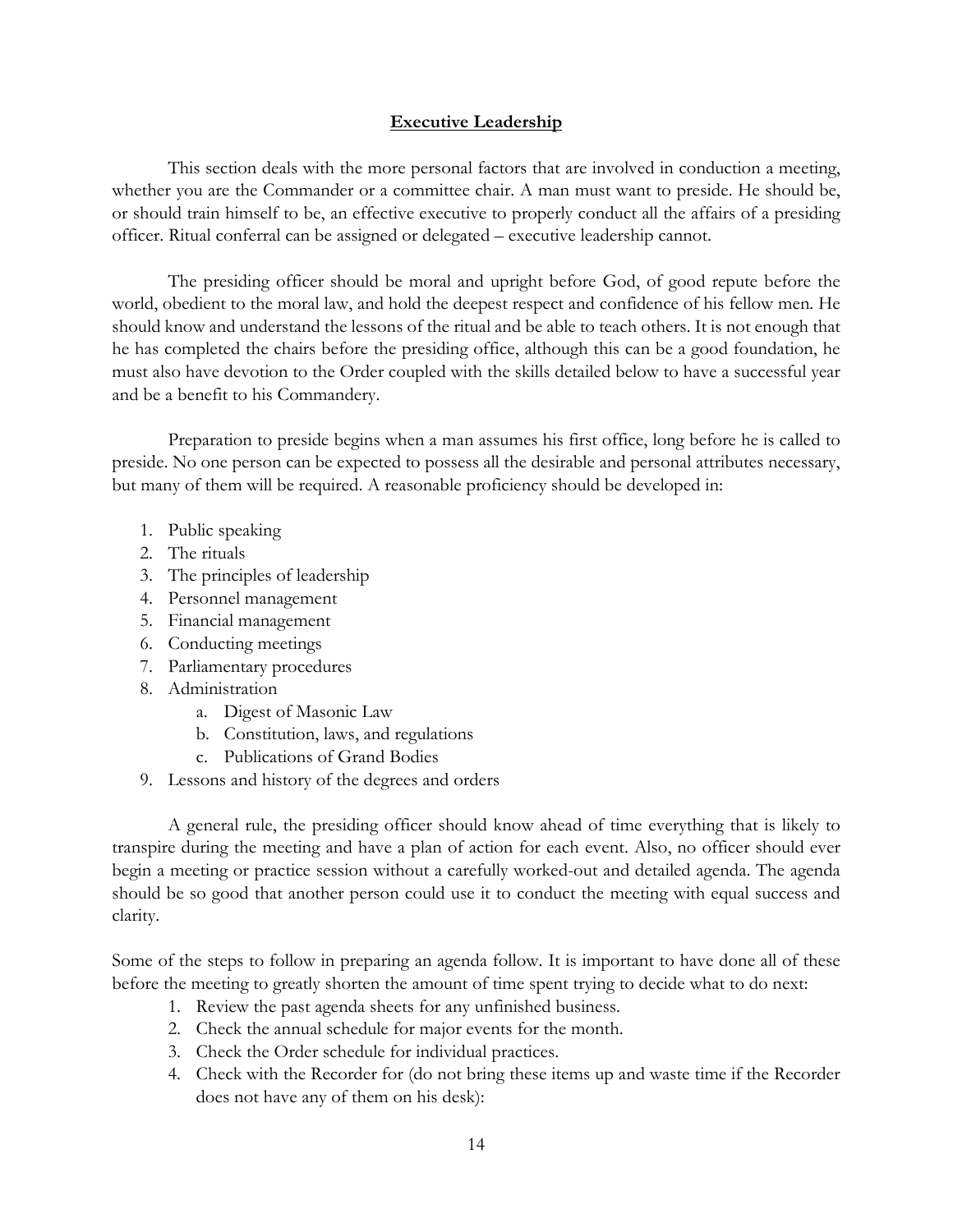- a. Petitions
- b. Bills
- c. Demits
- d. Correspondence requiring action
- e. Routine correspondence
- f. Sickness and distress
- 5. Check with committee chairman regarding reports
- 6. If there is matter you wish to bring up that is not appropriate to introduce from the chair, contact a member to do it for you who can present it clearly, or plan to tender command of the Commandery until the matter is resolved.
- 7. Check to see that all officers will be present.

After the agenda has been worked up, look at it and ask yourself these questions:

- 1. Will the members enjoy the meeting?
- 2. What does it offer other than "read the minutes and pay the bills?"
- 3. If ladies, gentleman, or non-Templar guests are going to be involved after the meeting (and it's suggested they not be – Templary is, quite simply, for Templars) will they be properly entertained while the meeting is in progress?

Possible additions to a meeting:

- 1. Short presentation by Grand Officers on events at the national level (any of the four York Rite Grand bodies).
- 2. Practice sessions for the ritual
- 3. York Rite education subjects (suggested topics follow):
	- a. Masonic symbolism
	- b. Ritual history
	- c. Lessons of the ritual
	- d. York Rite history
	- e. Workshop reports
	- f. Grand Session highlights
	- g. Social function planning
	- h. Membership planning

Just before the meeting:

- 1. See that the room is comfortable, with attention to climate control.
- 2. Check to see that the paraphernalia is in place.
	- a. Although it is the responsibility of junior officers to prepare the room, the commanding officer must ensure the paraphernalia is available and their job is possible.
- 3. Meet and greet all members and visitors.
- 4. Assure that the visitors are introduced to members.
- 5. Check to see that all officers are present.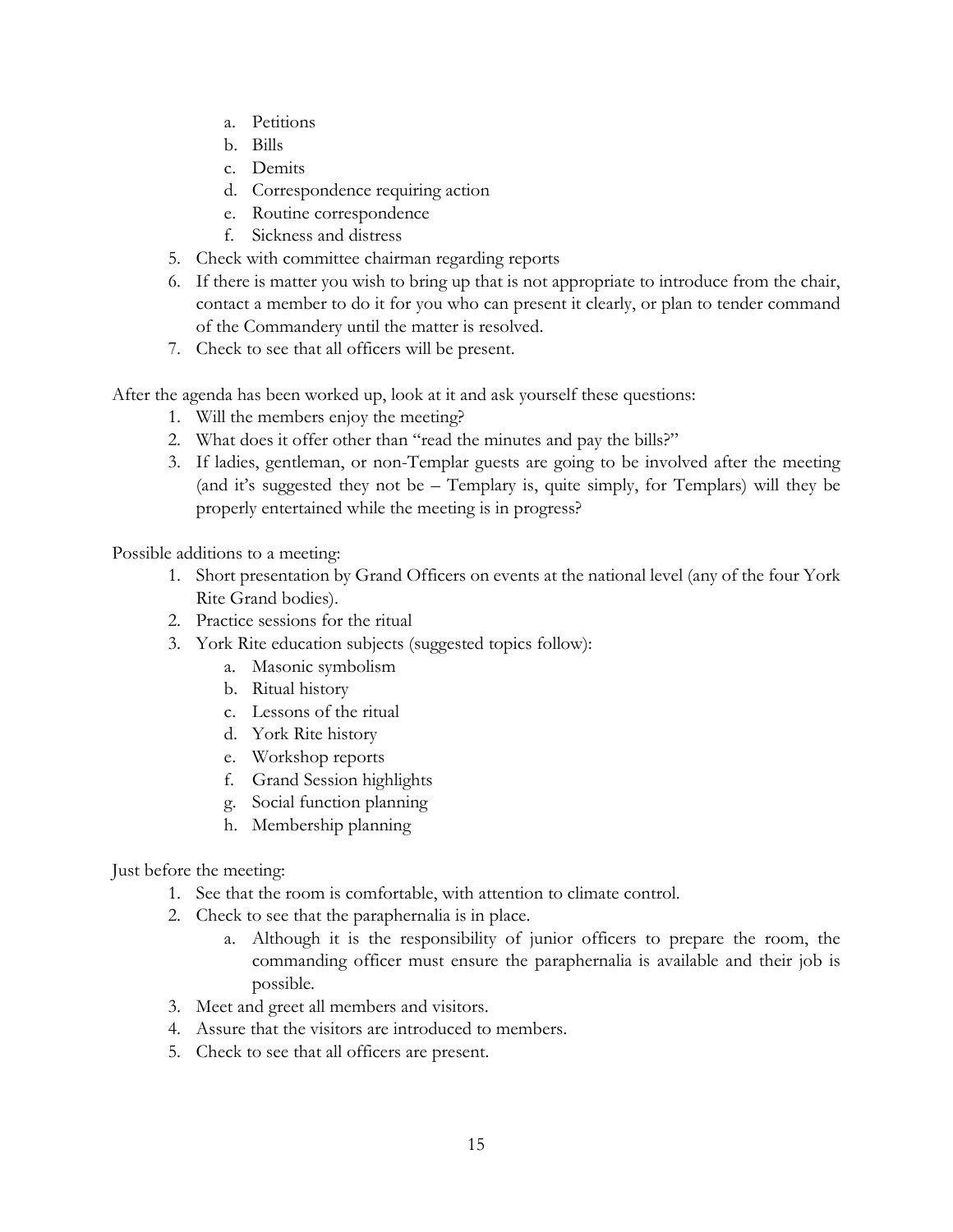When the meeting commences:

- 1. Start on time.
- 2. Open and conduct all business in a professional manner.
- 3. Tell the Sir Knights what is going to happen other than routine business.
- 4. Speak gently but with authority and loud enough that the hard of hearing can understand all that is said. Do not ramble and do not waffle. Be decisive and concise with everything you say.
- 5. If you have difficulty speaking in public, memorize the first sentence or two of any extemporaneous remarks you plan to make. This smooths the way.
- 6. Maintain eye contact with the Sir Knights. Let them know you are aware of them always.
- 7. Keep things moving along deliberately without haste.
- 8. Call off for refreshments if unexpected and potentially lengthy delays occur don't hold people hostage while there is an interruption; they will begin to fidget and lose interest.
- 9. Do not have conversations with officers in the East that cannot be heard by all present.
- 10. Be alert for members who stand to speak.
- 11. Exercise courtesy and friendliness always.
- 12. Be prepared for emotional debates and try to keep from taking sides so that you will be in a better position to arbitrate. A better practice still is to discuss issues in advance with your Sir Knights so they are not unpleasantly surprised during a meeting. Try to have discussion at stated conclaves reserved for ratifying plans, not a long debate.
- 13. Do not let a Sir Knight depart in anger.
- 14. Be forewarned of controversial matters and investigate members' feelings before the meeting.
- 15. Recognize and comment on good works done by members outside of the meeting room.
- 16. Remember to commend publicly and admonish privately. However, do not give false praise if a job was not completed or was completed poorly. This aggravates those who did their job well and makes them feel their effort has been wasted.
- 17. Recognize past presiding officers when possible (but don't belabor a meeting by recognizing someone everyone knows on a normal meeting night).
- 18. Recognize visitors and solicit comments.
- 19. Announce any refreshments if they are to be served.
- 20. Announce any informal meetings or practice sessions to follow the meeting and indicate the names involved (it has been the recent trend that drinks follow Conclaves at a nearby establishment).
- 21. Close the meeting promptly after business is completed.
- 22. The business side of every meeting should be kept to an absolute minimum and done with the greatest efficiency; nothing will drive away Sir Knights than making them feel like they're stuck in a business meeting. To repeat – a normal business meeting should not exceed an hour in total.

Before the next meeting:

- 1. List the deficiencies you noted in the ritual work.
- 2. Record any ideas that occurred to you which should be discussed with your officers on an informal basis.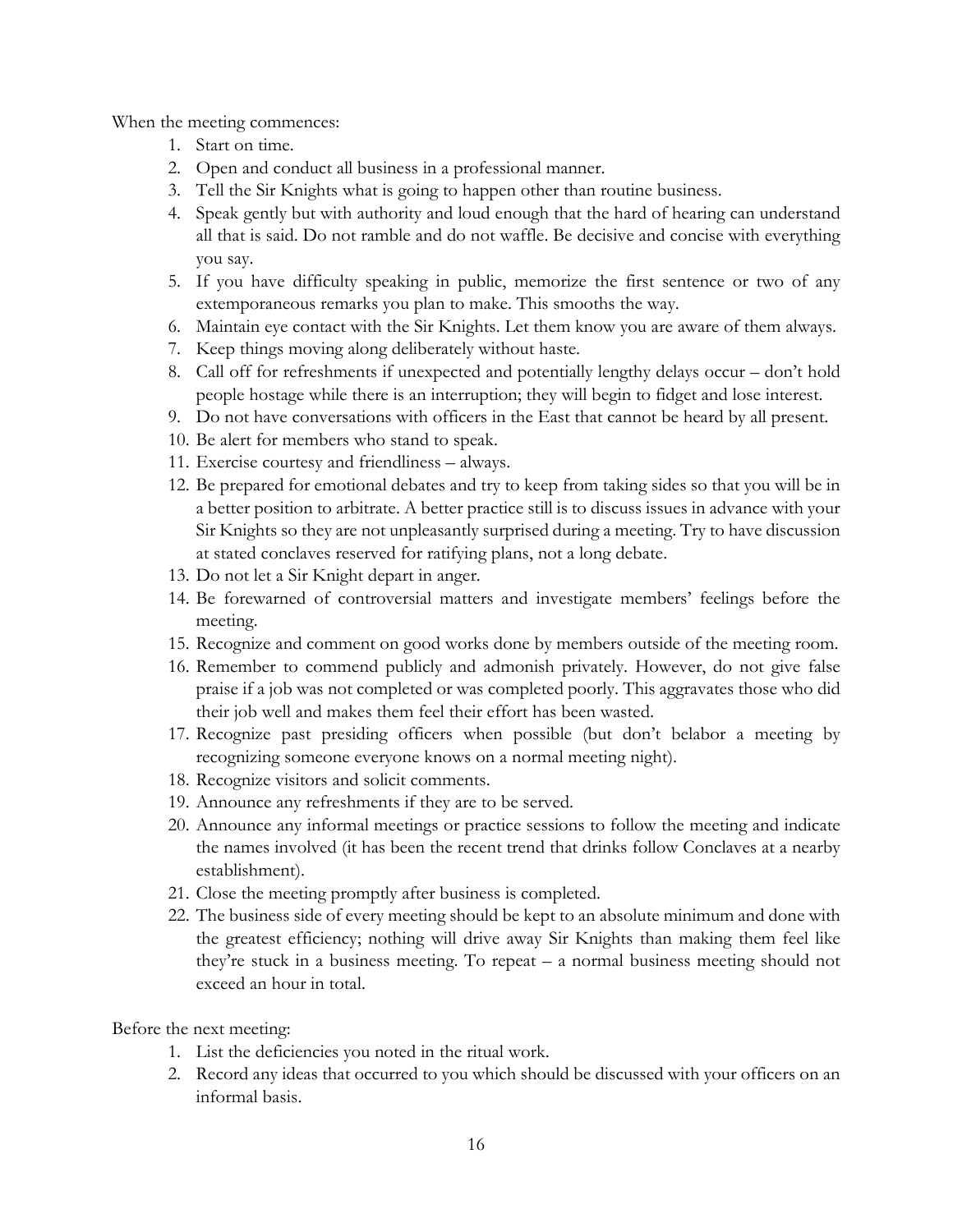- 3. List agenda items you thought of for the next meeting.
- 4. Ask yourself
	- a. What did members gain by attending?
	- b. Which members did not participate? Why?
	- c. Were members or visitors sitting alone? Why?
	- d. How could the meeting have been improved?

#### <span id="page-22-0"></span>**Officer's Meetings**

Officer's meetings should be held periodically (perhaps every other month between meetings) apart from official Commandery Conclaves or functions. These should be for planning work and programs, receiving the Commander's plans in advance, helping the Commander and officers with questions and handling small problems that need not come up at Conclaves. This can be most helpful in learning items of jurisprudence in advance and having questions or motions ready to be properly presented at regular Conclaves. The proper place to learn jurisprudence limitations is not on the floor of the Asylum. It is useful to remind any Commander that a Conclave should be primarily for ratifying decisions made. It is vital the major decisions be discussed and agreed to in advance so that a single option may be presented to the membership for their consideration and approval. This will greatly speed up and smooth out Conclaves.

Officer's meetings are also the proper place to review past practices and prepare to improve or obtain proper answers concerning the same if needed. If proper and well operated officer's meetings are not held, there is a strong likelihood that little progress will be accomplished. It is almost always the case that there is no time to discuss important things on the night of a Conclave, prior to opening as everyone will want to speak with you already and you will be distracted replacing missing officers, making sure the paraphernalia in the Asylum is set up correctly, and greeting any visitors. These meetings should also be held periodically with other committees in attendance, and it is suggested, strongly, that all officers faithfully attend these meetings, as is their duty. Well attended and planned officer's meetings can be the backbone of the Commandery and in most instances, will make for better fellowship and understanding among the officers, and for more efficient Conclaves and other Commandery activities.

#### <span id="page-22-1"></span>**Membership Attendance and Participation**

There is no magic bullet for solving the monster of attendance of membership. This is exacerbated by the size of the Grand Commandery of D.C.'s jurisdiction and the pool we have to draw from. Despite these unique challenges, it has been demonstrated that the problems which plague Templary in any jurisdiction are the same ones we have here and the ways of improving membership are just the same. This section will list some of the suggestions and give advice on how to keep members active and engaged.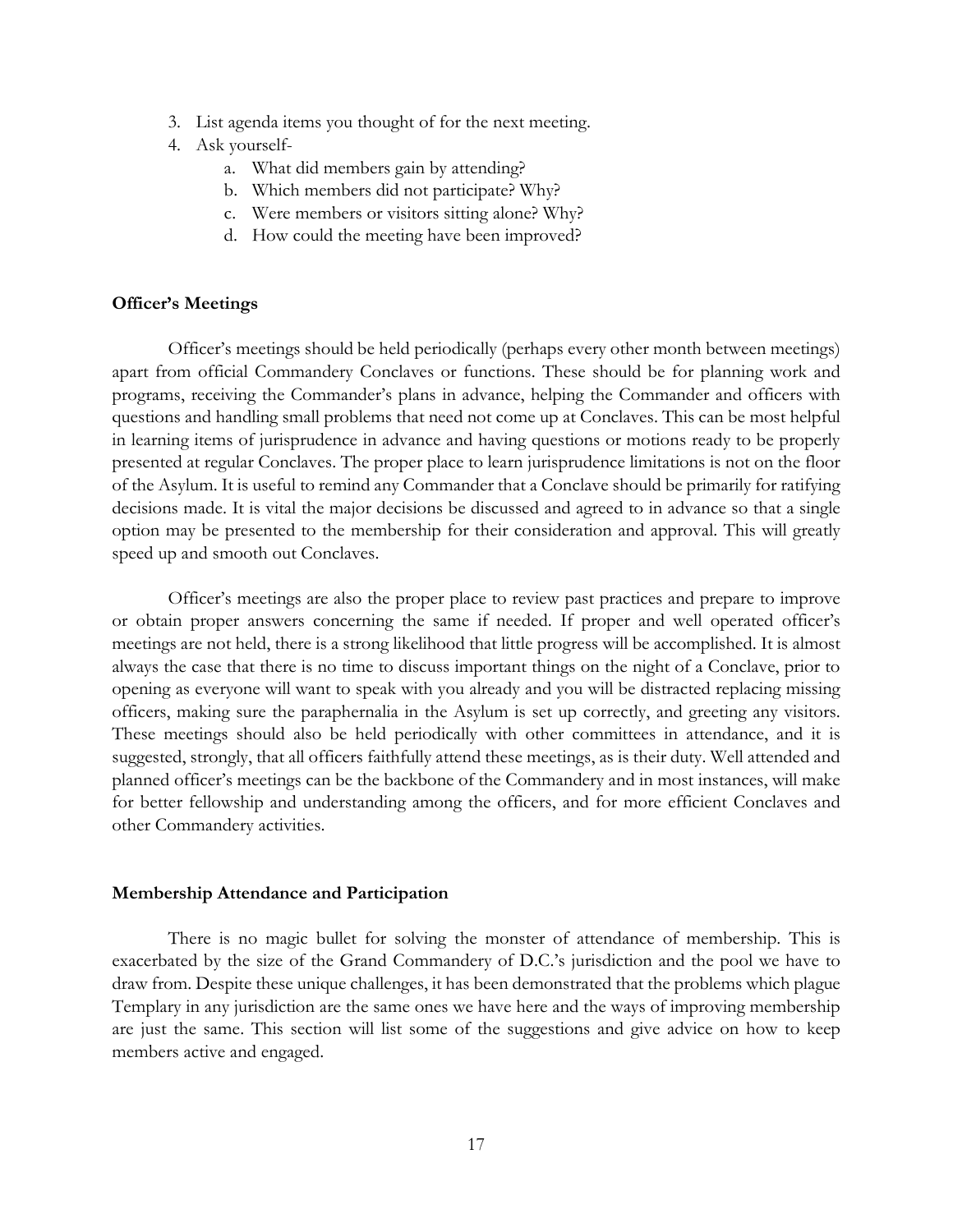Follow up on new members. This, perhaps simple sounding, advice is vital in the first few months of a new Sir Knight's knighting. If a new Sir Knight feels ignored and cast aside once he has taken his Orders he is very unlikely to make the effort to come back. As a corollary to this, be sure to at no point treat the Orders as a burden on you or the Commandery in general and be especially careful to never speak disparagingly about the great effort they take to put on to the new Knight. One does not like to feel like they are a burden. If you are serving as Commander, make the extra effort to get to know your new Sir Knights if they are not previously acquainted with you. This is a small Grand Commandery and personal relationships are paramount in membership retention.

Ritualistic work must be proficient. Much has been written on the importance of memorization so that will not be repeated here. What is important is keeping in mind the importance of the event to the candidate or new Sir Knight. Not all of us are gifted ritualists, nor should we be, but we can all help perform the ritualistic work. Particularly in Commandery, it is more than the large, often presiding roles that shape the success of a conferral; it is also due in no small part to the work which goes into putting an Order on in the weeks leading up to the conferral. Props must be checked, counted, organized, cleaned, and brought out so that the cast may have them ready at hand during the conferral. If you feel that ritual is not your strong suit, you can aid the director or quartermaster with the props and setting up / tearing down. If you can learn a part, no matter the size, be committed to learning your work in advance, with attention to delivery. It is much more impactful to the candidate to have a line delivered well and with the right style than it is for the line to be word-perfect. The candidate doesn't know the lines anyway, and will likely never remember any small errors you make, so focus on getting the essence across in a meaningful way.

Uniforms must be precise and **uniform**. There is perhaps no more frequently discussed topic in Templary, especially with the profane, than the uniform. The terrible irony is, however, that the outfits rarely live up to that designation. In other words, we are not uniform. To complicate this issue further, we then welcome a new Sir Knight among us and ask him to purchase a rather unique and costly uniform (which he cannot wear outside of our conclaves) while many of us walk around in uniforms that neither match each other nor comply with the DC regulations. If we expect to be taken seriously we must first take ourselves seriously. What follows is a difficult ask, but we must ask it of ourselves: to educate ourselves on what is regulation according to the DC regulations and then to purchase the correct gear, not what is the most affordable. There is a list kept current with prices and merchants that are all within regulation (and a few items listed as warnings and labelled as such) which can be sent to you if you do not have it. If there are any other questions on an item please ask your Recorder, Grand Recorder, or whoever in you Commandery oversees uniforms **before** you purchase something. Taking the extra time to review purchases before they are completed will save much time in the long run and help prevent hard feelings. As of writing, the three Commanderies of DC have assistance programs for purchasing the uniform which are part of the working budget. Please do not hesitate to take advantage of them or to contact your Recorder for details.

Drill Teams, Escorts, Honor Guards, and Public Ceremony Teams. Currently DC lacks a drill team and honor guards or public ceremony teams are formed *ad hoc*. The culture in DC seems less interested in drilling and more interested in the ceremony and esoteric elements of Templary – this is unlikely to change soon. However, the Captain General is, traditionally, tasked with knowing the basic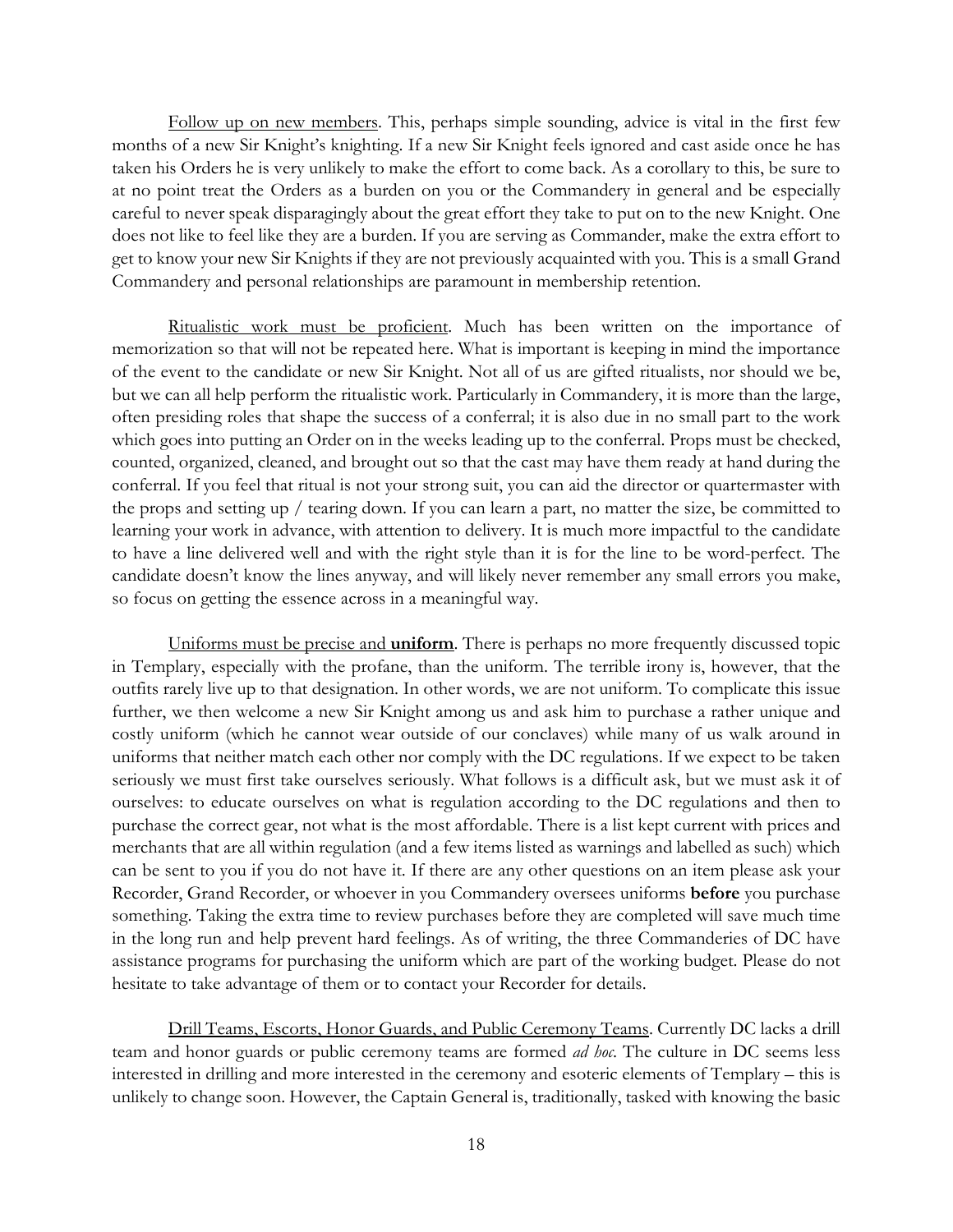drill formations and reception rituals for visiting dignitaries, public ceremonies, and the occasional drill maneuvers in the Orders. Although, at the time of this writing, there are no cohesive public ceremony teams, it is the suggestion of this manual that each Commandery identify who in their Commandery can serve on a public ceremony team, learn the basic maneuvers, and represent Templary in a professional way to the outside world. It is worse to have a sloppy team which is lost in what to do than it is to have no drill team at all.

Publicity and Promotion are vital to recruitment. The success of any activity in general or the Commandery in particular relies on having proper publicity before the event as well as a report on it after. It is strongly urged that each Commandery maintain a Facebook page or group (as they see fits their needs best), an active email list, and any other means of communication necessary to reach the members who do not come to every conclave. Furthermore, as officers of your Commandery, you must be seen to support and attend all the programs of your Commandery. If the new Sir Knights or prospective members see that half of the officers do not bother to attend an event, why should they make the extra effort? Once an event is over, be sure to post to email or Facebook the success of the event to encourage more people to join in next time.

Special Events add flavor to an individual year. It can be assumed that in every chivalric year there will be elections, installations, the Orders, etc., but hosting special events can bring a unique and exciting element into the routine cycle of events. Some of these special events are required and some are optional and local, such as the biennial visitation between Mary Commandery No. 36 of Pennsylvania and Columbia Commandery No. 2 of our jurisdiction. Each new Commander should have his events planned and arranged by the time he takes office. Rituals for Religious Observances are found in the Manual of Public Ceremonies issued by the Grand Encampment. What follows are some examples of these events:

- Christmas Observance One of the three required services, the Christmas observance is a fundamental tradition to Templary. Because of the peculiar characteristic of DC with many Sir Knights leaving the area around the holidays, it is advised that the planning for this event begin earlier. In recent years this has taken the form of a joint dinner, program, and speaker as near the holy day as possible.
- Easter Observance This is required in DC both to be on every Commandery's calendar and for all Sir Knights to attend. Thankfully, we have the Grand Encampment which hosts the Easter Sunrise service at the George Washington Masonic National Memorial on Easter Sunday. Every Sir Knight, with emphasis on the officers, should plan on attending.
- Ascension Sunday Occurs 40 days after Easter, traditionally on a Thursday (although commonly shifted to the following Sunday by some churches). This is one of the three required services for a Commandery to have and Sir Knights of DC to attend every year. The trend in the last few years has been to have a program at a lodge hall near the date, but the more traditional option was to visit a church (either a designated "friend" of the Commandery or perhaps the Commander's church) as a uniformed body (less sword).
- Grand Commandery Conclave This occurs in March of every year and it is strongly suggested that all Sir Knights be in attendance. As we have a unique jurisdiction, every vote is of great importance and an individual Sir Knight can have more impact on the proceedings than is usually expected in other bodies. Each of the dais officers has a vote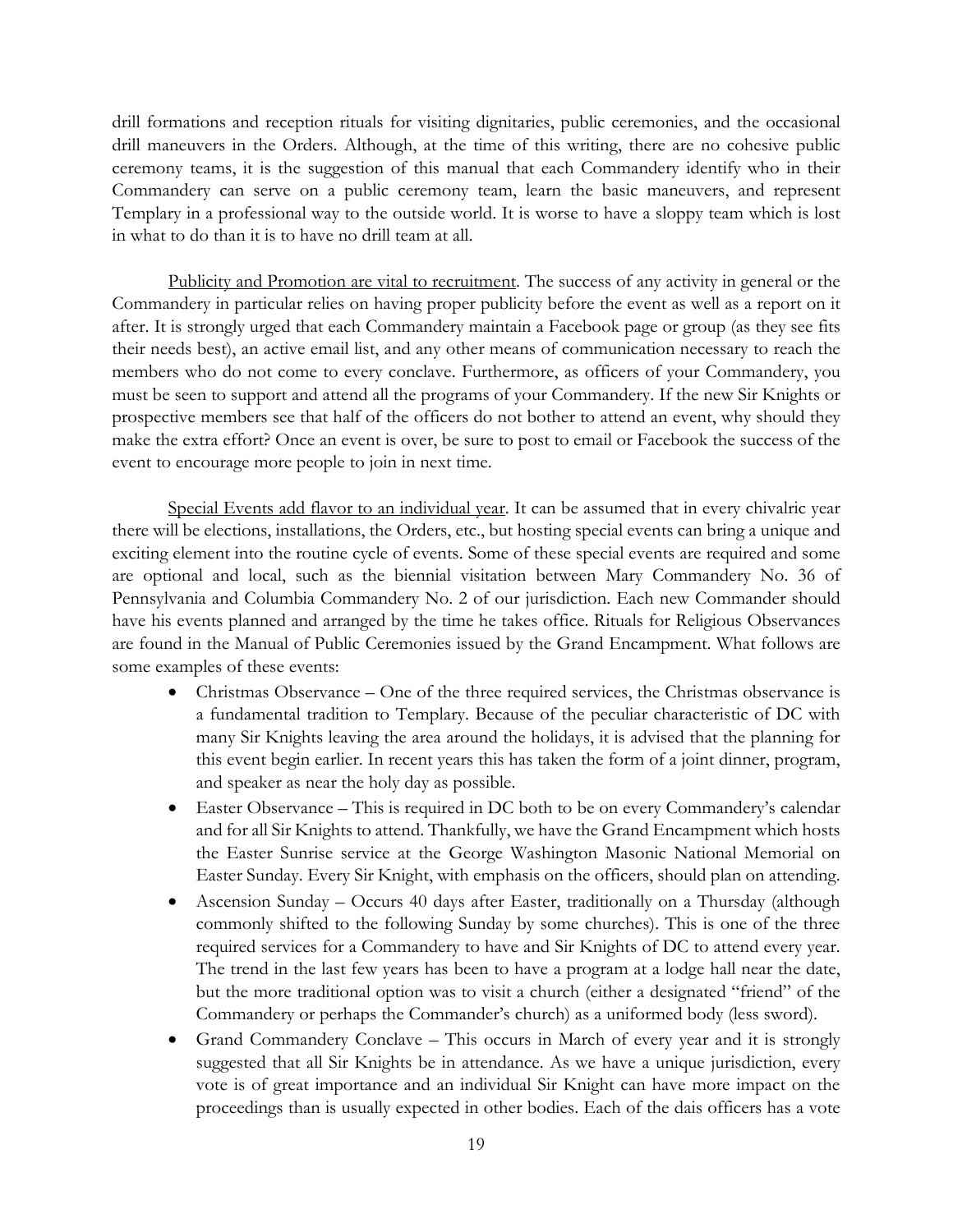at the Grand Commandery and each must appoint a proxy in the event he cannot attend. More details on this can be found through the office of the Grand Recorder.

• Commandery Funerals and Memorial Services – These never come at a convenient time, but when requested they should be provided promptly. Great care should be taken to have the work given proficiently and with dignity. This should be coördinated by the Commander and the Committee on Religious Activities consistent with the Grand Encampment General Regulations. The Grand Encampment General Regulations involving Knight Templar Memorial Services are available from the Grand Recorder if needed.

## <span id="page-25-0"></span>**Committees & Directors of Work**

Every Commandery has committees to support its administrative functions. These committees should be appointed by the Commander on or before his installation. The appointment of committees and committee leadership is the sole responsibility of the Commander. The following are general guidelines for the Commander in the delegation of the committee assignments:

- Select a chairman for each committee who is qualified and interested in the work of a committee.
- Personally contact his choice for chairman to secure acceptance before his name or the names of other members of the committee are made public. No one appreciates finding out they are on a committee by reading about it after it is public.
- Solicit the assistance of the chairman in designating other Sir Knights to serve on the committee with him.
- Call for a report from each chairman of the committee regularly at Stated Conclaves.
	- o This is a particular issue which needs highlighted. Some committees naturally won't have anything to report (funeral, investigation, etc.) in the absence of an event, but most committees should be working on a task. The Commander must not be afraid to call for a report and to ensure his chairmen stay on top of their task.
- Appoint special committees as needed to carry out special programs or tasks of the Commandery.

The following are the core committees of a Commandery with their duties. Of course, more committees should be used as needed, but the incoming Commander needs to be prepared for at least these before he is installed:

- Audit
	- o Traditionally chaired by the Generalissimo.
	- o Assist the Recorder and Treasurer in maintaining the financial records
	- o Perform a complete audit of the year's activities annually in the winter; signed report to be submitted to the Commander before the last conclave of the calendar year so that the incoming Commander will be able to plan his budget.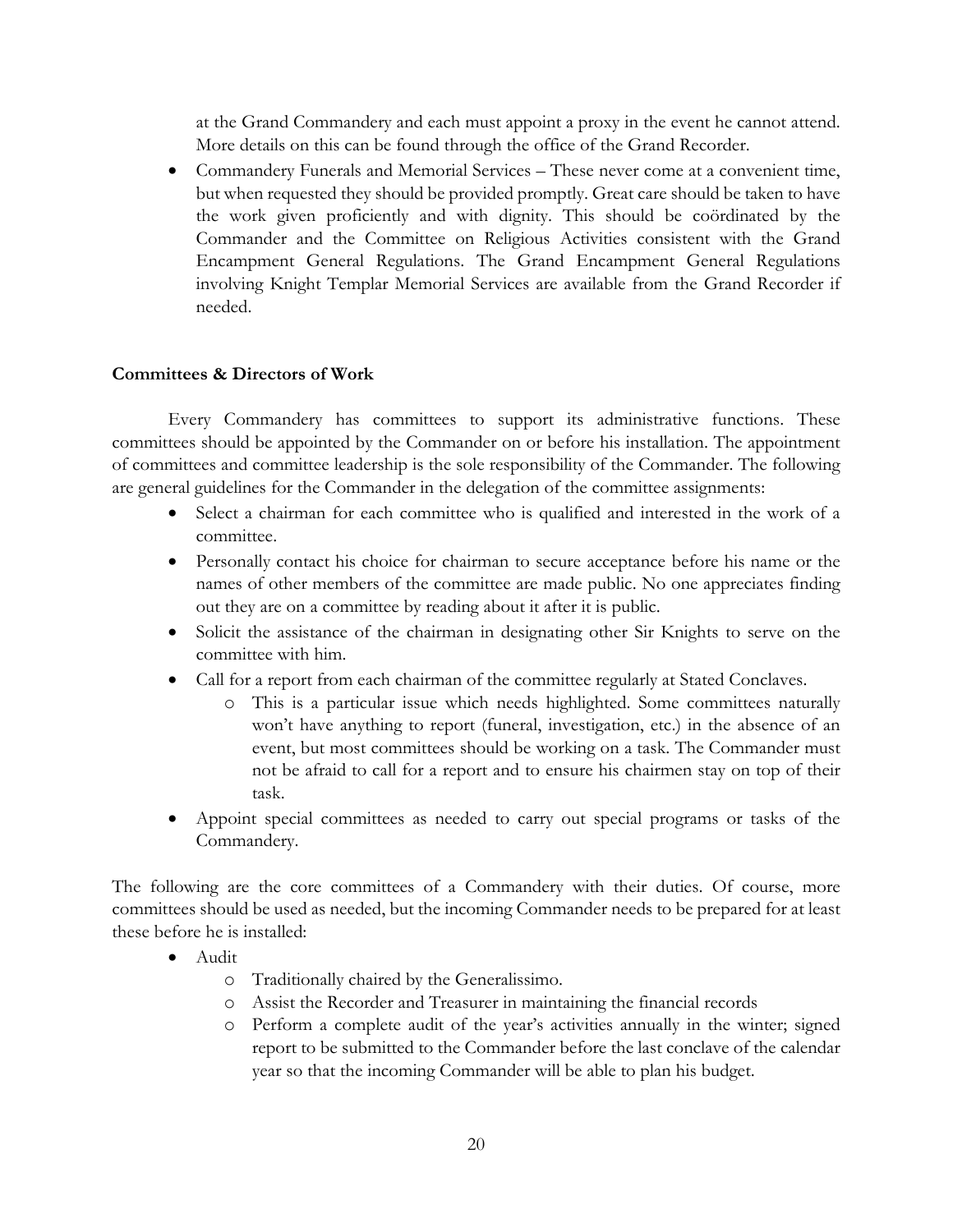- Publicity and Public Relations
	- o Prepare Facebook posts prior to and after an activity.
	- o Arrange for pictures of events
	- o Although as of this writing this has not been done, consider establishing an email newsletter with updates of the activities of the Commandery.
- Religious Observance
	- o The Prelate is an obvious choice for chair, but ensure he can perform the duties.
	- o Coördinate arrangements for Easter, Ascension Day, and Christmas. We are lucky in DC to have the Grand Encampment Easter Observance nearby at the George Washington Masonic National Memorial, so the chair must drive up attendance and consider arranging transportation for those who need it.
	- o See that cards or flowers are sent and visitations made to Sir Knights who are ill.
	- o See that proper floral arrangements are present for funerals of Sir Knights.
	- o Coördinate funeral service for any deceased Sir Knight who wishes it.
- Membership
	- o Plan and implement promotional meetings with other York Rite bodies.
	- o Work with the Publicity and Public Relations committee to coördinate membership events and their advertisement.
	- o Make visitations to Lodges, Chapters, and Councils in the area.
	- o Most importantly, be sure to talk up your Commandery at Masonic functions. In the end, if we are having a good and meaningful time at Commandery, other Masons will want to come and join in on it. Sometimes the best advertising is just sharing what excites you most about Commandery and why you think they should join.

The Commander should appoint a Director of Work for each of the Orders of the Commandery. It has been the recent tradition that Columbia and Potomac Commanderies put on the full form of the three Orders throughout the summer and into early fall. The Sir Knight chosen should be very familiar with the ritual and tactics used in conferring the Order. More than that, the Director of Work needs to understand the meaning and philosophy taught to the candidate through the Order he is chosen to direct. This will aid him immeasurably in making creative decisions to convey a meaningful Order. The Director of Work must:

- Assemble all paraphernalia needed for the Order.
- Schedule all rehearsals (typically the Sunday before the Order).
- Appoint the cast.
- Reach out individually to the cast to ensure they have their lines ready in preparation of the practice.
- Distribute / ensure the cast have a script and tactics.
- Establish a timeline of deadlines to advertise the Order, petition for the first Order, cast the Order, and purchase any paraphernalia as needed.
- Select assistants, if necessary.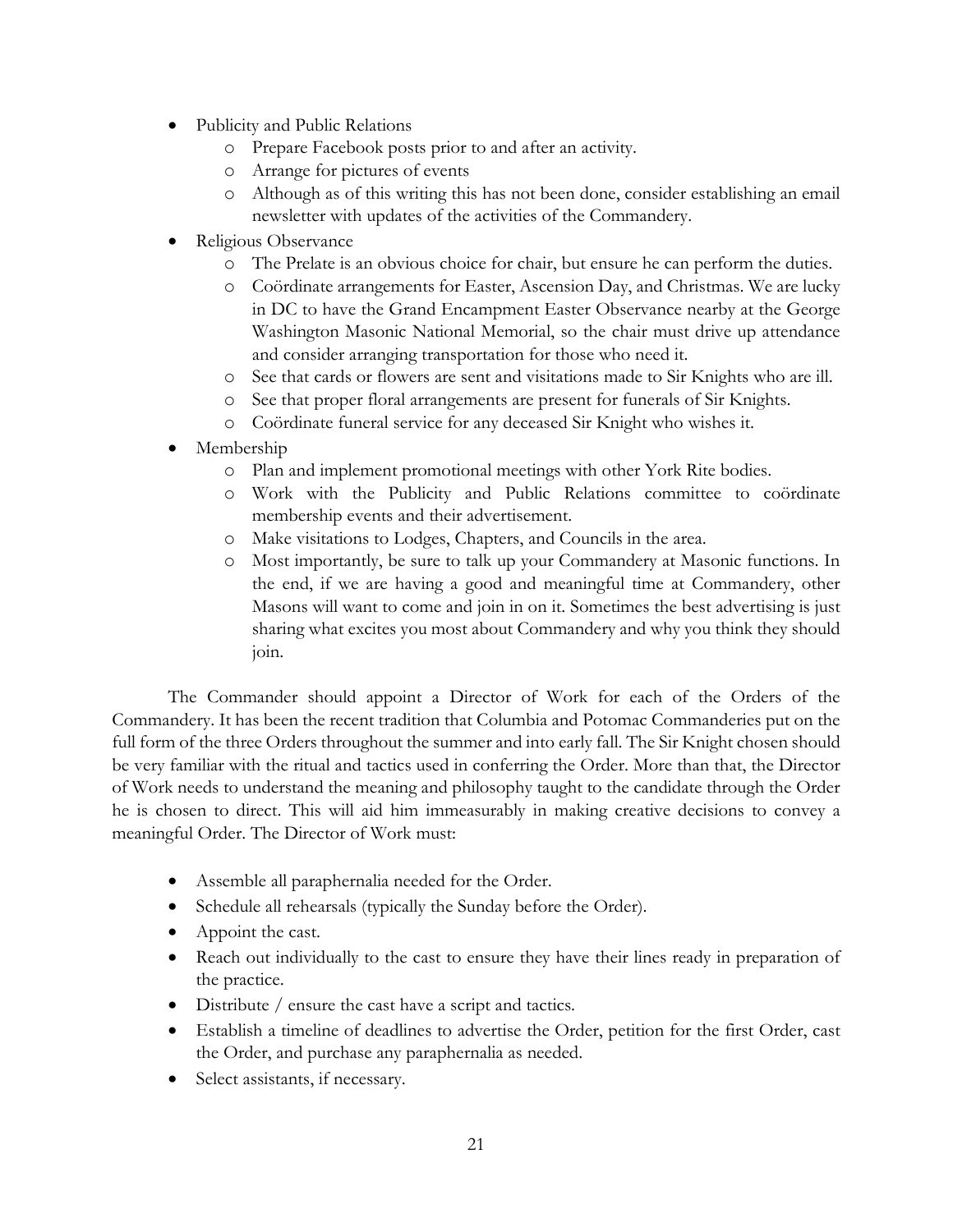#### **Budget Planning and Fiscal Responsibility**

<span id="page-27-0"></span>Financial planning and accurate budgeting are important parts of Templary administration. In order that the Commandery may function properly, provide programs (both social and educational), while contributing to the relief of worthy Sir Knights, and, frankly, to be able to continue to exist, an accurate tally of our fiscal resources must be maintained.

There are no real secrets that are peculiar to Templar budgeting. However, it has been the trend in recent decades to neglect our finances and, in some rare cases, go as far as fiscal irresponsibility sufficient to have warranted removal from office in any other professional setting. So, this section has been added to address the concerns of the Commanderies and the Sir Knights chosen to handle the finances.

First, it cannot be stressed enough that accurate record keeping is paramount. It is all well and good to know you have enough money to pay the rent and do the programs you want for your year, but for the greater interests of Templary, we must each of us be stewards of what we have inherited not only with an eye to our year, but for all the years to come. It is extremely probable that once you find yourself in the Commander's chair, you will oversee funds that you did not entirely supply. Rather, the funds of the Commandery are the collective efforts and hopes of the many Sir Knights over the many decades left in charge for the execution of a purpose that they all jointly believe and believed in.

Lest that seem daunting, I hasten to add that a judicious Commander, or Sir Knight tasked with finances, should not be cheap in his expenditures. Frugality should be embraced always but cheapness rejected when encountered. As has been written about many times in the last couple of decades, new Masons, let alone Sir Knights, have no interest in coming to a meeting to fumble with ritual, pay bills, and perform their conclave duties with sub-par equipment and in sub-par surroundings. In other words, one thing which always draws in and helps retain new Sir Knights is providing a valuable and quality experience, down to the dress of the members, the kind of plates you eat from, and the quality of the regalia; people want things that are extra-ordinary. To bring this back to the subject of frugality, springing for the slightly nicer item or experience will often leave a more positive memory in the mind of the Sir Knight which in turn will have a positive budget impact down the line. Consider what the expense proposed is for: is it something re-usable like regalia or is it a onetime expense like catering; and what the goal is with spending the money. Ultimately, it is up to the Commander to steer his Commandery as he sees fit, but it is the recommendation of this manual that he walk the fine line between frugality and cheapness.

Now, on to budget planning guidelines. The greatest aid to a Commander in keeping track of his finances is to form by appointment his finance and audit committee and charge them to audit the preceding year's accounts and propose a budget for the following year – so, this means by the time the Commander has come into office and been installed, they have (hopefully) a working budget from the previous year and will be forming one for the following year. It is imperative that the finance and audit committee be as free from bias as possible (the Recorder, Treasurer, Trustees, and Commander should not be on the committee but will be useful to provide the hard data and goals to create the report). Ask a Sir Knight you know to be reliable who will meet the deadline you give and provide a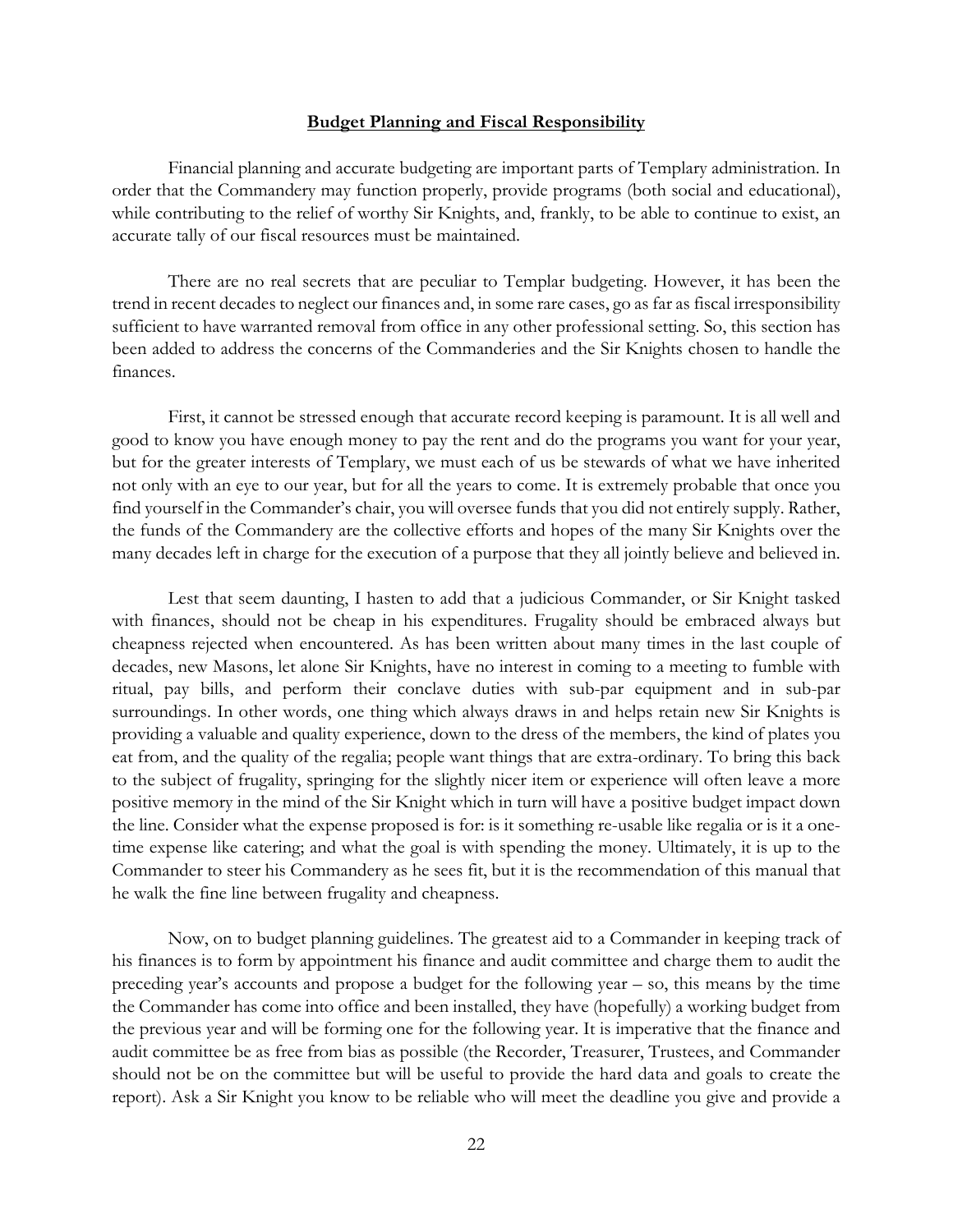working budget. This should then be circulated among the members at a stated conclave and voted upon. This has the side benefit of showing the newer or less experienced Sir Knights how their Commandery is spending the money and gives them the chance to understand and take part in this important process. It is unacceptable to go through the chivalric year without a budget and spending without care or thought. That is one of the fastest ways to put the Commandery in danger and is a reckless abuse of the resources the Sir Knights who came before left for our use.

Some big budget items for every finance and audit committee to consider are:

- Should the Commandery provide refreshments of some kind before or after the conclaves?
- What Orders are being planned and what regalia is needed for them, if any?
- What special events (installation, visitations, etc.) are planned?
- What does the Commandery want to give a new Sir Knight when he is knighted?
- What does the Commandery provide a past commander, if anything?
- Should the Commandery pay an honorarium to any of its officers?

Many of the above issues or topics are expected (one way or the other) by the individual Sir Knights and there is not always the best level of communication between those expectations and what is being planned.

The other important element, and the one which is neglected most, is the active management of a Commandery's finances, whether in the trustee funds or general accounts. Investing the assets, which are not projected to be used in the fiscal year, of your Commandery will offset much of the rising costs of operation and allow you to keep the dues at a lower rate. In other words, income primarily will come from: 1) dues; and 2) investments. Generally, the Commandery will be best served by having the assets actively managed by a professional manager in an asset like a mutual fund. As of this writing, bonds, CDs, and similar, low-interest bearing accounts should never be used. Their return is often less than the average rate of inflation, meaning your Commandery will have **lost** money that year by owning a low-interest bearing account. That is not to say the money should all be put in speculative or risky assets – rather, the trustees and finance & audit committee need to meet with a professional advisor regularly (once a year at a minimum) to review the goals and options of their accounts. A Commandery is not like a person – it can grow assets over many decades with no need to plan for retirement. Therefore, it is crucial that the Commandery allow the assets to grow over time as much as they possibly can so that future generations of Sir Knights will have the stability and financial support many of us take for granted.

A brief aside must also be made for life endowment funds. The life endowment fund, in addition to the legal requirements placed on them by the Grand Commandery and Grand Encampment, are intended to pay the expenses and per capita costs of a Sir Knight for the duration of their life. The funds should be spent over time and not treated as a permanent asset. The Commandery needs to set them up to annuitize over the expected lifespan of a Sir Knight. As a corollary, the life membership fee should be sufficiently high to meet the financial burden of a life payment of per capita fees.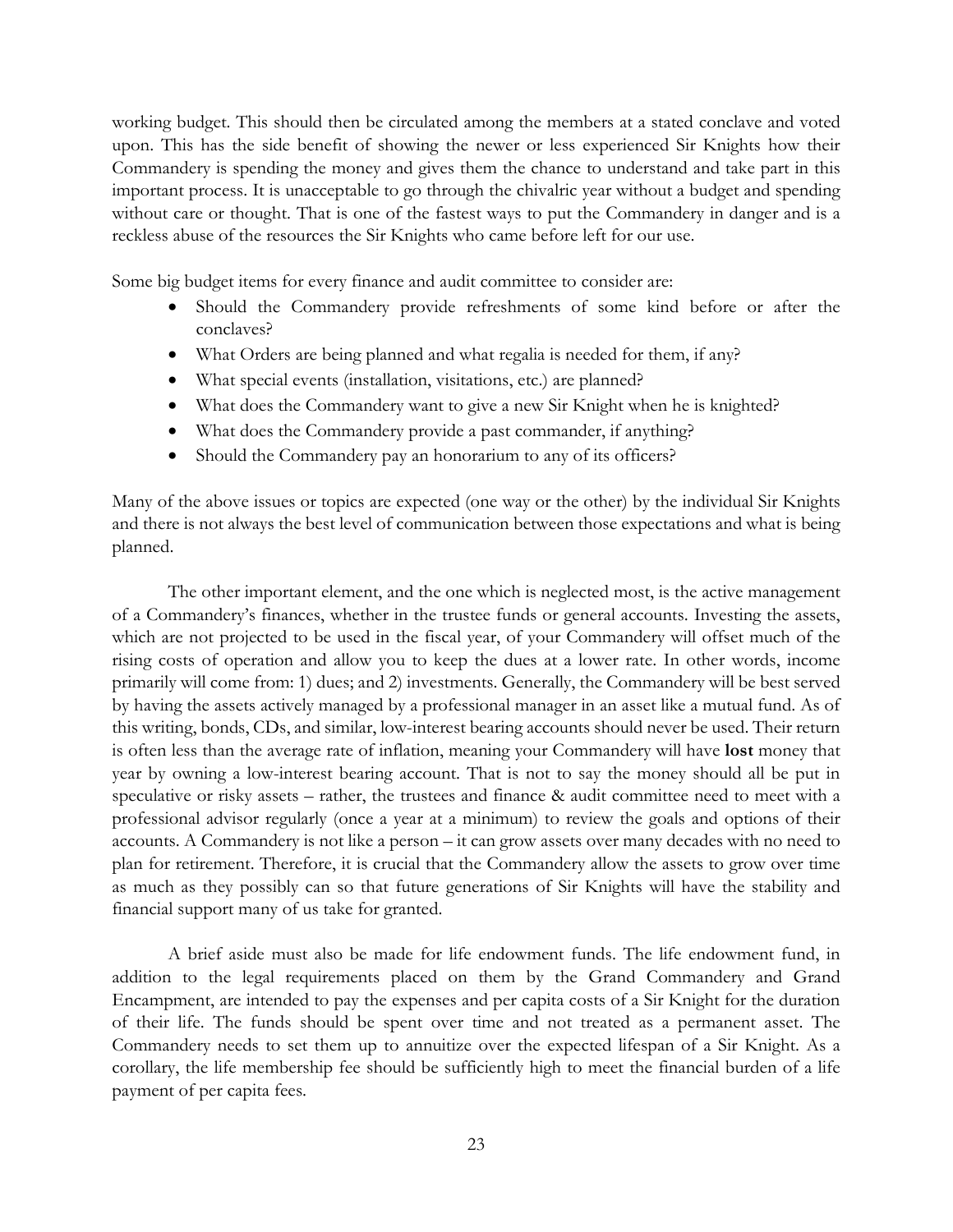# **Budget Proposal**

\_\_\_\_\_\_\_\_\_\_\_\_ Commandery No. \_\_\_, Knights Templar of DC

Chivalric Year \_\_\_\_\_\_\_\_\_

# <span id="page-29-0"></span>1. Income (Receipts) a. Dues  $=\frac{2}{3}$ <br>b. Interest and Income from Investments  $=\frac{2}{3}$ b. Interest and Income from Investments c. Interest on Savings  $=\frac{1}{2}$ d. Fees for the Orders (average of past years)  $=\$ e. Ways and Means projects  $=$ \$ f. Other  $=\S$ g. Total Income =\$\_\_\_\_\_

#### 2. Anticipated Disbursements

#### Fixed

| $a_{\cdot}$ | Rent                                   |  |
|-------------|----------------------------------------|--|
| b.          | Per Capita Tax and Assessments         |  |
| c.          | Fees to Grand Commandery for Orders    |  |
| d.          | Salaries                               |  |
|             |                                        |  |
|             | Variable                               |  |
| e.          | Stationary and Other Supplies          |  |
| f.          | Bulletins, Newsletters, Other Printing |  |
| g.          | Postage                                |  |
| h.          | Refreshments                           |  |
| 1.          | Donations                              |  |
|             | Other Expenses                         |  |
|             | Projected Disbursements                |  |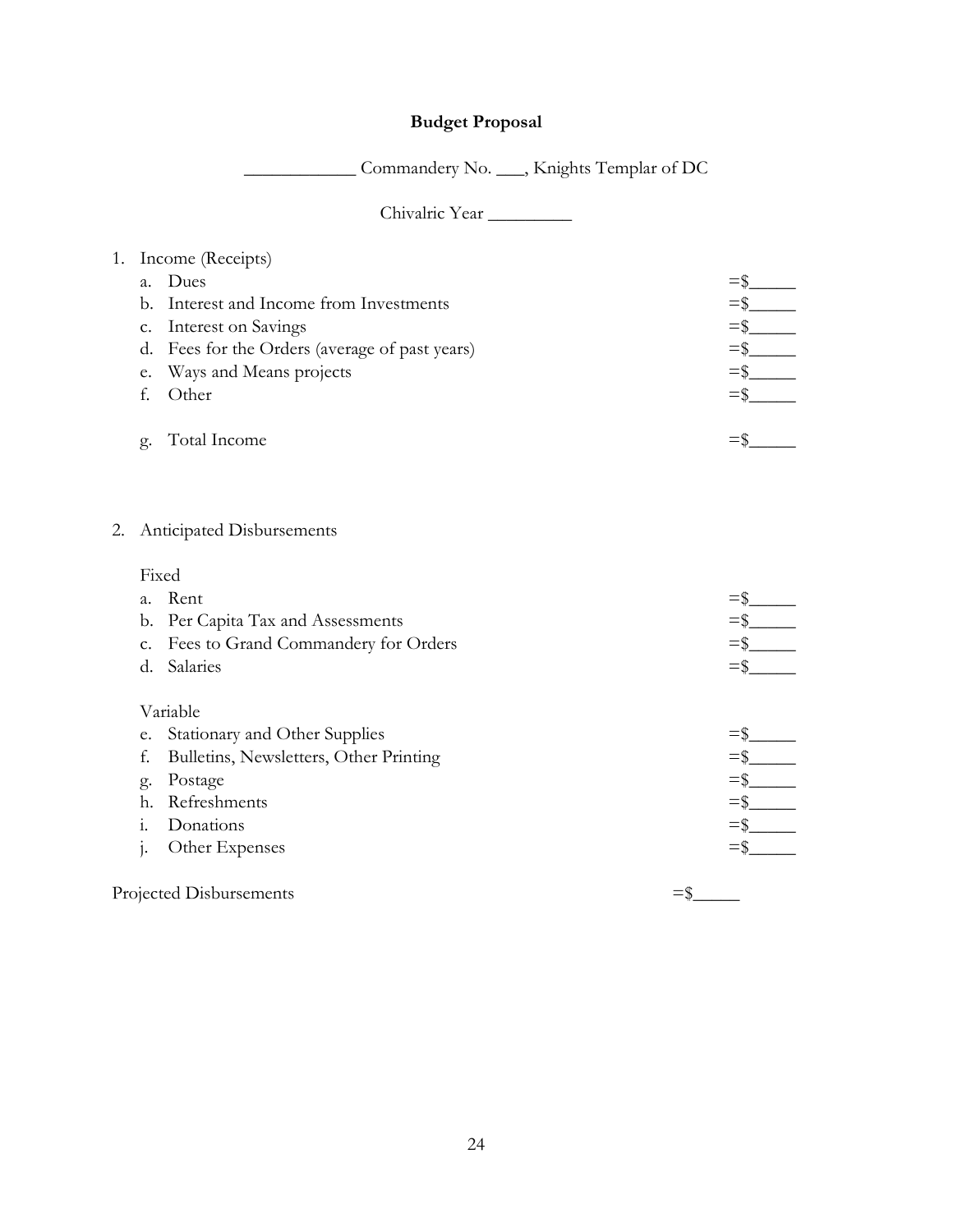#### **Cast and Regalia List for the Orders of the Commandery**

#### <span id="page-30-1"></span><span id="page-30-0"></span>**Illustrious Order of the Red Cross**

Cast:

Sovereign Master Prince Chancellor Prince Master of the Palace Master of Cavalry Master of Infantry (Companion Conductor) Excellent High Priest Master of Finance Master of Dispatches Standard Bearer Sword Bearer Warder Jewish Guard 1 & 2 Persian Guard Historical Lecturer

Regalia: 6 swords, scabbards, and slings Royal Arch Apron Scepter and Crown for SM Eight Chairs for Jewish Council Green sash Sword, scabbard, and sling for candidate Functional bridge Garb of slavery Fetters Robe and coronet for Z Decree scroll Altar with: bible, square & compass, kneeler Black (preferably velvet) cushion with red cross jewels

## <span id="page-30-2"></span>**Degree of St. Paul or The Mediterranean Pass & The Order of Malta**

Cast:

Prior Lieutenant Commander Captaing General Chaplain Marshal Captain of Outposts Guard Five Banner Guards Eight Knights in the West

#### Regalia:

- Degree of St. Paul:
	- o Silver Salver
	- o Small table
	- o Cup of water
	- o Small piece of bread
	- o Towel
	- o White mantle with red cross and sword and belt for candidate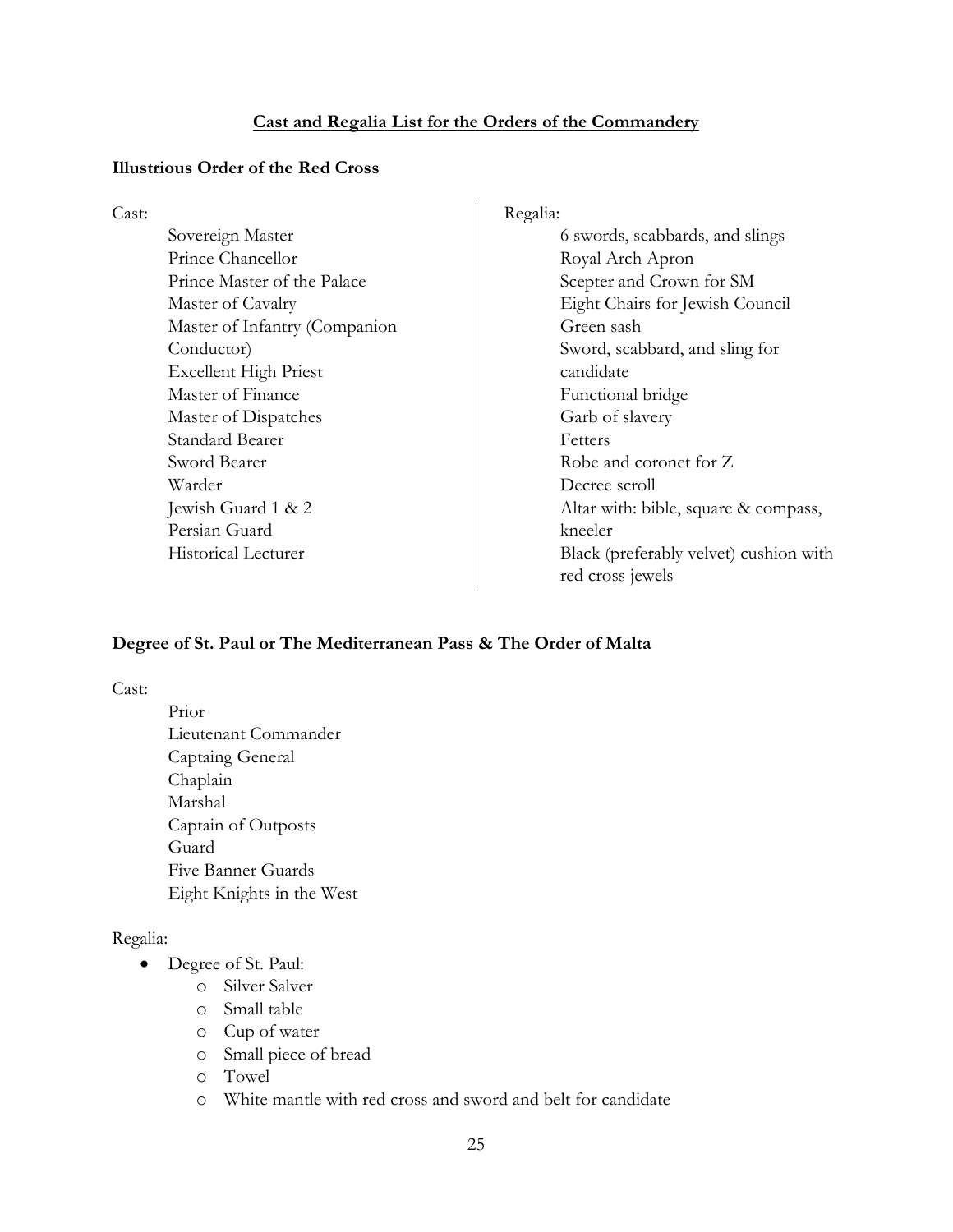- Order of Malta
	- o Table 6' x 3' with red tablecloth depicting upper and transverse arms of the Latin cross
	- o Eight chairs
	- o Chaplain's lectern and chair
		- $-Bible$
		- $\blacksquare$  Candles
		- Black mantle with white Maltese cross
		- Black (preferably velvet) cushion with Malta Jewel
	- o Altar with black cover
		- $\blacksquare$  Bible
		- Black cross
		- Naked sword
		- Kneeling cushion
		- **Two high candles**
	- o Five stations for ceremonial banners (chairs, banner stands, candelabra)
	- o 10 full Malta costumes, 3 additional mantles and helmets for guards, eight additional full outfits of Malta for Knights in the West (optional), one black robe and candle holder for acolyte.
	- o Chaplain to wear: 1) underrobe of white, sleeves plain, standing collar; 2) over-robe of long flowing black material, white Maltese cross on left breast, fastened with a white twisted cord with heavy tassels; 3) stole of white satin line in white, made of single piece, with circular collar, fastened behind, edged in white gilt lace, lace with gilt fringe on bottom, three black Maltese crosses graduated in size on the front; 4) biretta of black material with black tassel and white Maltese cross on front.

## <span id="page-31-0"></span>**The Order of the Temple**

Cast:

Commander Generalissimo Captain General Senior Warden Junior Warden Warder / Sepulcher Guard Standard Bearer Sword Bearer Sentinel

Regalia:

- Chamber of Reflection:
	- o Table & Chair
	- o Basin of water, towel
	- o Hour glass

Prelate Hermits 1-4 Guards 1-3 Prelate's Escort 1-4 Baldric Presenter Sword Presenter Spur Presenter Banner Lecturer Flag Lecturer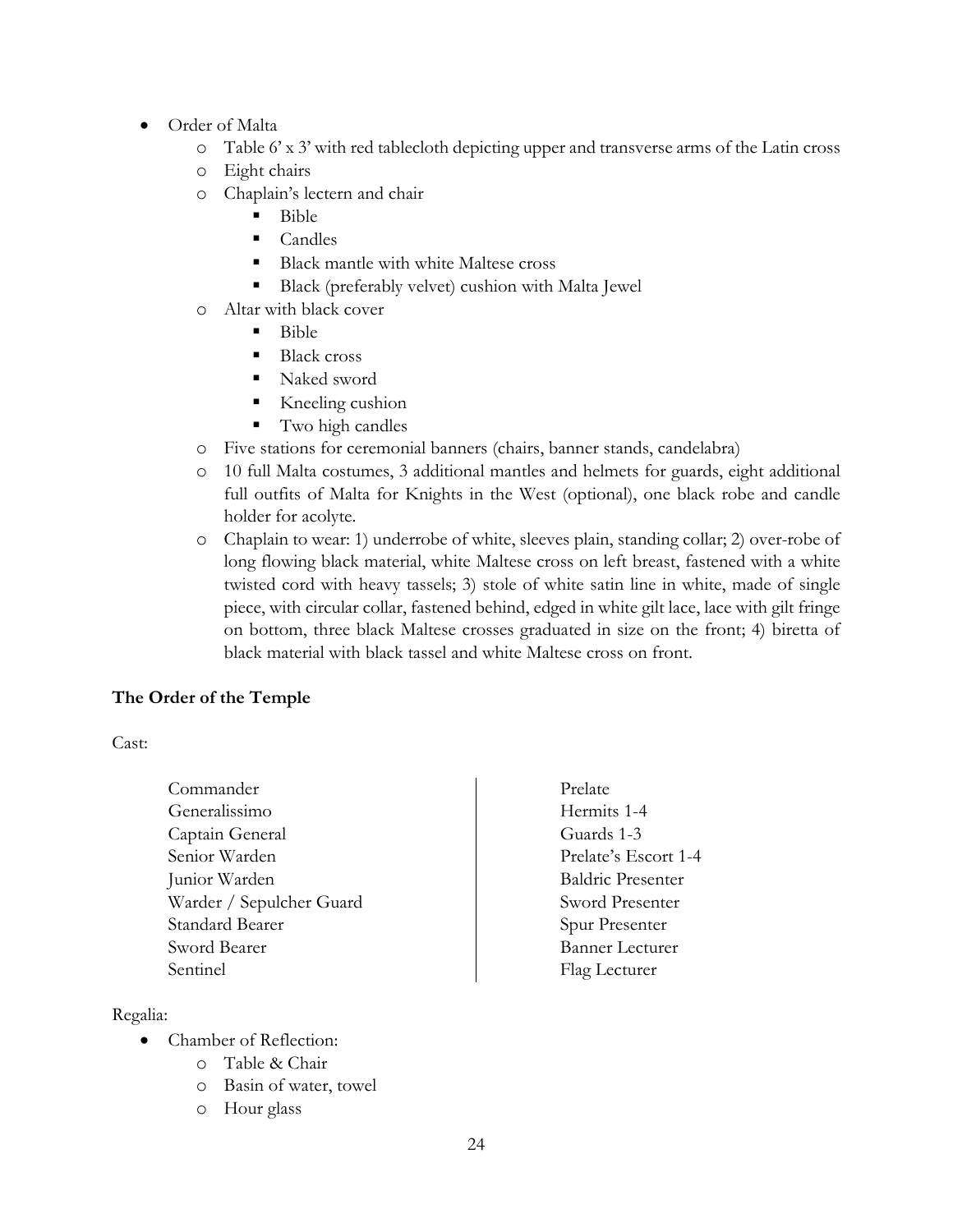- o Bible
- o Candle
- o Hoodwink
- o Pen & blank questions
- o Relics & cover
- Asylum
	- o Beauceant
	- o Grand Standard
	- o Pedestal with bible and black wooden cross
- Pilgrimage
	- o White robe, hat, sandals, staff, musette bag, water skin
	- o Hermits robe
	- o Hut with two stools, table, water, and bread
- Prelates Apartment
	- o Altar with: bible, square & compass, four swords, kneeler, scabbard & sling, buckler
- $\bullet$  1<sup>st</sup> Triangle
	- o Triangle with: 12 candles, 12 cups, bible, relics, black relic cover, pitcher of water and wine, cups for additional candidates, white robe, taper candle
- Holy Shrine and Ascension
	- o Projector and slides
	- o Cross on necklace
- $2<sup>nd</sup>$  Triangle
	- o Triangle with: 12 candles, 12 cups, bible, relics, black relic cover, pitcher of water and wine, cups for additional candidates
	- o White curtain
	- o Enough swords, scabbards, and slings for all candidates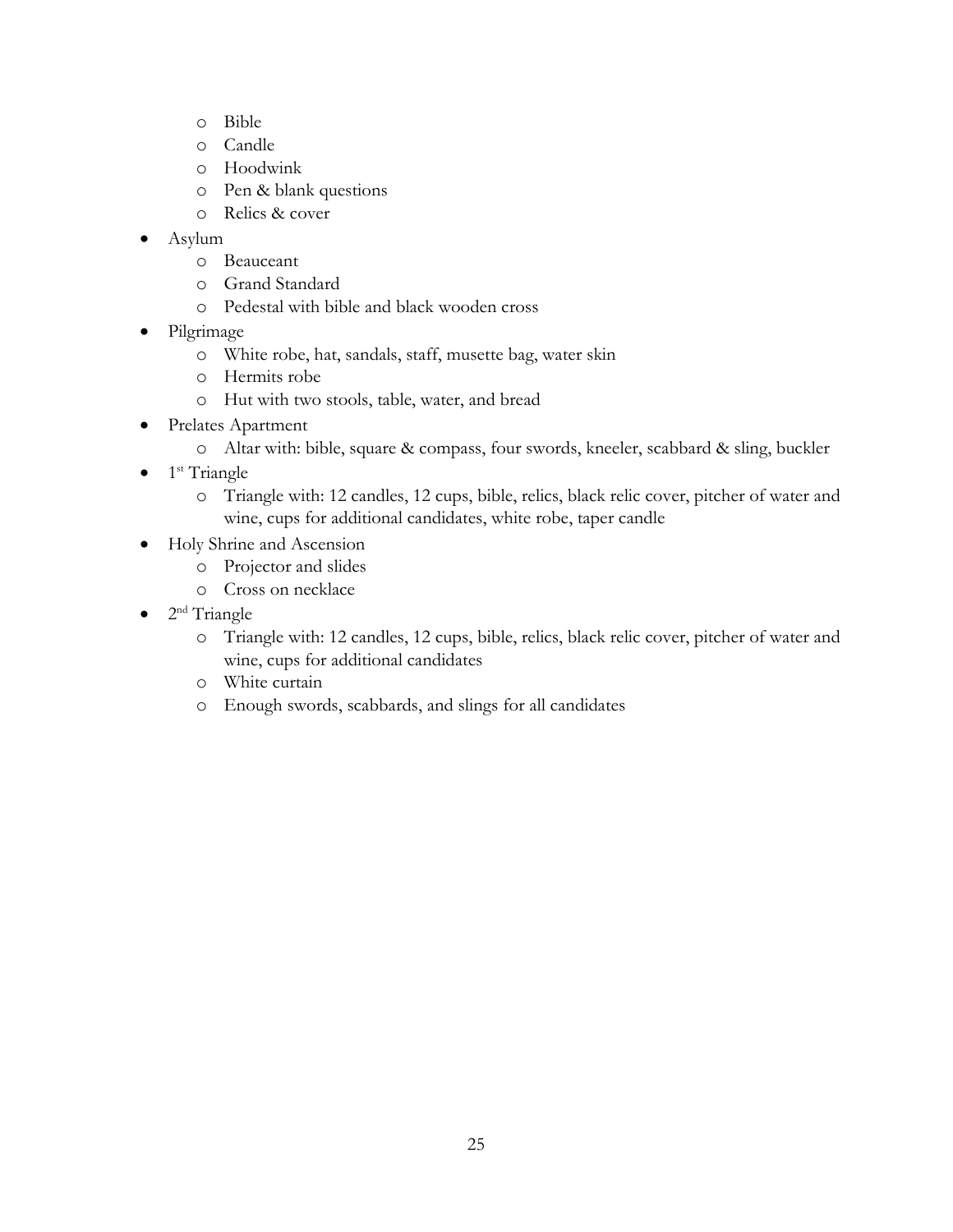# **Asylum Layout for Stated Conclaves**

<span id="page-33-0"></span>

StB – Standard Bearer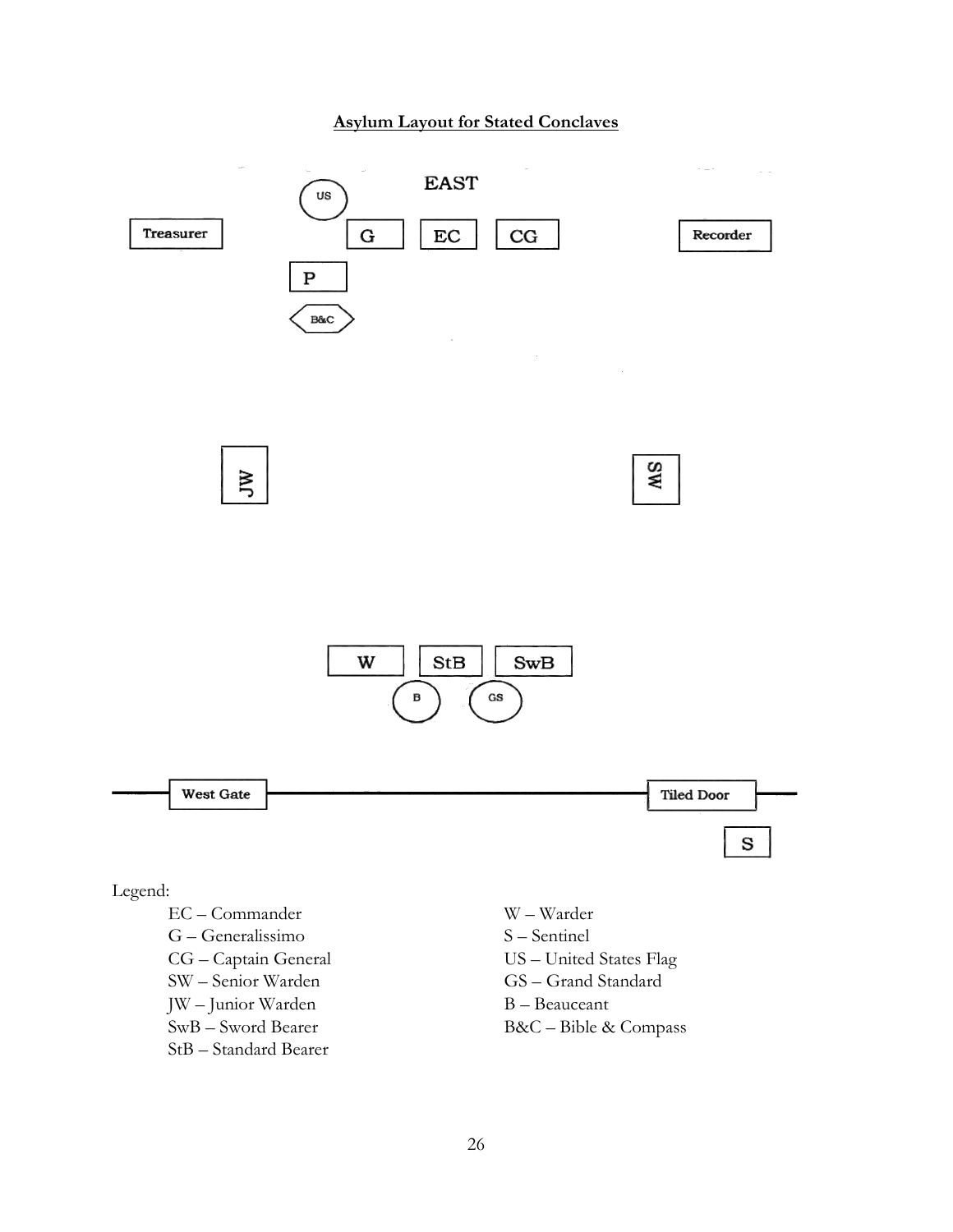# **Suggested Agenda for a Stated Conclave**

- <span id="page-34-0"></span>• Opening
	- o One of the easiest things to bog down a meeting. Begun on time and done professionally, a smooth opening will set the field for a smooth conclave.
- Pledge of allegiance to the flag
- Brief summary of the minutes of proceeding conclave; it is the suggestion of this writing that the minutes be printed, circulated before opening, and approved to save time on boring items.
- Petitions or applications
- Correspondence and bills
- Treasurer's report
- Committee reports
	- o Do not be afraid to call upon a committee if there is need to have them make an official report, even if they have made no progress. If there is an issue with them getting things done, do not be afraid to replace them.
- Any other business
- Introductions
	- o As this is a smaller jurisdiction, introductions only need to be done in full for visitors from outside the Grand Commandery of D.C. For locals, it is sufficient to have them stand when you call their name and give them the courtesy of applause.
- Program for the evening
- Announcements
- Close
- Possible refreshments
	- o It has been the practice of most of the Commanderies recently to adjourn immediately following the meeting to a nearby tavern for a few drinks. This has proven to be beneficial to building up the *esprit de corps* of Templary.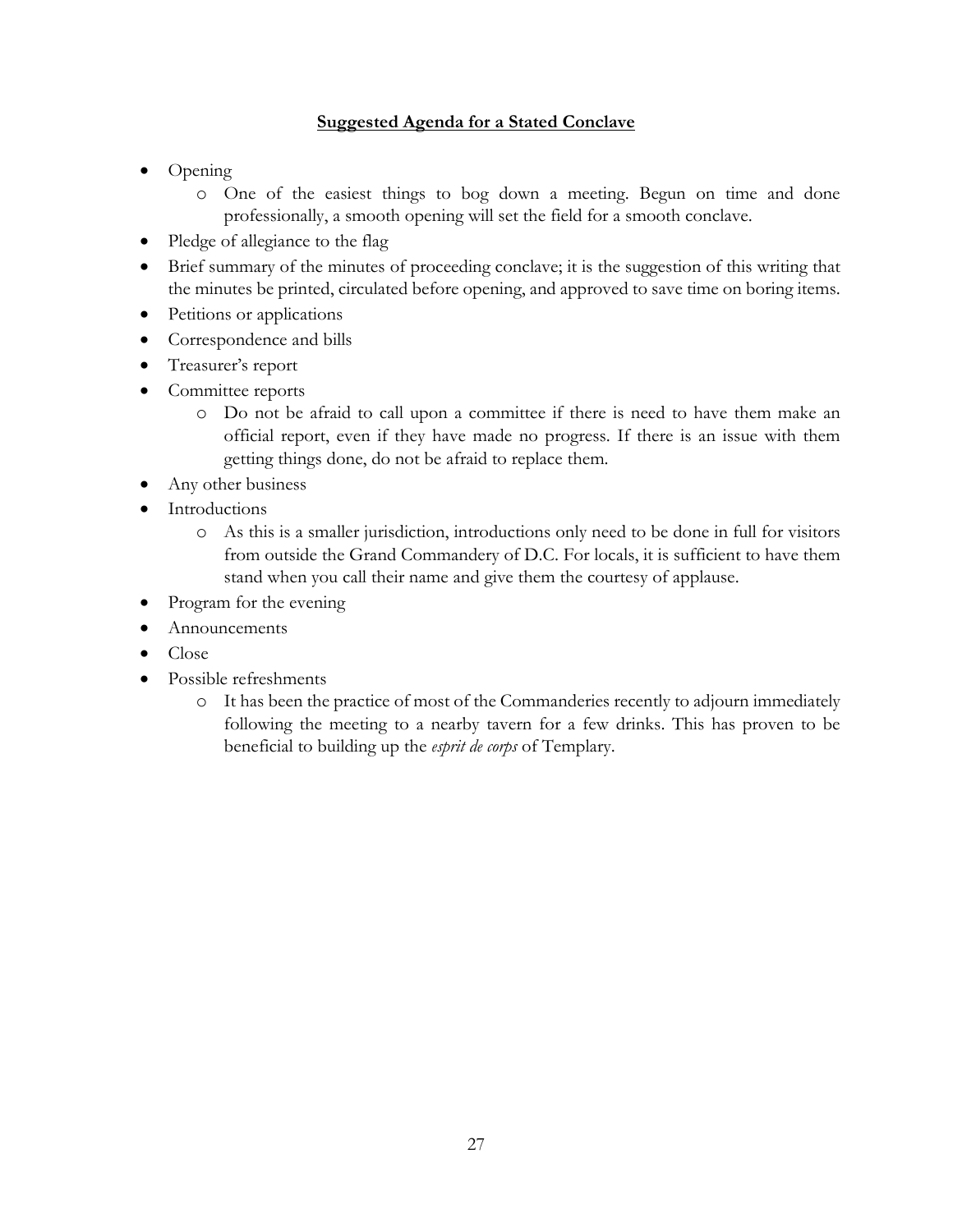#### **Modes of Address & Order of Introductions**

#### <span id="page-35-1"></span><span id="page-35-0"></span>**Modes of Address**

The presiding officer refers to himself only as "Commander" and uses this title below his signature on documents; however, he is properly addressed and referred to by others using the honorary title of "Eminent Commander." Referring to oneself as "Eminent Commander" is gauche and somewhat like clapping to congratulate oneself – don't do it.

When speaking of one Sir Knight, use the singular form, Knight Templar, and when speaking of two or more Sir Knights, use the plural form, Knights Templar. Never use the word form, "Templars."

Special honorifics are used in York Rite Masonry. In Commandery, the commander's honorific is "eminent," but the Templar usage is a bit different, in that the honorific attaches to the office and not the name. Thus, a commander is never "Eminent Sir Knight," but always "Sir Knight [Name], Eminent Commander" or just "Eminent Commander." Again, when a commander or past commander introduces or refers to himself, or signs official correspondence or documents, it is never correct for him to use his own honorific to describe himself, so he would simply sign as "[Name], Commander," or in a formal context, say that he is "Sir Knight [Name], Commander of [Name] Commandery."

Sir Knights who have served a term as commander are always thereafter entitled to the honorific "eminent," so they will be "Sir Knight [Name], Eminent Past Commander" (sometimes abbreviated E.P.C.). Unlike the practice in the lower York Rite bodies, though, it is not the custom in Templary to greet or refer to a past commander as "Eminent" or "Eminent Sir"; they are still addressed as Sir Knight.

All Templars, regardless of office, are always Sir Knight, with one exception: an ordained Christian minister is "Reverend and Sir Knight [Name]." Never use "Sir" without the addition of "Knight," and such expressions as "Most Eminent Sir" and "Sir [Name]" are completely improper. Thus, we correctly say: "Sir Knight [Name]." When addressed in his official capacity as an officer, he may be addressed thus: "Sir Knight Captain General" or "Sir Knight Sword Bearer." A presiding officer wishing to acknowledge or greet a dignitary from another Masonic body would recognize him by his commandery offices, and then after could mention other positions, saying something like, "Sir Knight [Name], Eminent Past Commander, and the Most Illustrious Grand Master of Cryptic Masons of the District of Columbia." Any time a group of Sir Knights is addressed, one speaks to Sir Knights, even if the group includes past commanders or other entitled to honorifics.

Higher-level organizations have additional honorifics. For example, one might have "Sir Knight [Name], Eminent Grand Generalissimo," or perhaps one might address a Sir Knight by his office only, and have "Sir Knight Eminent Grand Warder." The Grand Commandery adds two new honorifics: the deputy grand commander is "very eminent" and the Grand Commander is "right eminent." The Grand Encampment requires all its officers to be past Grand Commanders, so they are all "right eminent." The Grand Master takes on the honorific of "most eminent."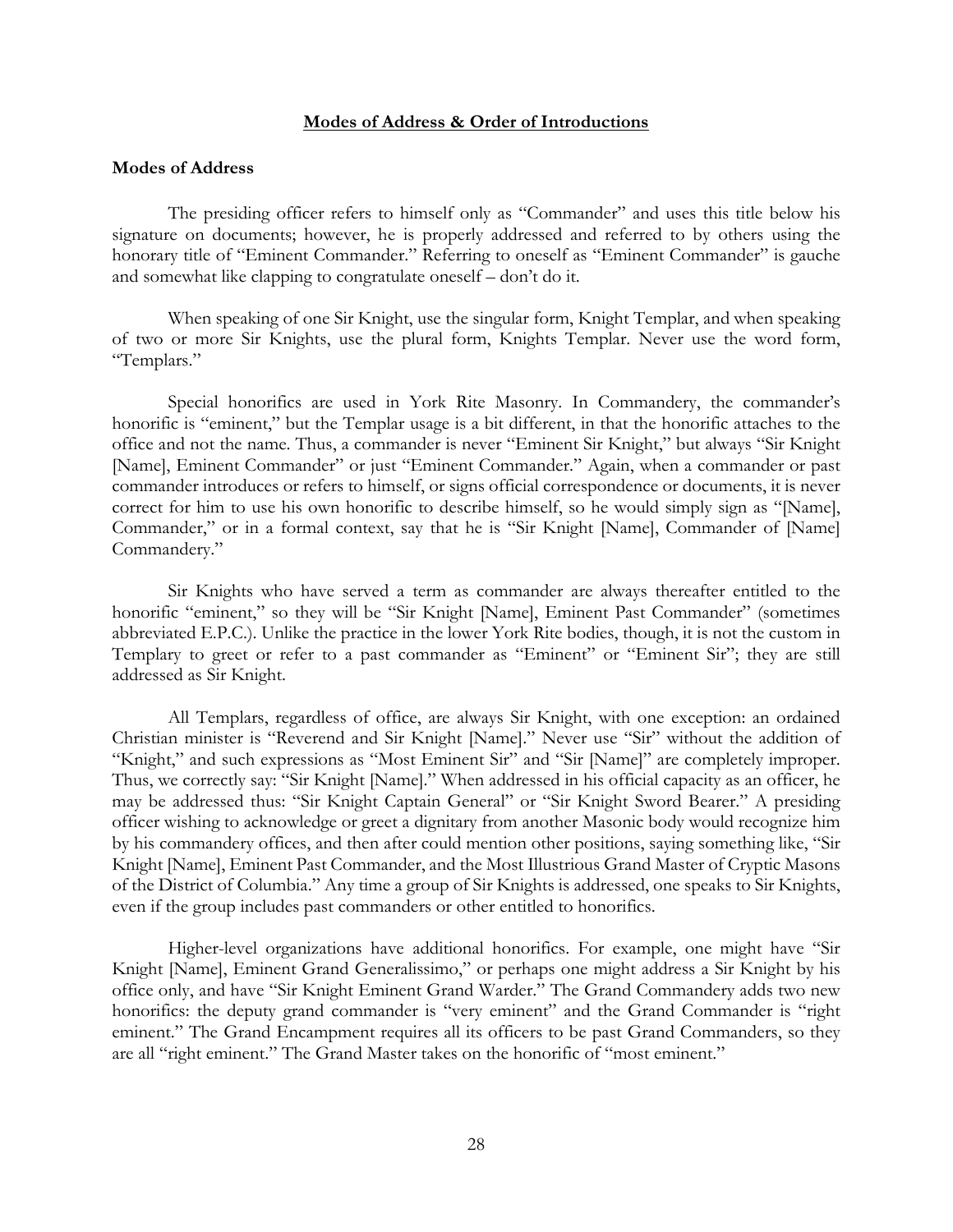The following examples of correct usage of titles are given:

|                      | (a) In addressing or referring to an Officer: |
|----------------------|-----------------------------------------------|
| Honorary Title       | Official Title                                |
|                      | (Grand Encampment)                            |
| Most Eminent         | Grand Master                                  |
| Right Eminent        | Deputy Grand Master                           |
| Right Eminent        | Grand Senior Warden                           |
|                      | (Grand Commandery)                            |
| <b>Right Eminent</b> | Grand Commander                               |
| Very Eminent         | Deputy Grand Commander                        |
| Eminent              | Grand Senior Warden                           |
|                      | (Constituent Commander)                       |
| Eminent              | Commander                                     |
| Sir Knight           | Senior Warden                                 |

(b) In referring to an Officer by name:

| Title      | Name         | Honorary Title Official Title |                     |
|------------|--------------|-------------------------------|---------------------|
| Sir Knight | [Their Name] | Most Eminent                  | Grand Master        |
| Sir Knight | [Their Name] | Right Eminent                 | Deputy Grand Master |
| Sir Knight | [Their Name] | Right Eminent                 | Grand Commander     |
| Sir Knight | [Their Name] | Eminent                       | Commander           |

(c) In speaking of himself:

| Title           | Name        | <b>Official Title</b>  |
|-----------------|-------------|------------------------|
| I am Sir Knight | [Your Name] | <b>Grand Master</b>    |
| I am Sir Knight | [Your Name] | <b>Grand Commander</b> |
| I am Sir Knight | [Your Name] | Commander              |

| (d) In signing a letter or document: |                |
|--------------------------------------|----------------|
| Name                                 | Official Title |
| [Your Name]                          | Grand Master   |
| [Your Name]                          | Commander      |

### **Order of Introductions**

- 1. Visitors who have not served in the East.
- 2. Visiting Past Commanders who do not hold office or title in the Grand Commandery of D.C.
- 3. Past Commanders who are members of this Commandery who do not hold office or title in the Grand Commandery of D.C.
- 4. Worshipful Masters.
- 5. High Priests.
- 6. Heads of other Masonic bodies.
- 7. Grand Commandery committeemen and representatives.
- 8. Visiting commanders of other commanderies.
- 9. Grand Commandery officers.
- 10. Past Grand High Priests and Grand High Priests.
- 11. Past Grand Commanders and Grand Commanders.
- 12. Past Grand Masters.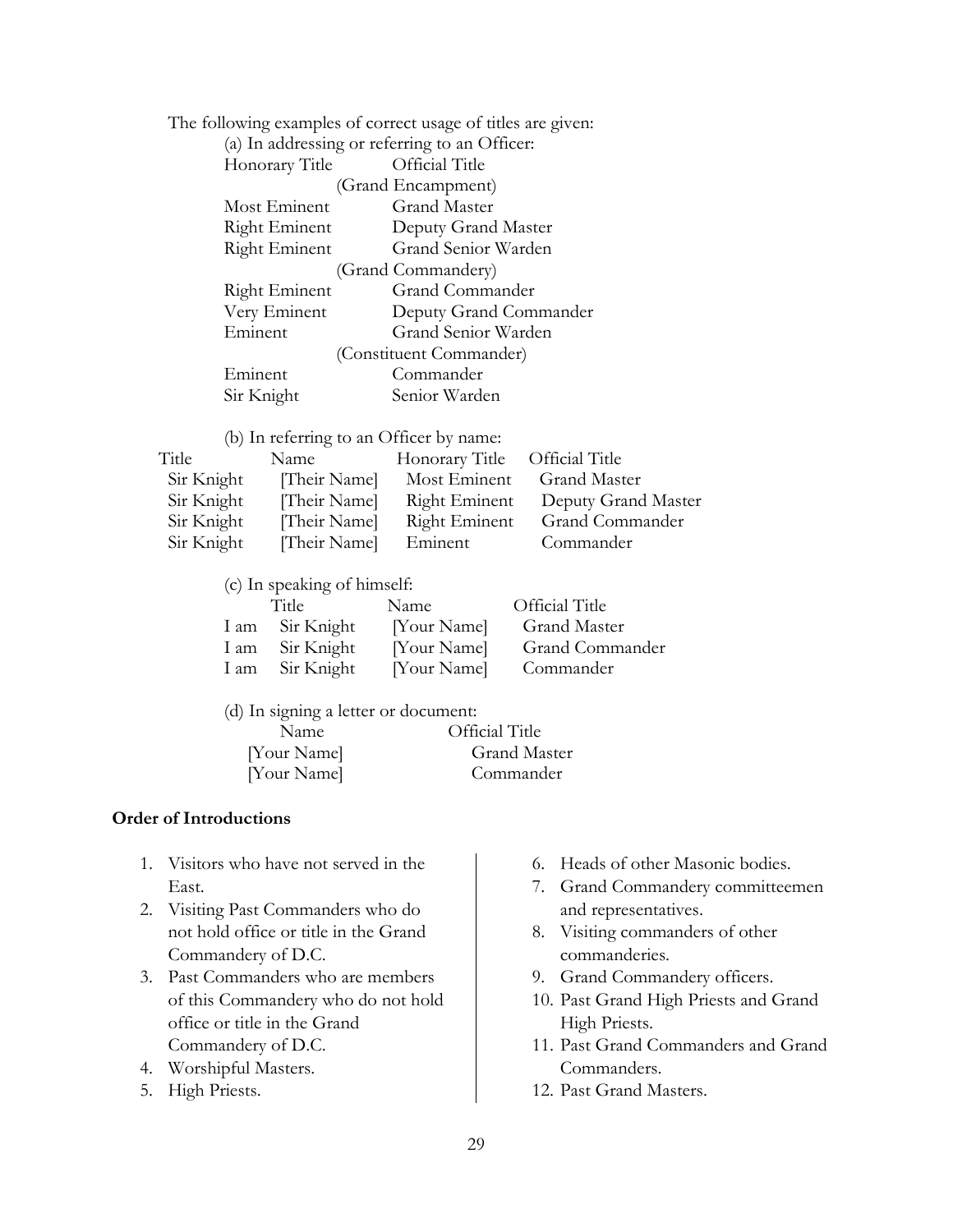#### **Drill Instructions**

All drills are executed at **attention**. Every movement should be executed with smartness and precision. There should be no talking, laughing or indulgence in any levity, which is sure to divert the attention, not only of the offender, but those who may hear him.

In saluting, the junior in rank address and salutes first, which salute in all cases is promptly acknowledged. The knight addressed, if seated, will arise and step forward one (1) pace. He will face the knight addressing him and give a hand salute. The Commander, if seated, does not rise to acknowledge a salute. If the knight addressed has his sword drawn, he will salute with the sword.

The Prelate, if in uniform, gives a hand salute; if in his official robes, he acknowledges a salute with a bow.

In a Templar body, when a member is addressed by the presiding officer, such member will arise, take one (1) pace forward, and execute the hand salute, but will not repeat the title of the presiding officer. After the conversation, an exchange of hand salutes should be made.

Pledge to the Flag – When called to attention to recite the Pledge of Allegiance, Sir Knights who are in uniform will face the United States flag, execute the hand salute, repeat the Pledge, and complete it by dropping the hand to the side. Sir Knights who are in civilian dress and covered will uncover with the right hand, carrying the head covering to the left chest, repeat the pledge, and recover. Sir Knights who are in civilian dress, and uncovered, will place the right hand over the heart, repeat the Pledge and drop the hand to the side.

A Knight Templar in full Templar uniform with sword drawn should, on all occasions, salute the flag with the sword. A Knight Templar in full uniform without sword or with sword in scabbard, or a Knight Templar in civilian clothes in the asylum should all hand salute. The Commander, Generalissimo, and Captain General salute by the "Officers Present" which is the position of "Salute Swords." When marching, the salute is executed six paces from the Officer; the "Carry" is resumed six paces beyond him.

#### **Steps and Marching**

All steps and marching are executed from a halt, except right step, and begin with the left foot. The length of the full step in quick time is thirty (30) inches, measured from heel to heel, and the cadence is at the rate of 120 steps per minute. When marching, care should be taken to plant the feet properly, successively landing on the heel and shifting the weight to the ball of the foot. Do not "shuffle" nor slide the feet nor "prance." The command of execution for all movements while marching is given as either foot strikes the ground, except as otherwise prescribed. The movement commences when the following foot is planted.

Manual of the Color: The "Carry" is the normal position of the National Flag, Beauceant, and the State Color when on the march. At the *Carry*, the foot of the staff rests in the socket of the sling,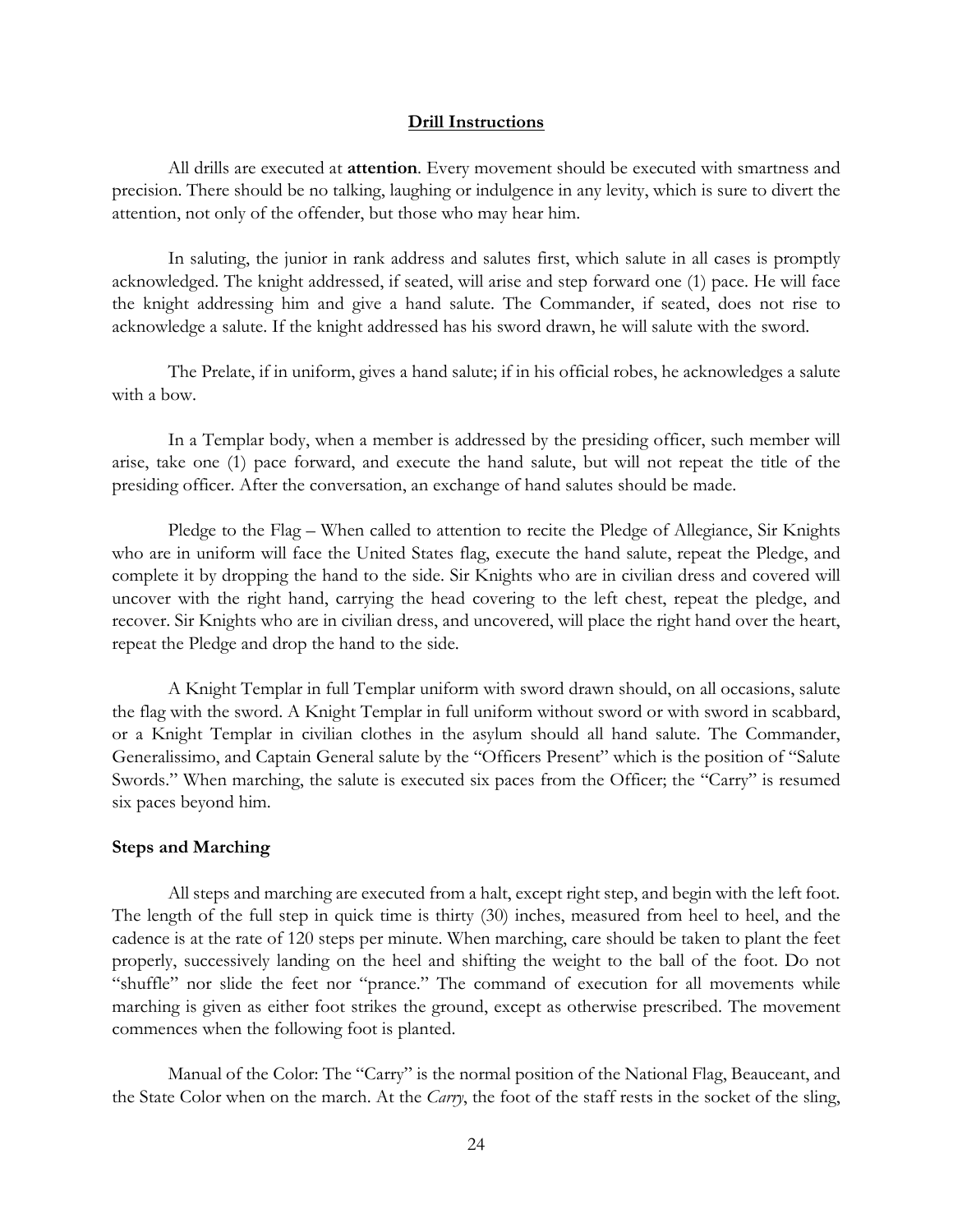held as near vertical as possible; the right hand grasps the staff at the height of the shoulder, and the left hand assists the right when necessary. When saluting, slip the right hand up the staff to the height of the eye, then lower the staff by straightening the arm to the front. At the *Order*, the foot of the staff rests on the floor near the right toe, the right hand holding the staff in a vertical position. At *Present*, the Beauceant will salute (dip) and at Inspections will be dipped in acknowledgement of the Inspecting Officer's Salute. A sling must be worn to properly execute the "Carry" and the required color salutes.

An Officer executes his own commands either before or after the commands to the lines. For instance: for *Sir Knights, Draw, SWORDS*, he draws his sword before giving the command. For *Sir Knights, Return, SWORDS*, he returns his sword after the Knights have executed his command. For *Un-COVER*, he uncovers after the Knights have executed his command. For *Re-COVER*, he recovers before giving the command.

At all commands to *Present, SWORDS* when the commandery is at attention, Knights not under arms or not in uniform covered and uncovered will *Hand, SALUTE*.

To revoke a Preparatory command, or, being at a halt, to begin a new movement improperly begun, the command *AS YOU WERE* is given at which the movement ceases and the former position is resumed.

To form a column from a line or to form a line from a column, the twos (2s) or threes (3s) wheel on a fixed pivot. To change direction (Column Right or Left) twos or threes wheel on a moving pivot (thirty [30] inch radius). The Knight on the flank takes a full step and looks toward the pivot. All keep touch of elbows toward the pivot. The Knight on the pivot and the number two (2) knight turn head and eyes to marching flank and regulate their step accordingly. When change of direction is completed, all turn head and eyes smartly to the front.

## Attention

- Command: 1. Atten, 2. TION
- Action: Heels on the same line and as near each other as the conformation of the Knight permits. Feet turned out equally and forming an angle of about 45 degrees. Knees straight without stiffness. Hips level and drawn back slightly; body erect and resting equally on hips; chest lifted and arched; shoulders square and falling equally. Arms and hands hanging naturally; thumb along seam of the trousers. Head erect and square to the front, chin slightly drawn in; eyes straight to the front, weight of the body resting equally upon the heels and balls of the feet.

Hand Salute

- Command: 1. Hand, 2. SALUTE
- Action: Raise the right hand smartly till the tip of the forefinger touches the lower part of the headdress (if uncovered, the forehead) above the right eye, thumb and fingers extended and joined, palm to the left, forearm inclined at about 45 degrees, hand and wrist straight; at the same time look toward the person saluted.; (2) drop the arm smartly to the side.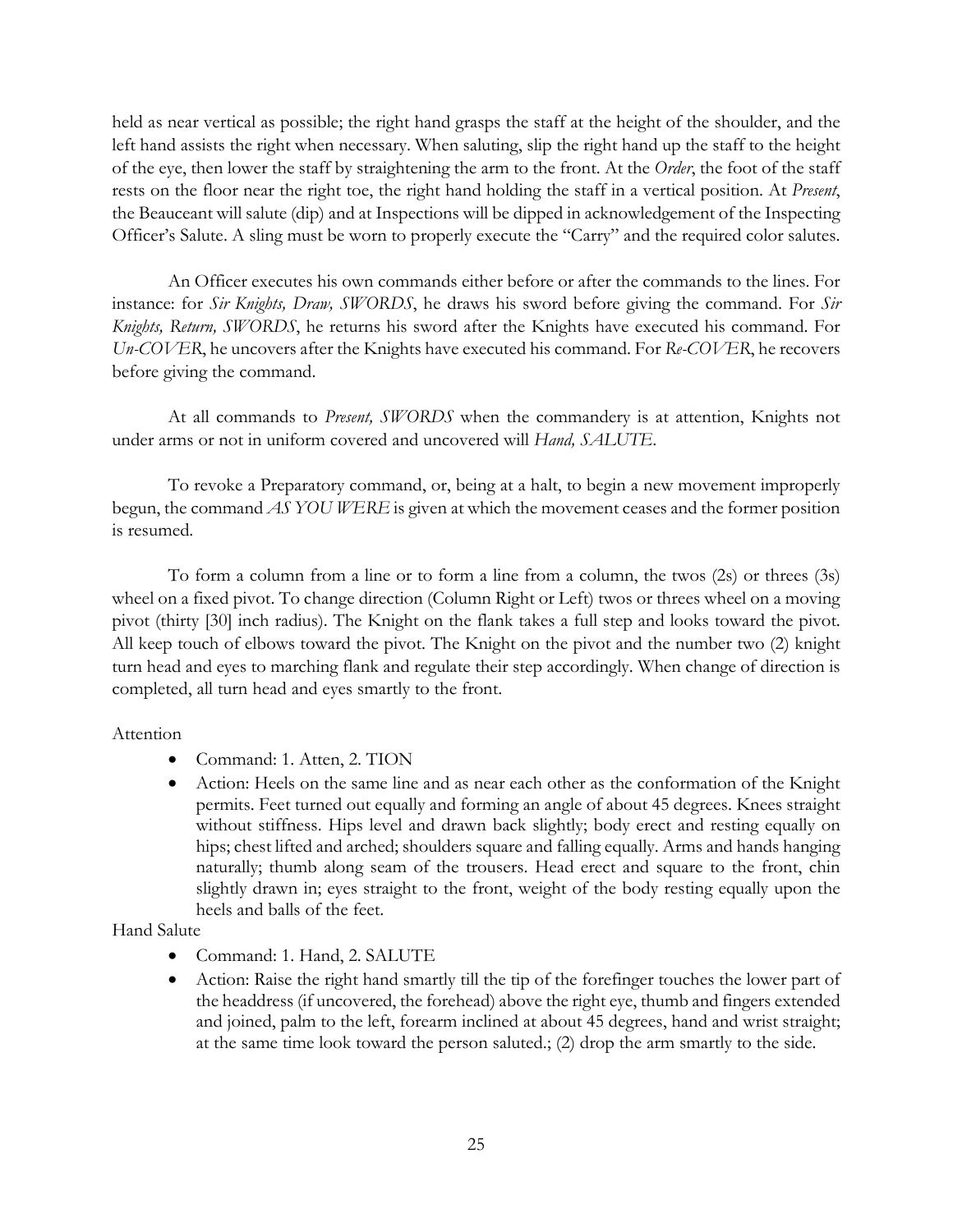Right Dress

- Command: 1. Right, 2. DRESS
- Action: At the command *DRESS*, the entire rank dresses into line touching lightly the elbow toward the side of the guide. Each Knight, except the base guide (number one or the Senior Warden) executes *Eyes, RIGHT* without command. The commanding Officer verifies alignment from two paces to the right of the base guide, facing down the line and orders up or back such Knights as are not in line. When the rank is aligned, the Officer commands *FRONT* at which each Knight will turn his head and eyes smartly to the front.

Forward March

- Command: 1. Forward, 2. MARCH
- Action: At the command *Forward*, the Knights shift the weight of the body to the right leg, left knee straight. At the command *MARCH*, the Knights step off smartly with the left foot straightforward thirty (30) inches, the arms swinging naturally (six [6] inches to the front and three [3] inches to the rear).

Column Left (Right) March

- Command: 1. Column Left (Right), 2. MARCH
- Action: Being in march, the leading rank wheels on a moving pivot. The other ranks move forward and wheel on the same ground.

# Twos Right March

- Command: 1. Twos Right, 2. MARCH
- Action: Being in line, the twos wheel to the right on fixed pivots, dressing automatically toward each other, and when the wheel is completed continue at march.

## Sword Manual

The sword should be carried with a flexible wrist and without grasping the grip tightly. The grip should be held at position of Carry by the thumb and forefinger, as if holding a pen, and covering about two thirds of the grip below the guard. When marching, the left hand may steady the scabbard when necessary.

Draw and Carry Swords

- Command: 1. Sir Knights, 2. Draw, 3. SWORDS
- Action: Being in line at a halt with swords in scabbards, at the command *Draw*, grasp the scabbard with the left hand, near its mouth, incline the hilt a little forward, seize the grip with the right hand, and draw the blade until the right forearm is horizontal, back of hand toward the breast. At the command *SWORDS*, draw the sword quickly, raising the arm to its full length at an angle of about 45 degrees, the sword in a straight line with the arm, edge down, extending in the same direction as the right foot. (TWO) Bring the back edge of the blade against the shoulder blade vertical back of the grip to the rear, the arm nearly straight down, the thumb and forefinger embracing the grip, the thumb against the thigh (seam of the trousers), and the other fingers extended and joined in the rear of the grip. This is the position of Carry Swords and where all other movements after begin, unless otherwise specified.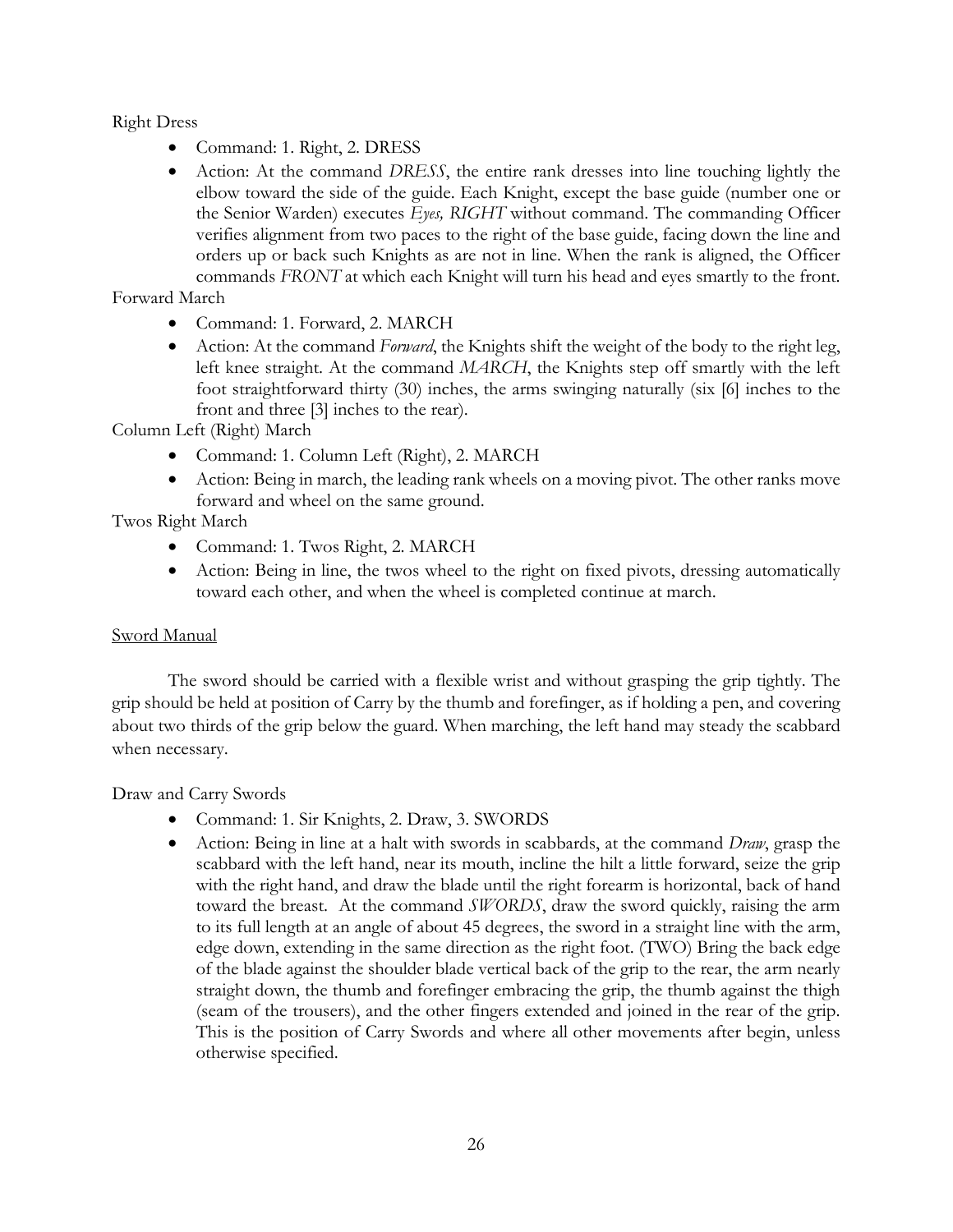Present Swords

- Command: 1. Present, 2. SWORDS
- Action: Raise and carry the sword to the front, cross hilt as high as the chin and six (6) inches in front of the neck, edge to the left, point six (6) inches farther to the front than the cross hilt, thumb extended on the back of the grip, wrist straight, all fingers grasping the grip.
- Command: 1. Carry, 2. SWORDS
- Action: Resume the carry in one motion without throwing the right hand to the front, or the point to the rear.

Salute Swords

- Command: 1. Salute, 2. SWORDS
- Action: Execute present swords. (TWO) Drop the point of the sword, edge to the left, to about fifteen (15) inches in front of and in prolongation of the right foot, arm hanging naturally, the elbow close to the body, the side of the hand down, at the seam of the trousers.
- Command: 1. Carry, 2. SWORDS
- Action: Resume the position of carry swords in one motion. The Salute Swords is the Present Swords used by the Commander, Generalissimo, and Captain General. At the command *Present*, they execute present swords, and at the command *SWORDS*, they execute the second motion of Salute Swords. Junior officers execute the Present unless otherwise specified.

Order Swords

- Command: 1. Order, 2. SWORDS
- Action: Drop the sword point to the ground, blade inclined to the rear, back of the blade to the front, cutting edge forward. (TWO) Bring the blade to a vertical position against the right toe, and place the hand on top of the hilt, three fingers in front of the grip, thumb and little finger in the rear, elbow close to the body.

# On Guard

- Command: 1. On, 2. GUARD
- Action: Turn the left foot square to the left, turning on the left heel, and plant the right foot firmly about eighteen (18) inches to the front, feet at right angles, the weight resting principally on the left foot, the shoulders oblique to the front head and eyes square to the front. At the same time, raise the sword hand on a line with the lower part of the torso, the guard three (3) or four (4) inches to the right of center. Drop the sword diagonally to the left, the blade about eighteen (18) inches in front of the left shoulder, edge to the front, thumb on back of grip, the sword held without restraint.

# Cuts or Parries

- Command: 1. Give, 2. CUTS
- Action: First take the position On Guard, keeping the feet at right angles and looking into the eyes of the knight opposite. The flats of the blades should be crossed about ten (10) inches from the points, the sword arm straight. Cuts should be given with spirit, but the swords touching lightly.
- Command: 1. Carry, 2. SWORDS
- Action: At the first command *Carry*, come to the position of On Guard and at the command *SWORDS*, bring the right foot back to the original line and resume the Carry.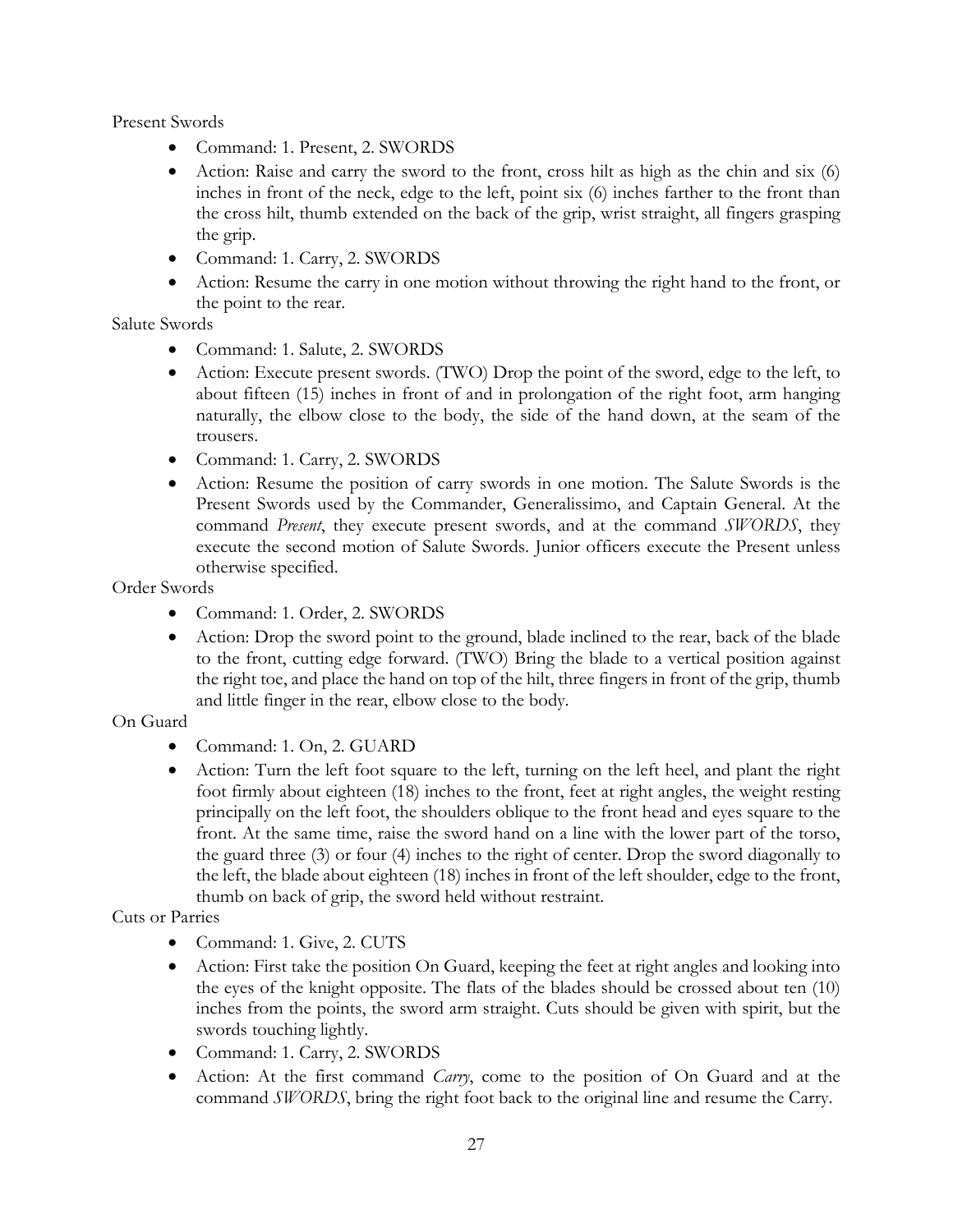Form Arch of Steel

- Command: 1. Form Arch of Steel, 2. Cross, 3. SWORDS
- Action: The commandery being formed in two lines, facing inward, and about three (3) paces apart, at Carry Swords, the command will be given. At the command *Cross*, execute Present Swords. At the command *SWORDS*, advance the right foot and take the position of Cut One.
- Command: 1. Carry, 2. SWORDS
- Action: At the command *Carry*, bring the sword to the position of Present and replace the feet and at the command *SWORDS*, resume the position of Carry Swords.

# Return Swords

- Command: 1. Return, 2. SWORDS
- Action: At the command *Return*, seize the scabbard near the mouth with the left hand, inclining it a little forward, and keeping the right hand near the body. Drop the sword blade forward and to the left so that the point is about six (6) inches from the floor and pointing to a line which is a prolongation of the left foot. Move the sword hand to the left then raise the hand drawing the sword blade between the first two fingers of the left hand. Insert the point of the blade in the mouth of the scabbard, edge to the front, assisted by the thumb and fingers of the left hand, eyes to the front, thrust the blade into the scabbard until the right forearm is horizontal (first motion of draw). At *SWORDS*, return the blade smartly and drop the hands to the side. Note: In inserting the point, avoid turning the scabbard to meet the sword or looking down.

Uncover and Recover

- Command: 1. Un, 2. COVER
- Action: At the command *COVER*, take the chapeau by the visor with the left hand, (TWO) raise the Chapeau from the head and place it on the right shoulder, slightly to the front, holding it in that position with the left hand. Note: Uncover is never executed unless the swords are in the scabbard or in the position of Order Swords.
- Command: 1. Re, 2. COVER
- Action: Extend arm outward with chapeau in hand, (TWO) replace the chapeau on the head, (THREE) use left hand to ensure chapeau is fitted and placed properly, (FOUR) drop the hand to the side.

Kneeling

- Command: 1. Sir Knights, 2. KNEEL
- Action: Carry the left foot about twenty-four (24) inches to the rear. (TWO) Kneel on the left knee, the body and left thigh erect, the right leg below the knee nearly vertical, both hands hanging at the sides.

Deposit Chapeaux

- Command: 1. Deposit, 2. CHAPEAUX
- Action: From uncover while kneeling; at the command *CHAPEAUX*, place the chapeau on the floor to the left, rosette up, prow pointed toward the body. Resume position of Kneel.

Secure Chapeaux

- Command: 1. Secure, CHAPEAUX
- Action: Grasp the visor of the chapeau with the left-hand, place it on the right shoulder.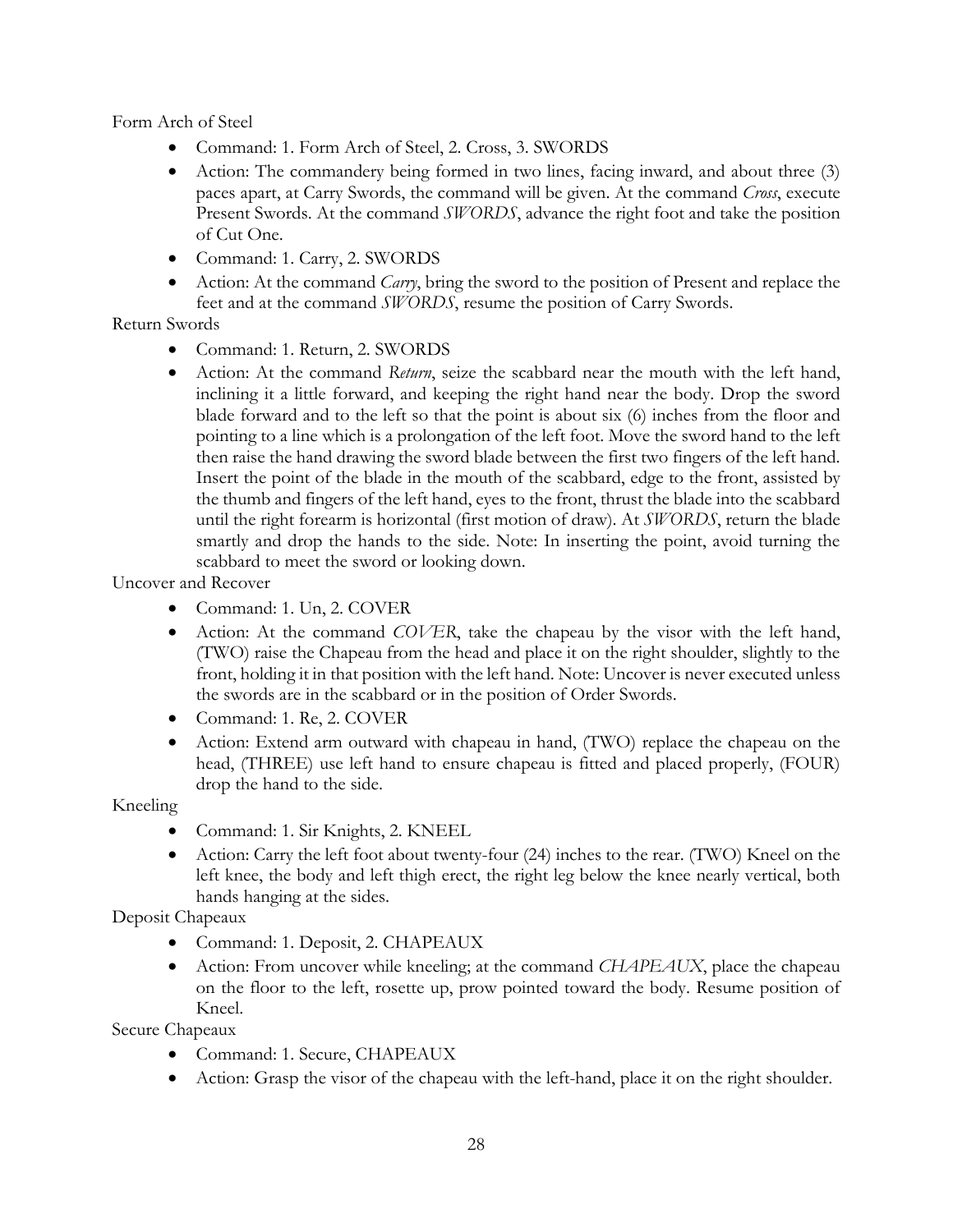#### **Honors, Titles, and Invitational Bodies**

#### **Honors of the Grand Encampment**

#### **Knight Templar Cross of Honor**

This is the most coveted and highest award that can be earned by a Knight Templar. It is presented annually for exceptional and meritorious service rendered far beyond the call of duty and beyond service usually expected of an officer or member. No present or past elected officer of a Grand Commandery is eligible for this award. This is a Grand Encampment award and will be conferred by the Most Eminent Grand Master or his personal representative, upon one deserving Sir Knight of the Grand Commandery of D.C. each year. It is presented to the recipient at the annual meeting of the Grand Commandery.

Nomination forms are mailed to each Recorder of Constituent Commanderies annually in the fall and are due by the end of the year. Nominations for this honor are optional, but if submitted by the Commander, the nomination must be received by the deadline to be considered.

#### **Knight Commander of the Temple**

Any holder of the KCT may make nominations for the Knight Commander of the Temple award to the Deputy of the College of Honors in each Grand Commandery. The Deputy is either: 1) an emeritus member of the College of Honors; or 2) appointed by the Grand Master if there are no emeriti in that Grand Commandery. KCTs are selected by that Deputy in accordance with the number allotted to each Grand Commandery and their names are then forwarded to the College of Honors. Since this honor is given for service to the Order, the Fraternity, the community, or mankind, it is left to the Deputy of each jurisdiction to prioritize nominations within the guidelines given. The Deputy is also free to accept or reject any nomination for the KCT. The number of Knights Commander of the Temple selected for each Grand Commandery annually is determined as follows: five KCTs may be awarded to Grand Commanderies with fewer than 7,500 members and ten KCTs awarded to Grand Commanderies with more than 7,500 members. All Department Commanders are ex officio awarded the KCT if they have not preciously received this distinction.

The award consists of a neck jewel on a purple ribbon, a lapel pin of the same design as the center of the jewel, and a patent. The jewel may be worn on the uniform or with the formal Templar "alternative" dress (white tie). The recipients may also use the letters "KGC" or "KCT" (as appropriate) after their names. They should be introduced along with the Knights Templar Cross of Honor holder. The Deputy or some holder of the KCT he designates shall perform the installation, with an appropriate ceremony chosen, public or private.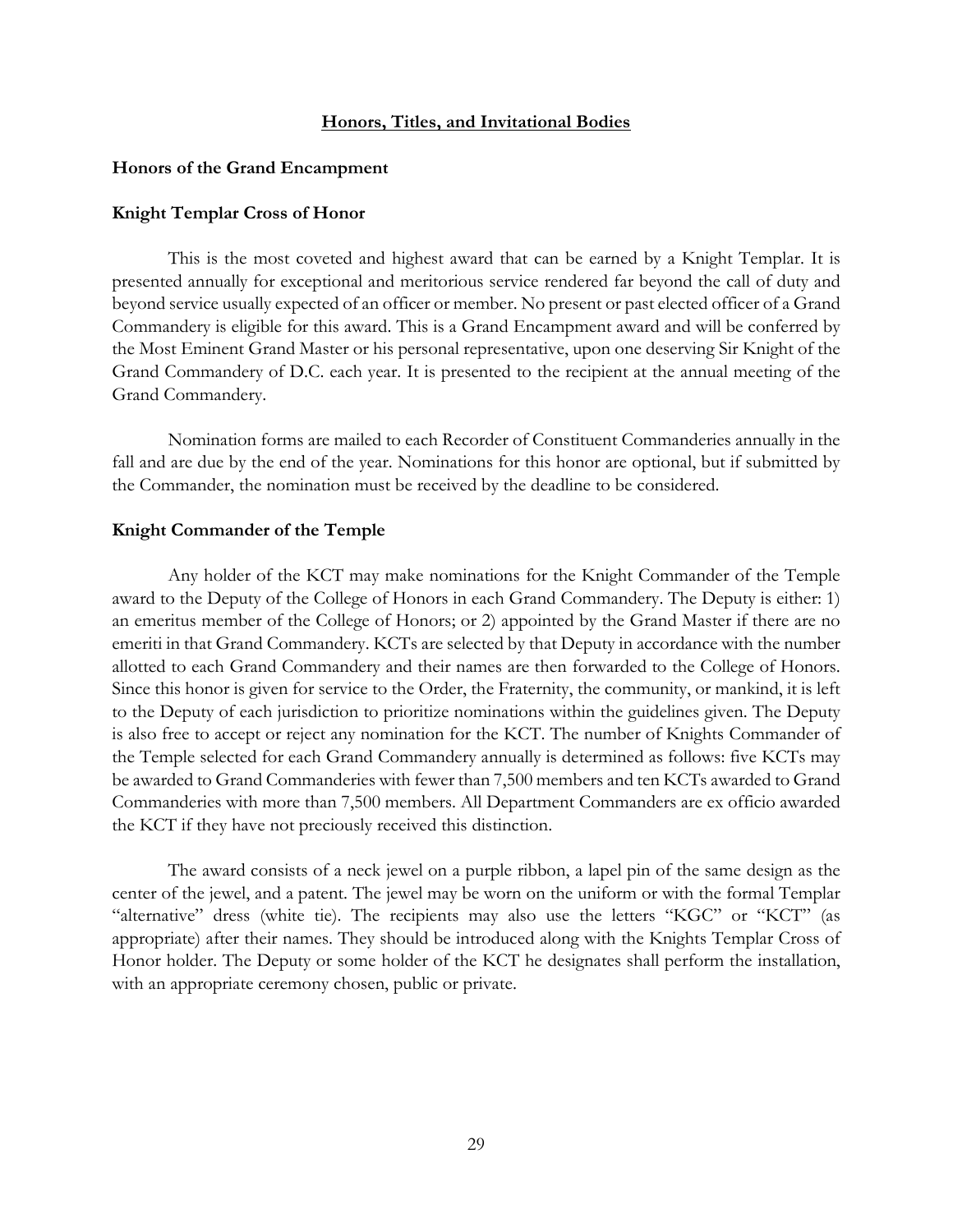#### **Companion of the Temple**

Similar to the KCT, an additional recognition of the Grand Encampment is the Companion of the Temple (CT) award. Companions of the Temple may be nominated in the same manner as listed above for the KCT, but are not subject to any numerical limitation. All nominations must be made through the Deputy for the program. As with the KCT, any member of the College of Honors may nominate any suitable person for the Companion of the Temple with the same guidelines, however, the recipient need not be a Knight Templar or even a Mason. Both men and women are eligible for the CT award. In a similar fashion as used for the KCT, all CT's are to be invested with honor, utilizing a format or ceremony designated by the Deputy or the one available from the Grand Encampment.

### **Honors of the Grand Commandery of DC**

#### Individual Awards:

**Order of Merit –** Grand Commander can award up to two medals each year for Sir Knights that are not elected to the Grand line and have shown significant contributions to all phases of Commandery activities. Given by the Grand Commander to two or fewer Sir Knights that have not been elected as Grand Commander. Cannot be awarded to the same individual twice.

Specific criteria (up to 5 points per item): Number of scheduled meetings attended for their Commandery meetings over the year; number of Commandery Orders worked (all Commanderies); elected or appointed office held in a constituent Commandery; attended Year One of the York Rite Leadership Conference; and attended the Grand Commander's Mid-year session. Nominations should describe the specific contributions and endorse how the Sir Knight contributed to/improved their constituent of Grand Commandery by supporting activities, ritual, or membership in their Commandery.

**DC "Banner Knight" Award –** Each Commandery can select one Knight to receive a ribbon/uniform pin and certificate that is given at Grand Banquet by the Grand Commander to a new Sir Knight for excellence in service.

Specific Criteria (up to 5 points per item): Held OT for less than two years; visible spirit of support for Templary; 100% participation in Commandery business meetings; at least 50% Grand Commandery business meetings; and cross-commandery visiting. Attended conferrals of the Orders; Attended Easter Sunrise Service at George Washington Masonic Memorial. Supported KTEF and Holy Land Pilgrimage.

**DC Commander of the Year - Plaque for most successful constituent Eminent Commander at the** end of his term. To be presented at the Grand Session.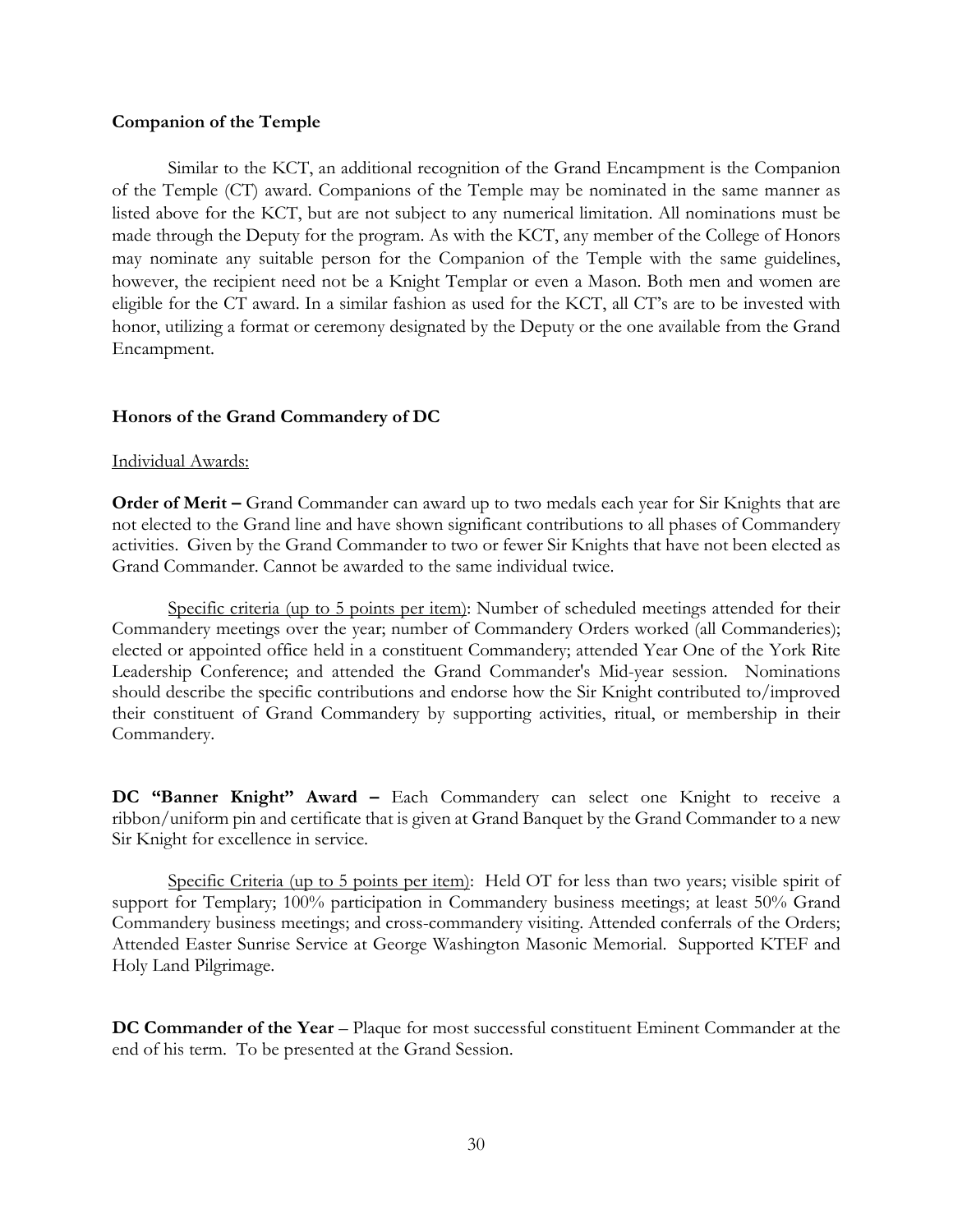Specific Criteria: Honor Committee selects awardee using specific criteria associated with the Commandery Assessment Checklist included in the DC Officer's Handbook/Guide.

**Grand Commander Challenge Coin:** To be given by the Grand Commander for those individuals performing excellent, inspiring work as he perceives it,

# **Unit Award:**

**DC Commandery of the Year –** Annual plaque awarded to highest scoring Commandery based on competition with self, against criteria using standing Commandery Checklist in Handbook, not against other Commanderies.

Specific Criteria: Awards/Honors Committee identifies awardee using specific criteria associated with the Commandery Assessment Checklist included in the DC Officer's Handbook/Guide.

# **Activity Focused Awards for Units and Individuals:**

**DC GC Ritual Award** – GC ribbon bar given by the Grand Commander at a time and place of his choosing.

Specific Criteria: Any Sir Knight may apply for this award following the attached Ritual Score sheet.

**Membership/Growth Award:** For the Commandery that appoints a Membership Committee and Chairman; develops a membership plan; gives Membership presentations to other Masonic bodies; and, has the most positive growth in a year.

**Commandery:** Plaque: Given by the Grand Commandery to the Constituent Commandery that institutes a membership program and increases membership by the greatest net percentage in the Templar Year.

Individual: **Coin/Certificate/Ribbon:** A coin/certificate/ribbon given to each Sir Knight that brings one new member during the Templar Year.

Specific Criteria: Recorder and Membership Chairman review documents and make recommendations based on documented activities.

**Knight Templar's Eye Foundation (KTEF) Award –** Certificate of Recognition to be given by the Grand Commander at the annual banquet for those Commanderies that have reached sufficient giving levels to join the Grand Master's Club and the Grand Commander's Club – or higher giving levels. Individuals: Are presented a civilian lapel pin to match the KTEF shield for their level of giving.

Specific Criteria: Follow the criteria for Grand Encampment medals that acknowledge specific levels of contribution by self and Commandery.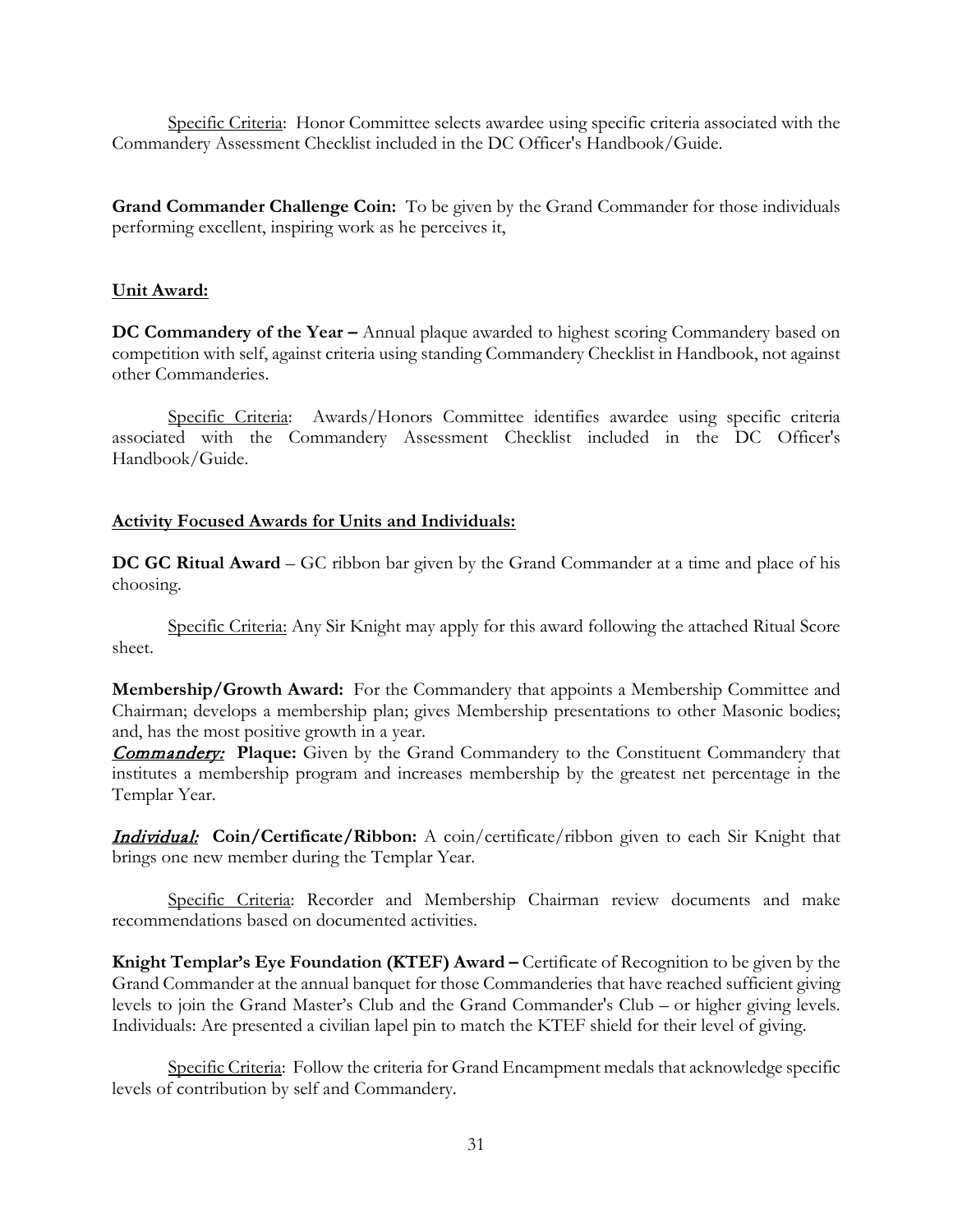# **Invitational Bodies**

# **Allied Masonic Degrees**

- Honorary, invitational, limited membership.
- Masonic research body.
- Governing body: Grand Council of Allied Masonic Degrees of the United States of America.

# **Red Cross of Constantine**

- Honorary, invitational, limited membership
- Governing body: United Grand Imperial Council of the Knights of the Red Cross of Constantine and Appendant Orders for the United States of America, Mexico, and the Philippines.

# **Sovereign Order of Knights Preceptor**

- This service degree (or Order) is open to all who have been elected to the office of Commander in a subordinate or constituent Commandery.
- This Order must be worked at night and is normally conferred on the evening preceding the Grand Commandery meeting and following the York Rite dinner.
- It provides a meaningful and powerful lesson in taking charge of an organization and is well worthwhile for any eligible Sir Knight. The officer's jewels and necessary paraphernalia are all made of wood in an obvious reference to the Cross of our Blessed Savior.

# **Knights of the York Cross of Honor [KYCH]**

- Honorary, invitational.
- Must have presided over the four York Rite bodies.
- Nominated by a member and pass the ballot.
- Governing body: Convent General Knights of the York Cross of Honor.
- When a member has presided over a Grand York Rite Body he is invested with the rank of Knight York Grand Cross and awarded a quadrant to wear on his jewel.

# **Knight Masons of the United States of America**

- Invitational
- Must be presiding or have presided over a York Rite body.
- Nominated by a member and pass the ballot
- Governing body: Grand Council of Knight Masons of the United States of America.

# **York Rite College**

- Invitational
- Must be a member of all four York Rite bodies.
- Nominated by a member and pass the ballot.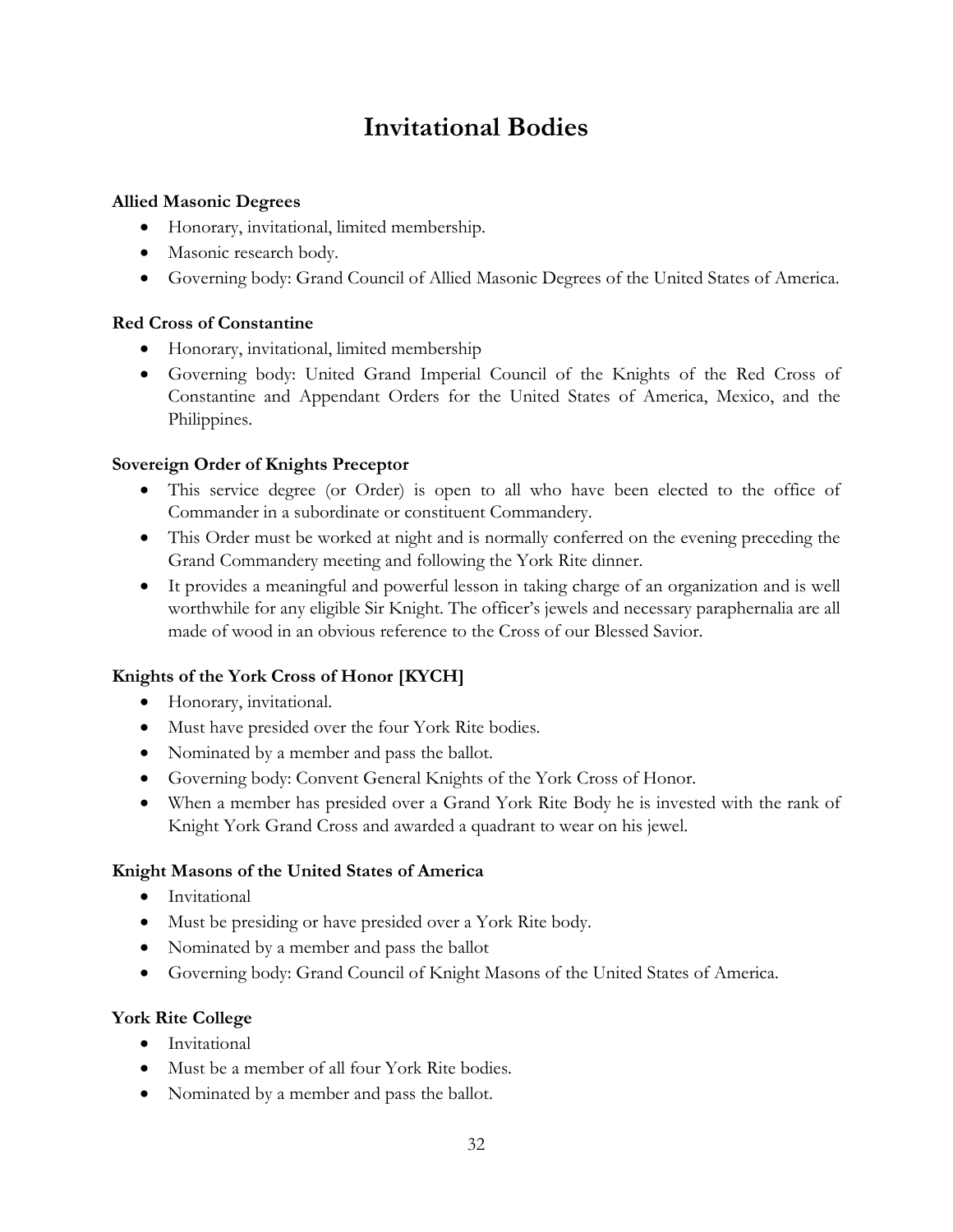- Governing body: York Rite Sovereign College of North America
- Honors:
	- o Order of the Purple Cross of York (OPC) Considered to be the highest York Rite honor.
	- o Knight Commander of the Purple Cross.
	- o Gold Honor Award.

# **Holy Royal Arch Knight Templar Priest (HRAKTP)**

- Honorary, invitational, limited membership.
- Must be a Past Commander.
- Nominated by a member and pass the ballot.
- Governing body: Grand College of America Holy Royal Arch Knight Templar Priests.

## **Royal Order of Scotland**

- Honorary, invitational.
- Must be a Master Mason for five years.
- Must be a Trinitarian Christian.

## **Societas Rosicruciana in Civitatibus Foederatis (MSCRICF)**

- Honorary, invitational, limited membership.
- Masonic Rosicrucian and philosophic research society.
- Governing body: High Council.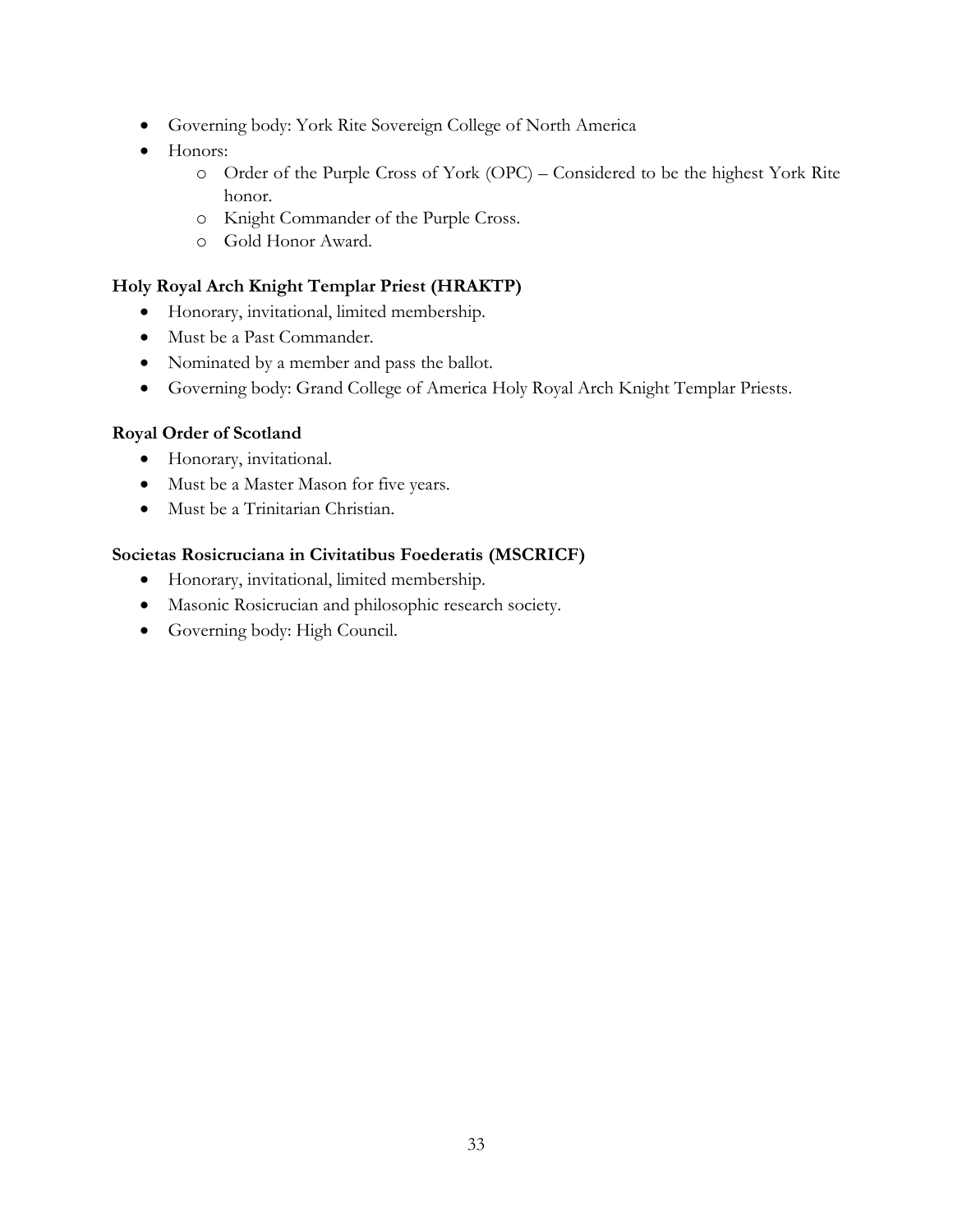# **Calling Off and On**

To Call off the Commandery:

Commander: Commander, Attention! I now declare the business of the Commandery suspended. Sir Knight Warder *(H)(H)*, inform the Sentinel. *(H)(H)*

Warder: (at the door) Sir Knight Sentinel, the business of the Commandery is suspended (leaves door open).

(Prelate covers cross on bible.)

Warder: (at his station) Eminent Commander *(H)(H)*, the Sentinel is informed. *(H)(H)*

Commander announces purpose of suspension.

To Call on:

Commander: (at his station) Sir Knight Warder, I am about to resume business in the Commandery. See that the Sentinel is informed and that he guard accordingly.

Warder: (at the door) Sir Knight Sentinel, the Commander is about to resume business in the Commandery. Take your post and guard accordingly. (Warder returns to his station and reports) Eminent Commander *(†)(H)*, the Sentinel is at his post and the Asylum is duly guarded. *(†)(H)*

Commander: Sir Knight Senior Warden *(†)(H)*, ascertain if all present are Knights Templar (commands and procedure as in the full form opening tactics). I now declare business resumed in the Commandery. Sir Knight Warder *(H)(H)*, inform the Sentinel. *(H)(H)*

Warder: (at the door) Sir Knight Sentinel, business has been resumed in the Commandery.

(Prelate uncovers cross on bible.)

Warder: (at his station) Eminent Commander *(†)(H)*, the Sentinel is informed. *(†)(H)*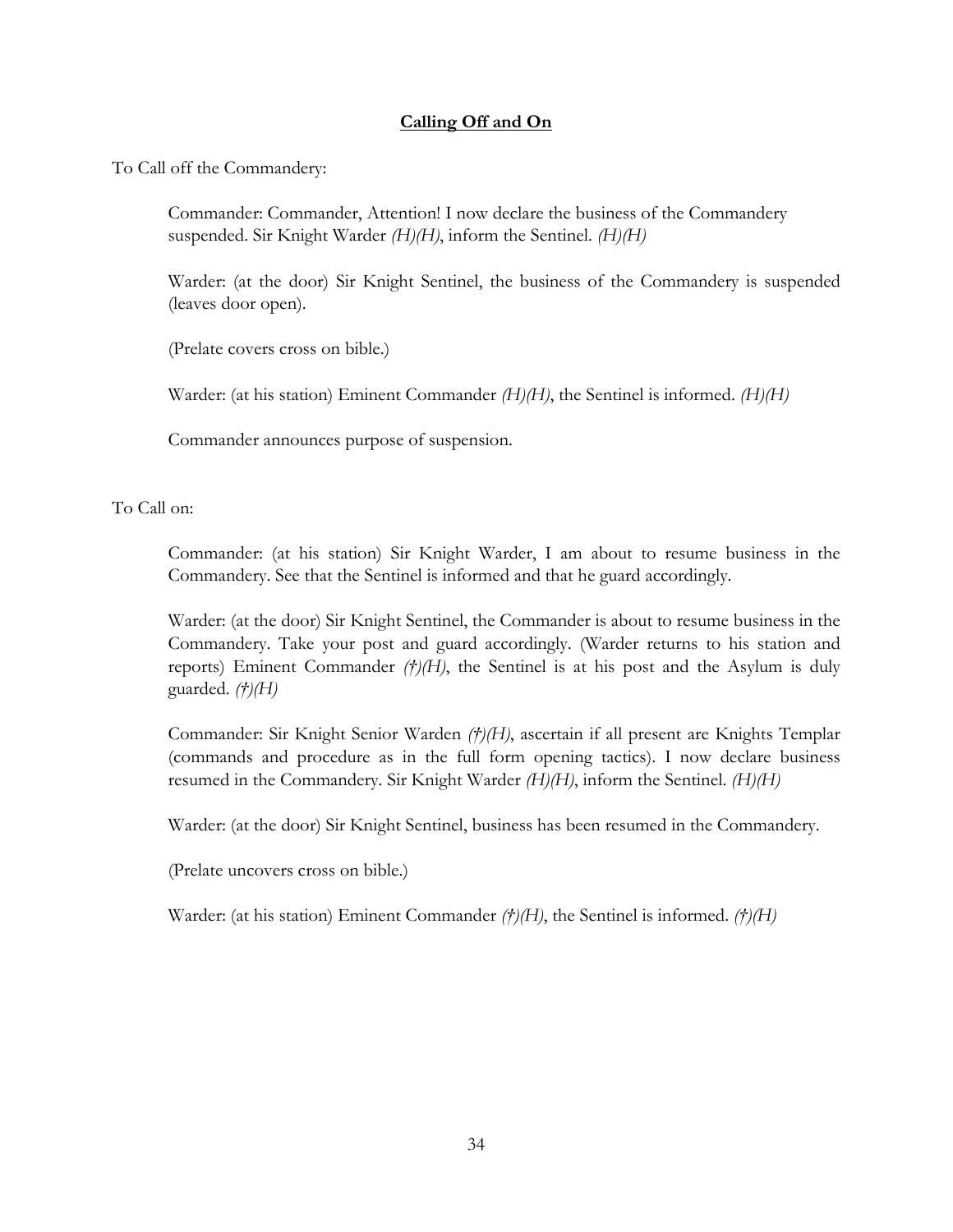#### **Dinners and Banquets**

One of the most important parts of a successful evening is a delicious dinner served in an atmosphere of sociability and friendship. A memorable dinner is no accident but rather the result of careful planning, attention to detail, and hard work on the part of many people. The stage is set by how gracefully the honored guests are received and how well the other guests are made to feel welcome.

A comfortable place for the guests to assemble as they arrive, wait for dinner, meet friends, sign the guest book, sign officers' registration cards, is of paramount importance. The location of the cloak room should be clear. The location of the tables to handle guest books and registration should be located so that the people being served at those stations will not block the normal flow of traffic. All spaces should be a comfortable temperature and well ventilated.

#### **Planning the Dinner:**

When planning for a dinner, the decisions will be influenced by the purpose of the dinner, where it will be held, the number involved, and the food preferences of the group. The choice of menu may be influenced by the age group of the people, whether the weather will be hot or cold, the number to be served, how fast the kitchen crew can dish it up, how fast the waiters can serve it, and the cost. It should be remembered that an inexpensive dinner graciously served in a hospitable environment is considerably superior to an expensive meal that is not enjoyed.

#### **The Head Table:**

The head table should be located in a position which is easily accessible when the host leads the guests of honor in to dinner. There should be an unobstructed view between the head table and the audience, and the acoustics should be such that the audience can hear without difficulty what the people at the head table are saying when speeches are made. If public address systems are used, they should be tested to assure that they are understandable from all locations in the room.

After ascertaining the names of the special guests it will become necessary to determine which of them will be seated at the head table. Extreme care should be taken to assure that the number of persons invited to sit at the head table does not exceed the number of seats provided. Those who cannot be seated at the head table should be assigned to reserved seats in prominent positions near the head table. Simple place cards such as a 4"x6" or 3"x5" card folded lengthwise in half and placed at the desired table seating can save time, embarrassment, and confusion when the multitude descends on the dining room. All persons who are assigned seats at the head table or specifically seated should be advised that they have reserved seats and told where they are located. There should be someone assigned to assist in directing them to their assigned seat.

The host should be prepared to expect some of the head table to not show up, due to unavoidable circumstances, and for a few who fail to make specific reservations to show up ten minutes before going to dinner. An efficient committee is most helpful in these circumstances.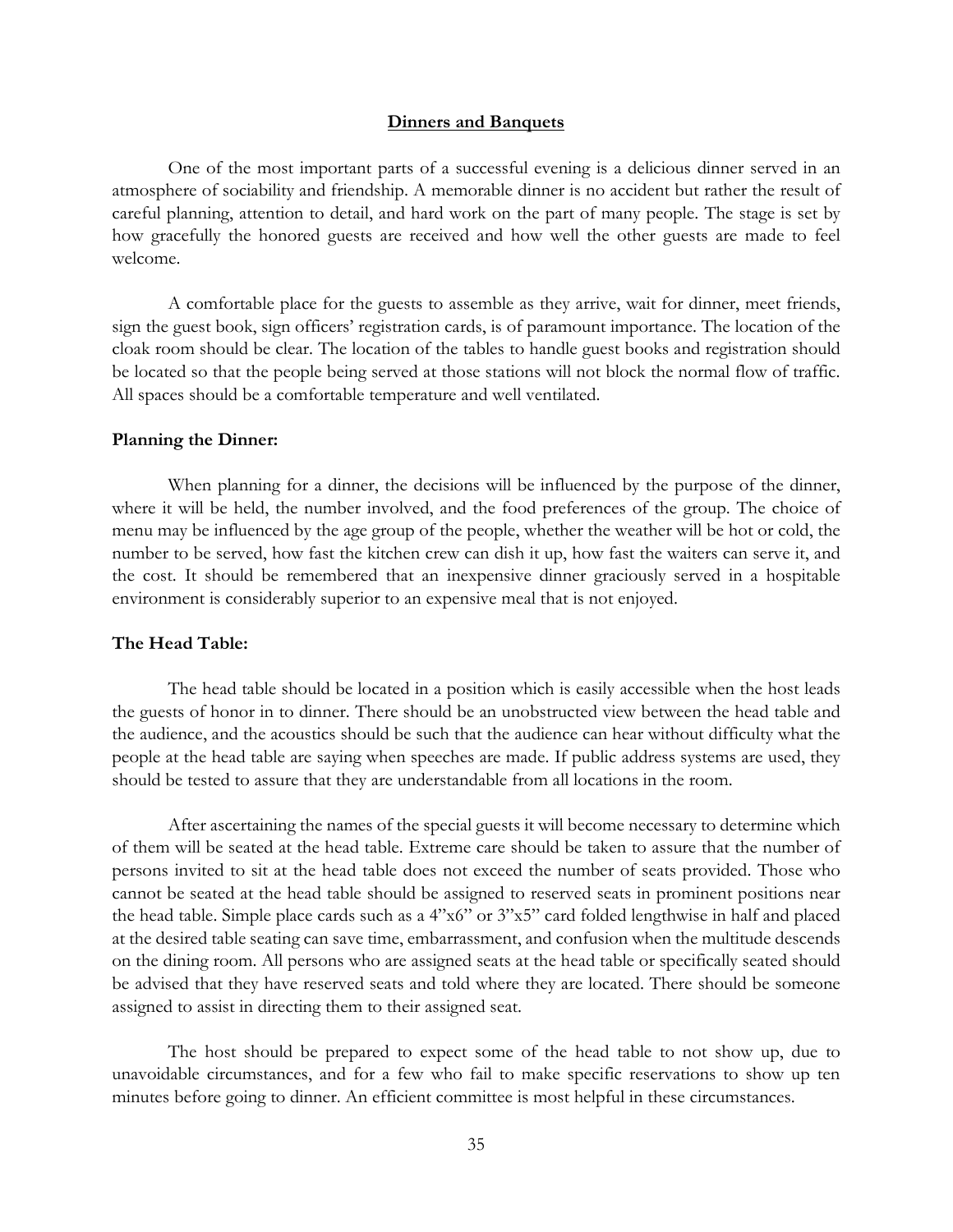### **The Dinner Committee:**

The presiding officer of the host body should have a dinner committee to assist in the planning, arranging for, and handling of all the details of the dinner. The principle duty of the presiding officer during the dinner should be to see that the people being honored have his undivided attention and that his concern be directed toward their comfort and welfare.

The dinner committee should be responsible for securing a suitable place, large enough for the expected attendance, obtain the services of some person or group of persons capable of preparing food for that number, and competent personnel to serve the food properly and without delay if the food is to be served hot. The choice of the menu should be made in consultation with the presiding officer in order to take into consideration any preferences of the honored guests or particular biases of the members.

It should always be remembered that if the meal is to be a hot meal that it must be served hot to be good. If the kitchen crew cannot dish it up fast enough or the waiters cannot serve the food promptly, it is best to make other arrangements or to not have the dinner.

The committee should assist in directing the honored guests to their seats and to assist the other guests to find seats in an orderly fashion to avoid embarrassment. They should be alerted to be able to set up extra tables if necessary to care for those who show up late without reservations. They should arrange for sufficient waiters to assure not only for the prompt service of the food but for the beverages such as coffee, tea, water, or wine as the menu specified. They should be alert to help the physically handicapped and take them to the dining room before the crowd comes surging in. They should be alert to take care of any minor calamity which might cause embarrassment to any of the guests.

## **Seating**:

- Ladies, gentlemen, or personal guests seated to the left of their Sir Knights
- Grand Commander and his lady or gentleman seated to the right of the Commander.
- Other Grand Commander officers, distinguished guests, et cetera seated by rank per available room at the head table.
- If Grand Commander is not present, the official representative of the Grand Commander or the highest ranking grand officer is seated in his place.

## **Suggested After Dinner Schedule**:

- Introduction of distinguished guests.
- Roll call of Commanderies and their announcements when recognized.
- Recognition of host group or groups, if the dinner is served or catered by a Masonic related group.
- Announcements.
- Entertainment if provided.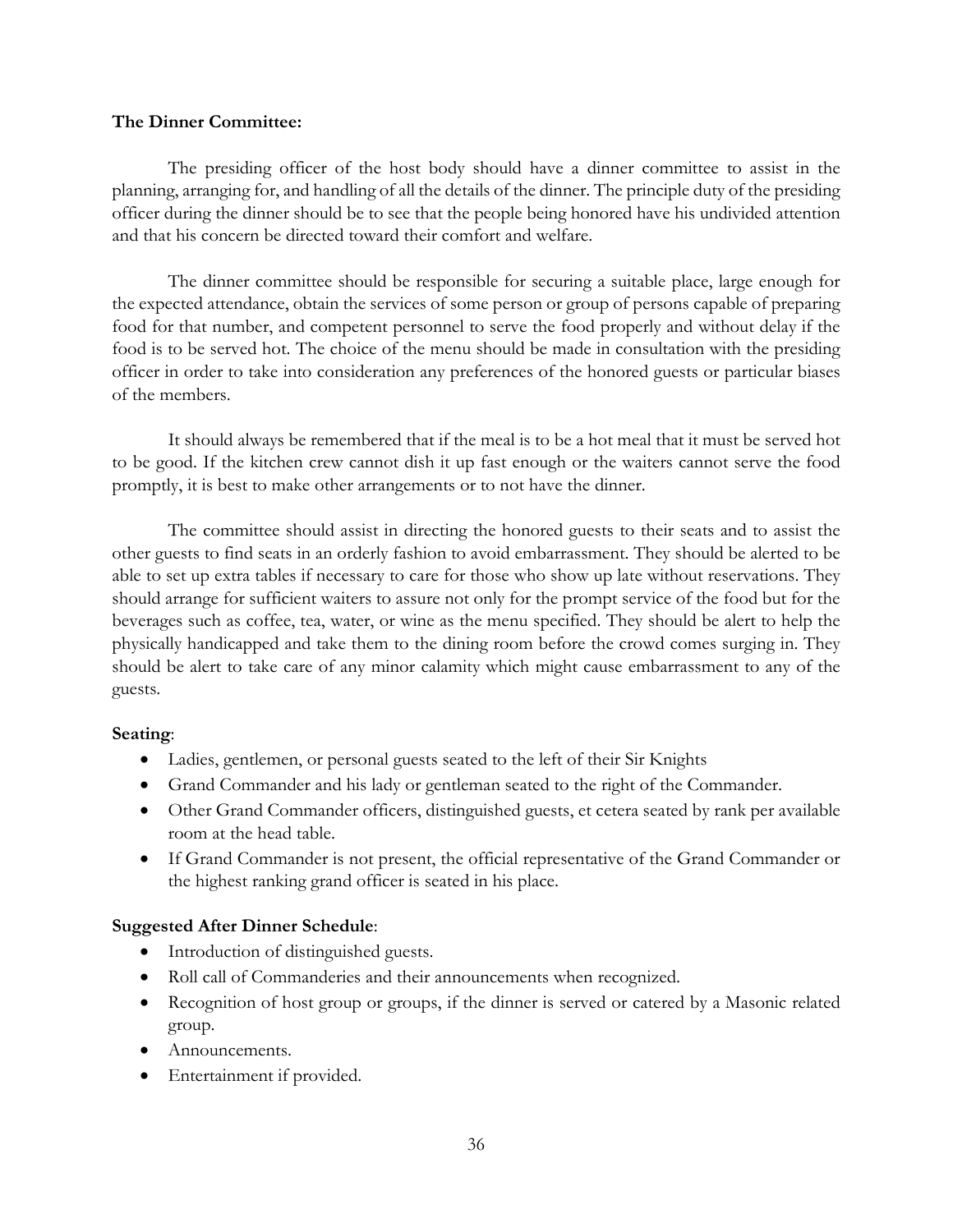- Remarks by the Grand Commander or ranking grand officer. It perhaps goes without writing, but under no circumstances is anyone called upon for any remarks after the Grand Commander has given his (excepting the Prelate's benediction or an announcement of time and place of further work within the temple in the same evening).
- Closing benediction.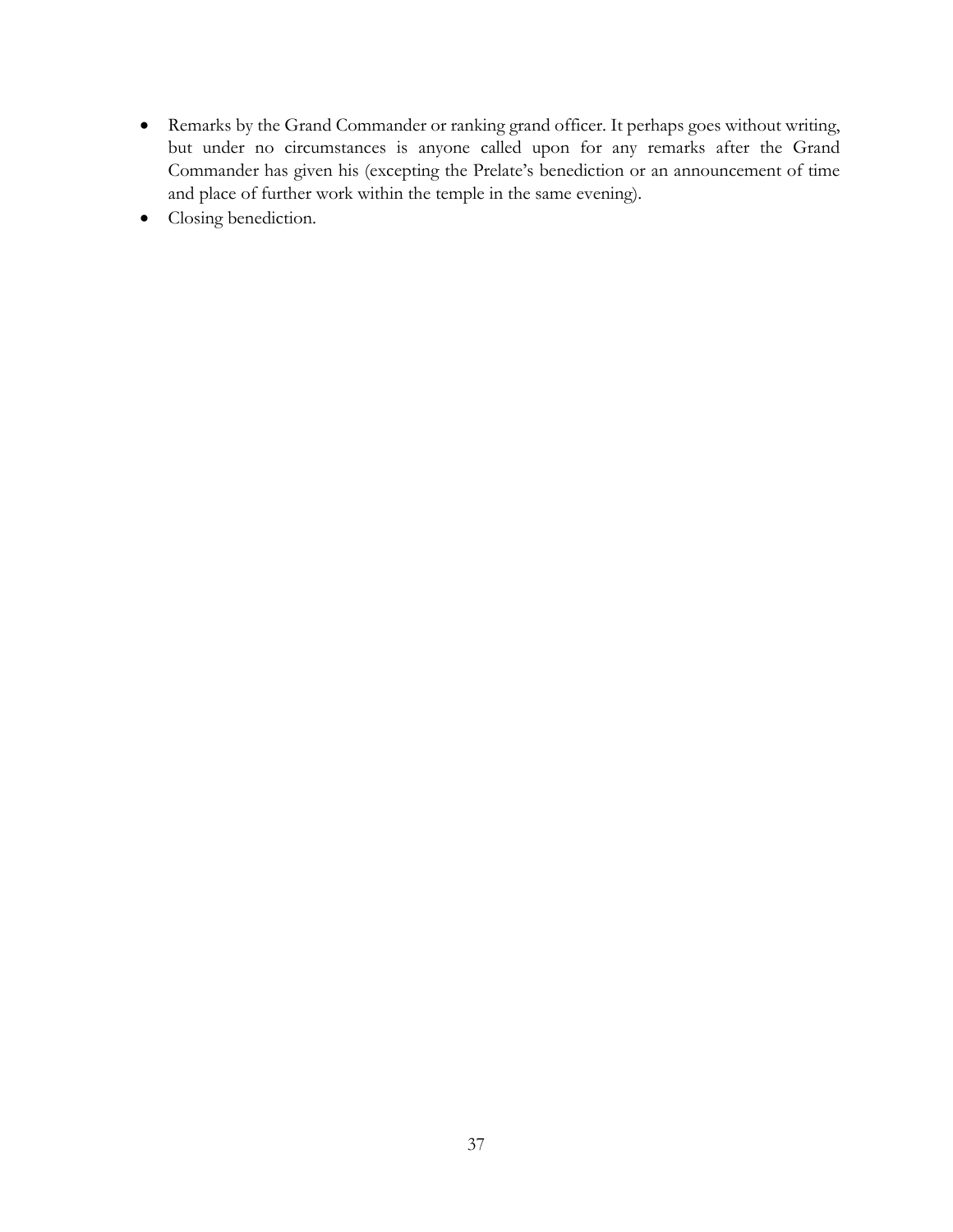# **Reception Planning Check List**

## **Advance Planning**

- 1. Organization:
	- Purpose: Date: Time: Place: Honored Guests: Ladies/Gentlemen Invited: Ladies' Dress: Men's Dress:
- 2. Invitation list.
- 3. Invitations with directions & map.
- 4. Hotel registration for VIP.
- 5. Program to printer / pick up.
- 6. Guest book.
- 7. VIP register.
- 8. Corsage list.
- 9. Corsages.
- 10. Decorations.
- 11. Photographer.
- 12. Parking / pick up for the VIP.
- 13. Publicity / telephone / email list.
- 14. Entertainment.
- 15. Greeters.
- 16. Ushers.
- 17. Committees.
- 18. News media.

## **Parking / VIP pickup at hotel / Escort:**

### **In the Lobby:**

- 1. Register the VIPs.
- 2. Corsages.
- 3. Ticket sales / collection.
- 4. Guest book.
- 5. Greeters.

### **Seating Arrangements:**

- 1. Seating plan:
	- a. Dining room.
	- b. Meeting.
- 2. Brief ushers on seating plan.

### **Program:**

- 1. Master of Ceremonies.
- 2. Detailed program for the MC.
- 3. Entrance of VIPs.
- 4. Reception of special VIPs.
- 5. Welcome speech.
- 6. Pledge of Allegiance.
- 7. Invocation.
- 8. Program.
- 9. Entertainment.
- 10. Introductions.
- 11. Courtesies.
- 12. Benediction.

## **Dining Room:**

- 1. Set up crew.
- 2. Set tables/cloths.
- 3. P.A. system.
- 4. Decorations.
- 5. Host(ess).
- 6. Waiters.
- 7. Clean up crew.

### **Kitchen:**

- 1. Food procurement.
- 2. Cooks.
- 3. Food servers.
- 4. Coffee makers.
- 5. Tea makers.
- 6. Clean up crew.

## **Thank you cards**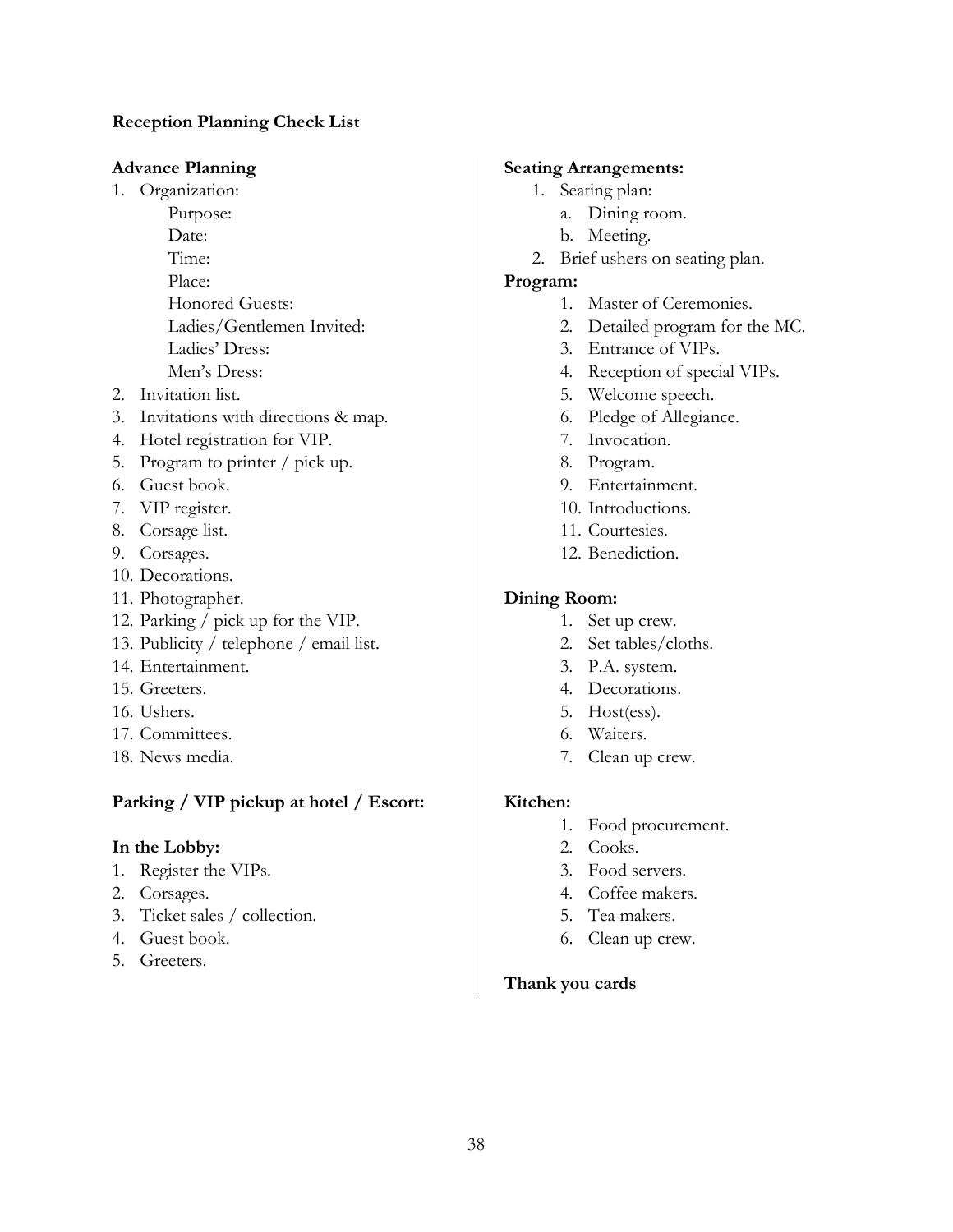#### **Templar Date Enumeration**

Freemasonry has several different ways of enumerating the year in dates on official documents, and documents do not always include the familiar year in the form of "anno Domini" (A.D.) or "in the common era" (C.E.). The Commandery of Knights Templar is no different and it is encouraged that you use the enumeration either in conjunction with the profane date or exclusively. Here, in brief, is the format for the Commandery:

Knights Templar Commanderies use anno ordinis (**A.O.**), meaning "in the year of the Order," referring to the year **1118 A.D.**, when the original Knights Templar military order was first created by the King of Jerusalem.

| <b>Body</b>     | <b>Current Year</b> | Calculation | <b>Masonic Year</b> |
|-----------------|---------------------|-------------|---------------------|
| Blue Lodge      | 2019 A.D.           | $+4000$     | 6019 A.L.           |
| Royal Arch      | 2019 A.D.           | $+530$      | 2549 A.I.           |
| Cryptic Council | 2019 A.D.           | $+1000$     | 3019 A.Dep.         |
| Commandery      | 2019 A.D.           | $-1118$     | $901 A.$ ().        |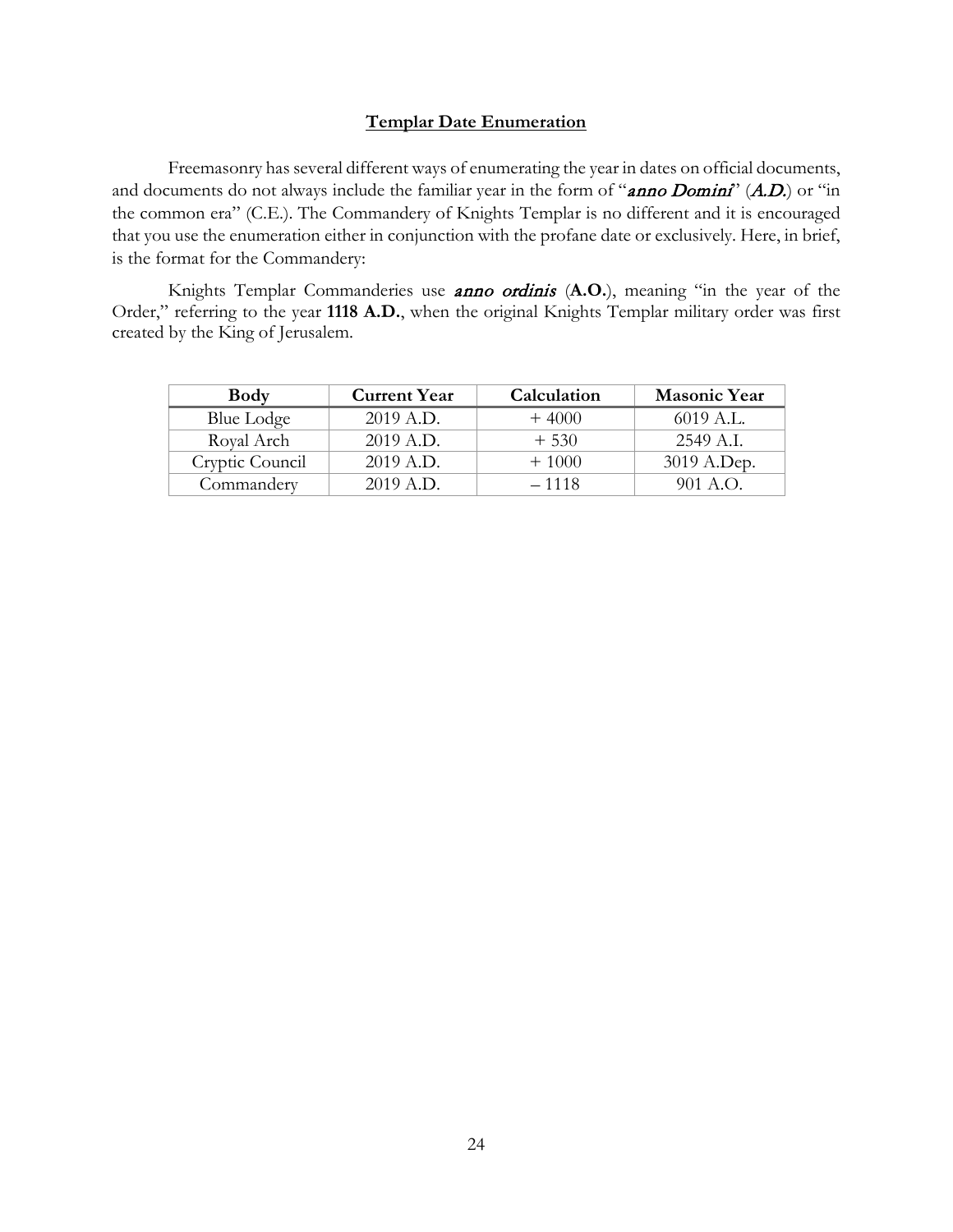## **Suggested Special Events**

As an aid to those in the Commandery charged with making its events and meetings popular, interesting, and worthwhile, the following list of occurrences, arrange in calendar sequence may prove useful in planning the year's program.

Some of these can be stated conclaves, others can be used in conjunction with called conclaves, while others would be proper for open or public meetings. With careful planning and organization, you Commandery can be everything that is desired.

- 1. Long-serving Members Night:
	- a. Commemorate the birth of your Commandery and show the old members a good time.
- 2. Past Commander Night:
	- a. An opportunity to honor the past presiding officers of your organization. This should not be limited to the conferring of an Order or Degree. Furnish the past presiding officers with a list of the members that were exalted, greeted, or knighted in his year and invite them to enter as a class of that year. Put your attendance committee to work and get an outstanding attendance.
- 3. Grand Officers and Past Grand Officers Night:
	- a. Build a program around the Grand or Past Grand Officer who is a member of your organization. It may be possible to make it an open night and invite craft lodge participation. Excellent for new membership contacts.
- 4. Fifty Year Award:
	- a. Ask the recipient to be present, if possible; go to him if necessary. Give him an evening to be remembered. Make a fuss over these faithful members.
- 5. The Proficient Member:
	- a. Honor the stand-by who can fill any station. Due recognition should be given to each of these workers. This shouldn't be an entire program, but is something nice to tack on as a surprise to a particularly hard worker.
- 6. Masonic Home:
	- a. A thorough discussion of the Masonic Home. Invite a member of the Grand Lodge to be speaker.
- 7. Palm Sunday and Holy Week:
	- a. Proper observance on nearest meeting night or visitation to a church.
- 8. Feast of Bernard of Clairvaux:
	- a. Program on the ancient Rule of the Templars.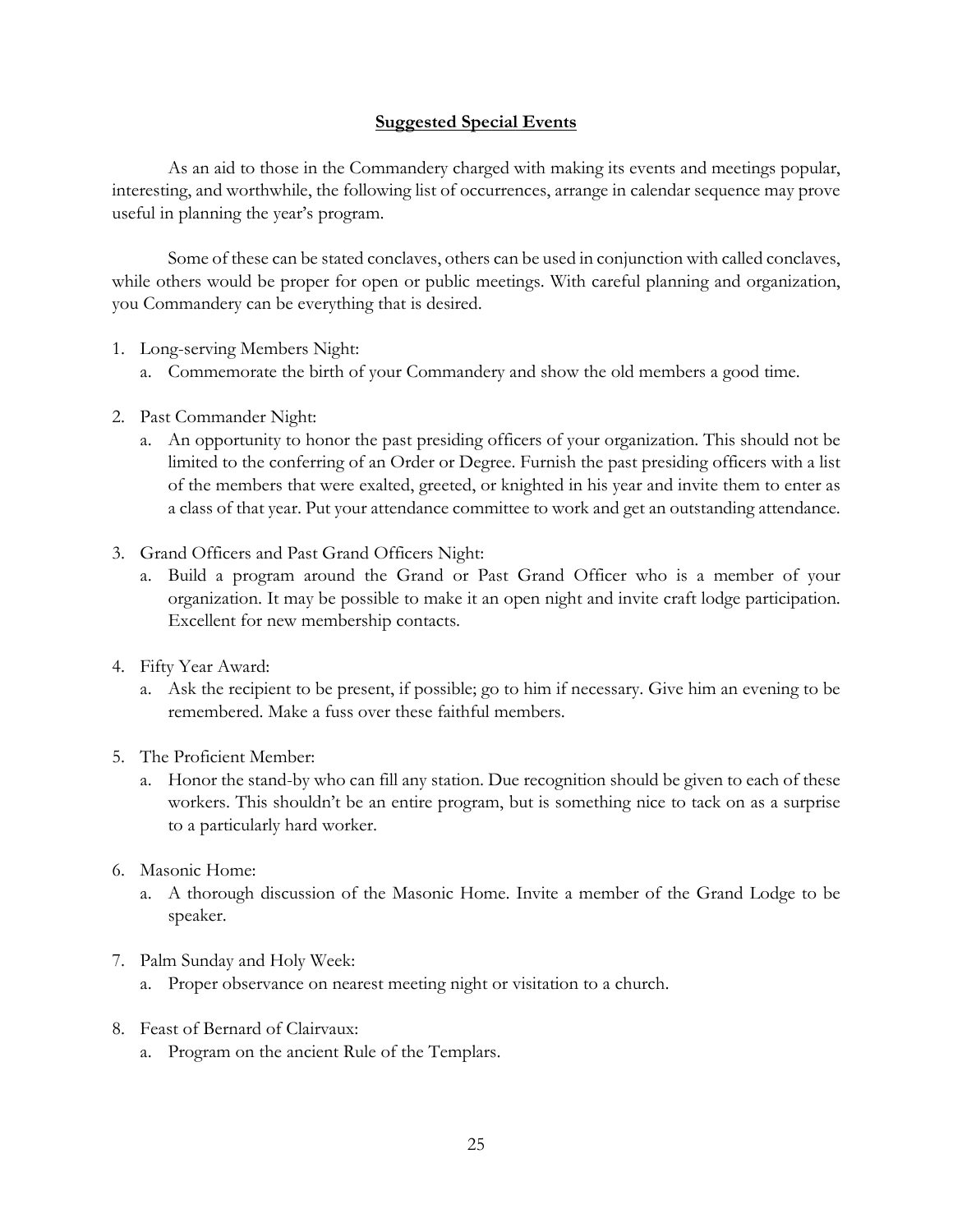#### **Knight Templar Charities**

#### **Holy Land Pilgrimage**

This program sends as many ministers to the Holy Land as funds collected will support. In the past, we have sent as many as five in one year. Any Commandery can nominate any number of ministers for this program. We urge that nominees be in the early years of their ministry so that its impact can have the greatest long-term advantage on the recipient's ministry.

For the selected individuals, all expenses are paid from New York City to the Holy Land and back to New York. All the ministers have expressed the utmost gratification in their visit. These people make excellent speakers and can assist greatly in getting contributions from your members. Keep them in mind as speakers.

The campaign for this Charity runs from May 1 through November 30 each year. A goal is set of \$2.00 per Knight Templar. For whatever reason, there are some Commanderies which contribute little or nothing to this effort. A natural reason for this could be, however, that in recent years the program has been little discussed and even less promoted. This is a wonderful opportunity and should be the focus of every year to have a broader impact on the DC community as well as help keep our name in the public sphere. This places a burden on the members and Commanderies, who do contribute, to reach the Grand Encampment goal.

Every Commander must appoint a Holy Land Pilgrimage Chairman for his Commandery. The local chairman should be in contact with the Grand Commandery Chairman in order to keep the members informed with the latest information from Grand Commandery and Grand Encampment. A minister nomination form for this program is mailed to each Commandery. Additional forms are available from the Grand Commandery Chairman. Call or write the Grand Commandery Chairman for additional information. Get him to come out to your Commandery and assist in raising funds and explaining the program.

#### **The Knight Templar Eye Foundation**

Our most prominent charity is the "Knight Templar Eye Foundation." Each one of us donates each year to some deserving charity. It is suggested that you assess your priorities in this coming year and decide if the Eye Foundation should not be at the top of your list.

As part of our annual Campaign, each Commander must appoint a Chairman for his Commandery. The Chairman should be an enthusiastic member who will contact each member by a circular-letter or flier telling them of the great things we are doing in restoring sight to those who have trouble seeing.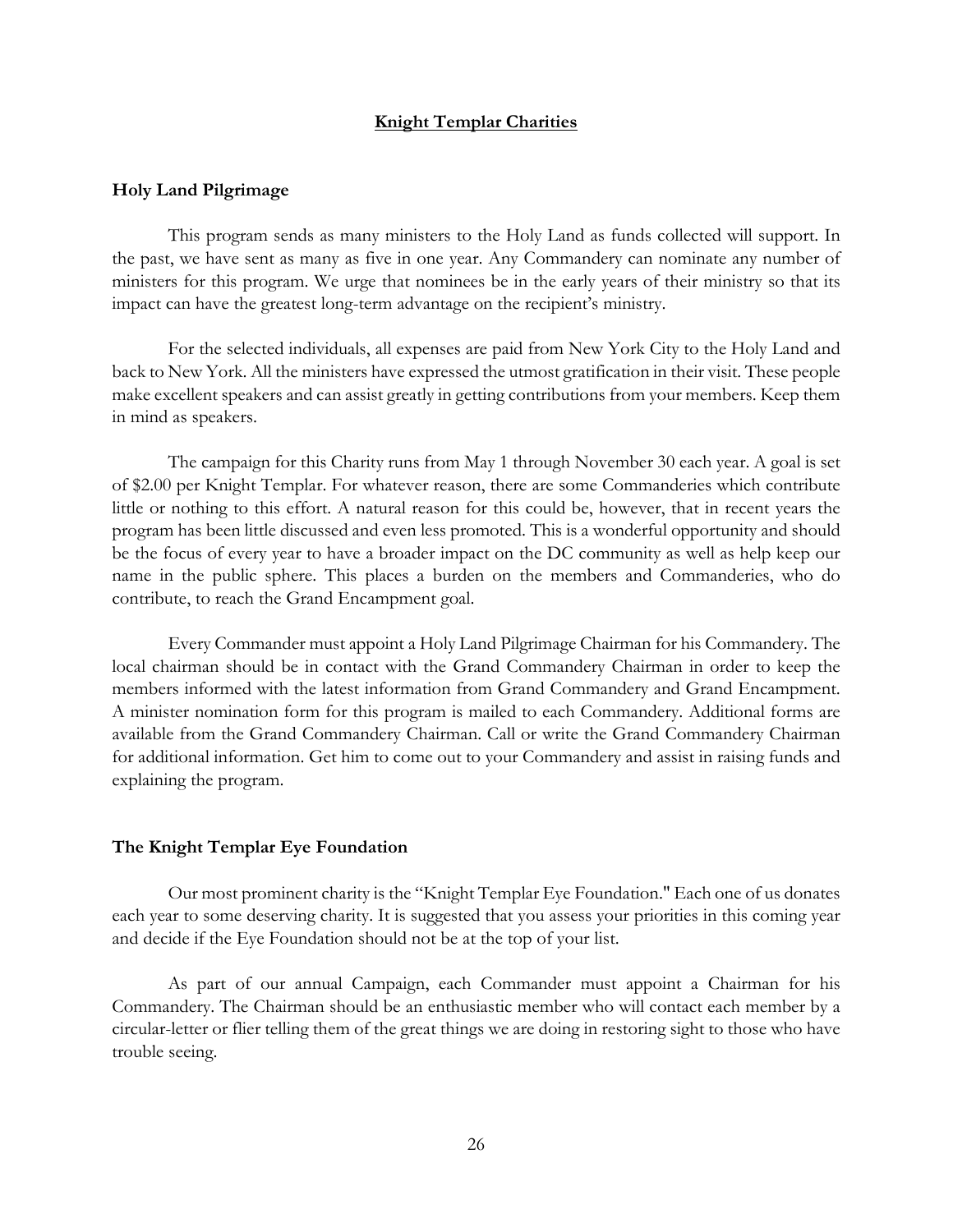This Campaign begins on December 1 and runs through April 30. The foundation furnishes this aid to any who are in need, regardless of Masonic affiliation, race, creed, or national origin. Information on this program is available from the Grand Commandery Chairman: call him for information.

## **Educational Foundation**

### **Mission Statement**

The Knights Templar Education Foundation Committee considers all applications for scholarships, without regard to age, race, religion, National origin, gender, of Masonic ties or affiliations. These scholarships are not "grants in aid", but are open to all students regardless of their financial circumstances.

### **Purpose**

Provide financial assistance to students who meet the required qualifications, which may vary from state to state.

### **How to apply for a grant**

Application forms are available from the office of the Grand Recorder of the Grand Commandery of each Division or Division Chairman.

### **Contacts for information**

Office of the Grand Recorder of Grand Encampment, the name and address may be found on [www.knightstemplar.org.](file://UFS02/Users$/emills/Desktop/www.knightstemplar.org) The application form may be printed from the website by going to Related Links and looking under the state where the applicant resides. The name of the Grand Recorder may be found in this area of the website.

## **History and transition of the Knights Templar Education Foundation**

In 1922, the Grand Encampment launched the Knights Templar Education Foundation with the words: "We feel that the Grand Encampment can build no greater monument nor inaugurate a more worthwhile movement than to establish a plan which will put into effect a plan which will provide educational advantages for the youth of our beloved country, thereby enabling them to become more useful members of society and better Citizens of the United States of America."

The Foundation was sustained and perpetuated by each Sir Knight paying annually the sum of \$1.00 for a period of nine years beginning July 1, 1924. This Fund became available for student loans. Through the years the fund has grown and Grants and Scholarships are available in several states. However, some states still continue to use the Loan program where the student is expected to repay the loan at a low interest rate. States have either Grants or Scholarships or Loans but not both.

## **The Need for Education**

Education beyond high school is essential in a technological age. It may be obtained today in: 1. A vocational school, which trains artisans and craftsman.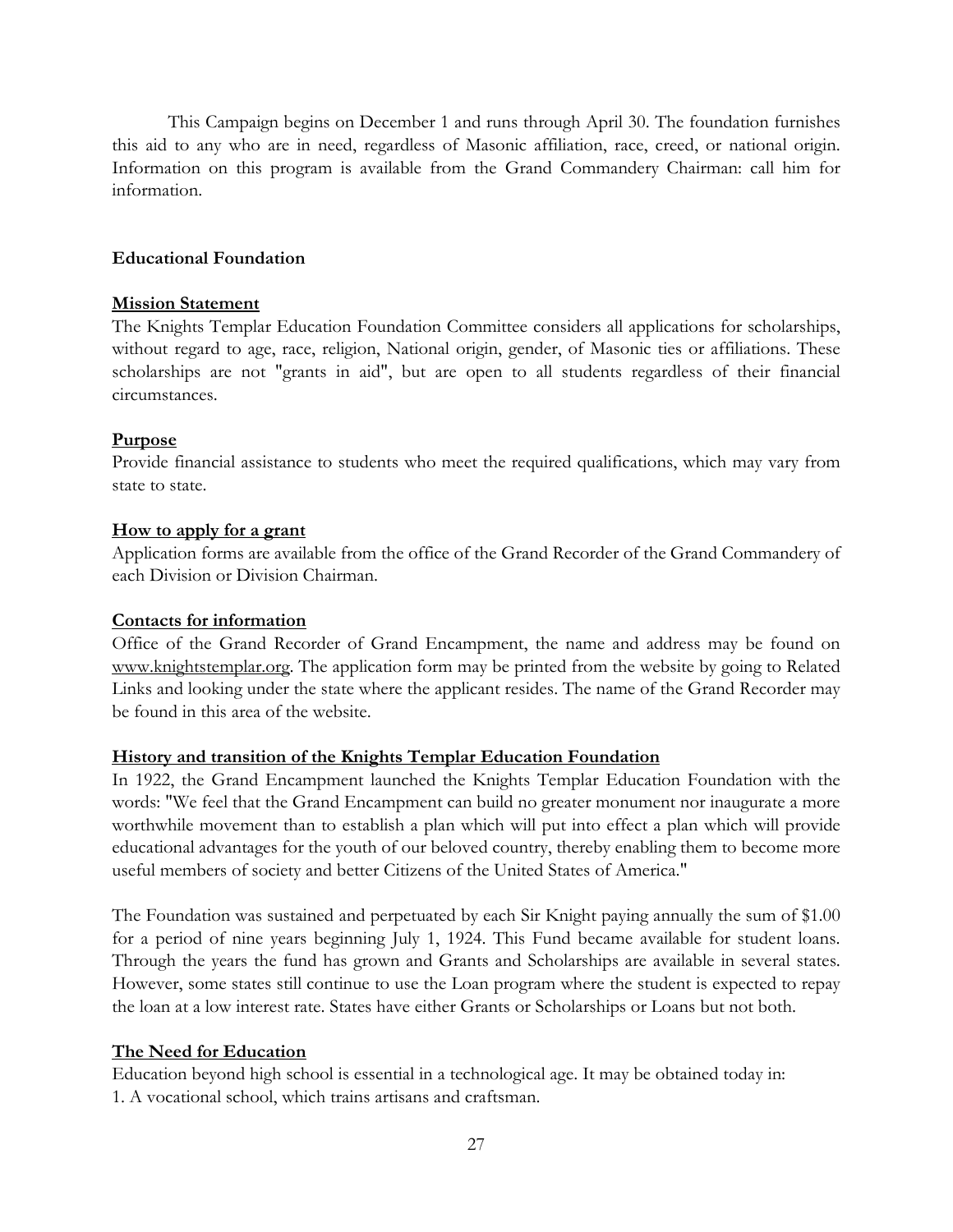2. A technical school, which prepares technicians for various specializations.

3. A professional school, which offers preparation, in medicine, law, theology, engineering, business, agriculture and others.

3. Colleges and university, which give a firm foundation for business, trade or profession.

# **The Record**

Since its founding the Knights Templar Educational Foundation has assisted more than 80,000 students for an aggregate monetary value of over 38 million dollars through Loans and Scholarships to deserving youth thereby exemplifying the purpose and principles for which it was created.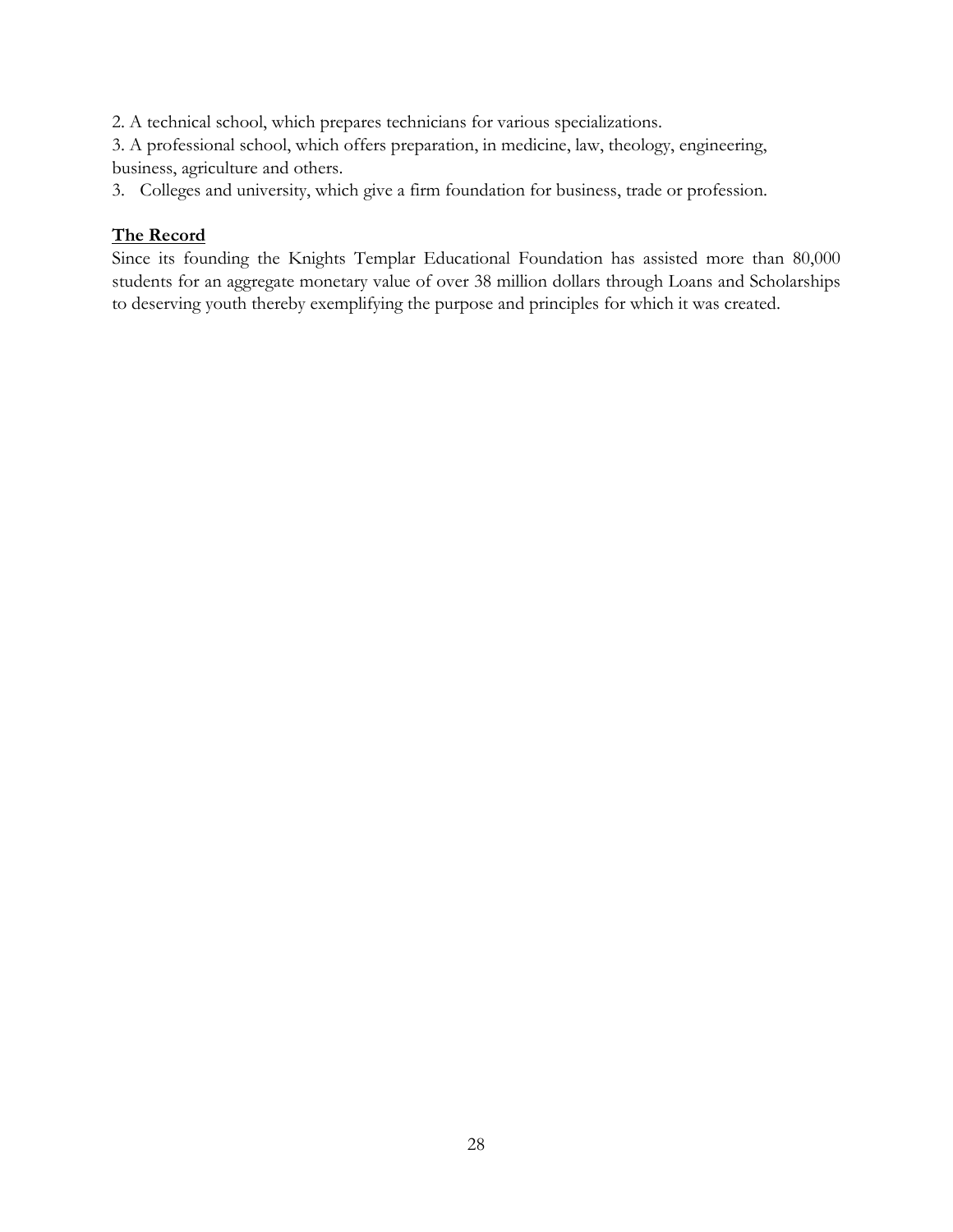# **Appendix 1 – Constitution and Regulations of The Grand Commandery Knights Templar of The District of Columbia**

Adopted January 19, 1948 Amended May 10, 1975 Amended March 18, 1989 Amended March 19, 1993 Amended 25 September 2010 1

# **PREAMBLE**

This Grand Commandery shall be governed by the Constitution, Statutes, and Rituals of the Grand Encampment of Knights Templar of the United States of America, and by the following Constitution and Regulations.

Approved under my hand and the seal of the Grand Commandery, 25 Sep 2010

Michael J. Kastle, KTCH, OPC Grand Commander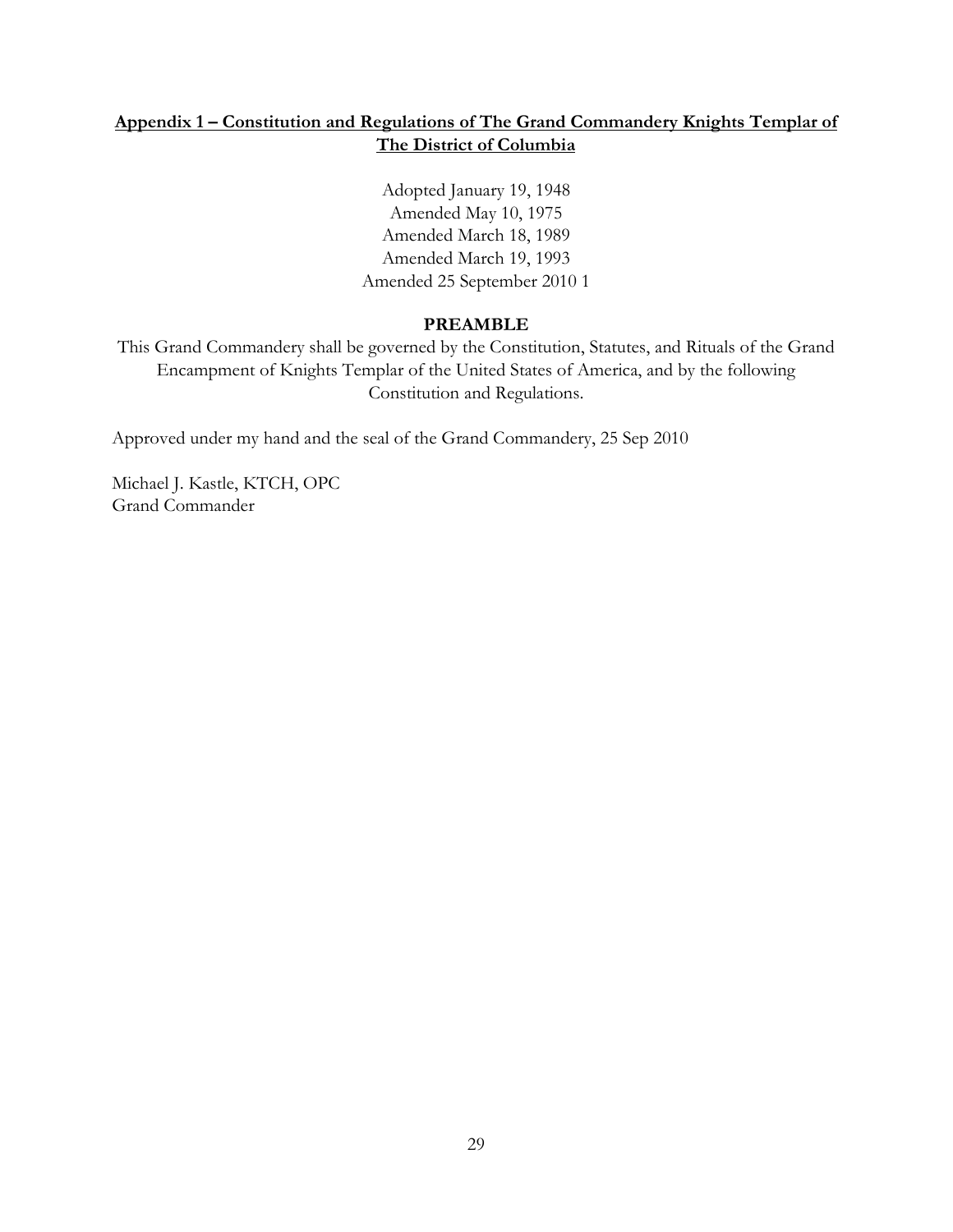#### **CONSTITUTION**

#### **NAME**

Sec. 1. This body shall be designated and known as "The Grand Commandery of Knights Templar of the District of Columbia," by virtue of a charter granted by the Grand Encampment of Knights Templar of the United States of America, from which it derives all its powers and privileges, and to whose Constitution, Statues and Rituals, implicit respect and obedience shall ever be paid by its Officers and members.

#### **MEMBERSHIP**

Sec. 2. The members of this Grand Commandery shall be those specified in Section 35 of the Grand Encampment Constitution.

#### **CONCLAVES**

- Sec. 3. The Annual Conclave of the Grand Commandery shall be held on the third Saturday or Friday immediately preceding the third Saturday at such time and place in the District of Columbia as may be designated by the Grand Commander, or elsewhere within the Washington Metropolitan Area.
- Sec. 4. Special Conclaves of the Grand Commandery may be called by the Grand Commander in accordance with Section 36 (b) of the Grand Encampment Constitution.

### **CONDUCT OF CONCLAVES AND VOTING THEREIN**

- Sec. 5. Each member present in person or by proxy shall be entitled to vote in accordance with the provisions of Section 38 of the Grand Encampment Constitution.
- Sec. 6. The Commander, Generalissimo, and Captain General of each Constituent Commandery may be represented and vote by proxy, said proxy being at the time of service a member of the same Commandery as his principal and producing a properly authenticated certificate of his appointment; provided, that such proxy does not become a member of the Grand Commandery by virtue of his designated authority.

### **POWERS AND DUTIES**

- Sec. 7. This Grand Commandery shall have the powers and duties enumerated in Section 41 of the Grand Encampment Constitution.
- Sec. 8. The Officers of this Grand Commandery shall be:
	- (a) The Grand Commander The Deputy Grand Commander The Grand Generalissimo The Grand Captain General The Grand Senior Warden The Grand Junior Warden The Grand Treasurer The Grand Recorder all of whom shall be elected at the Annual Conclave, and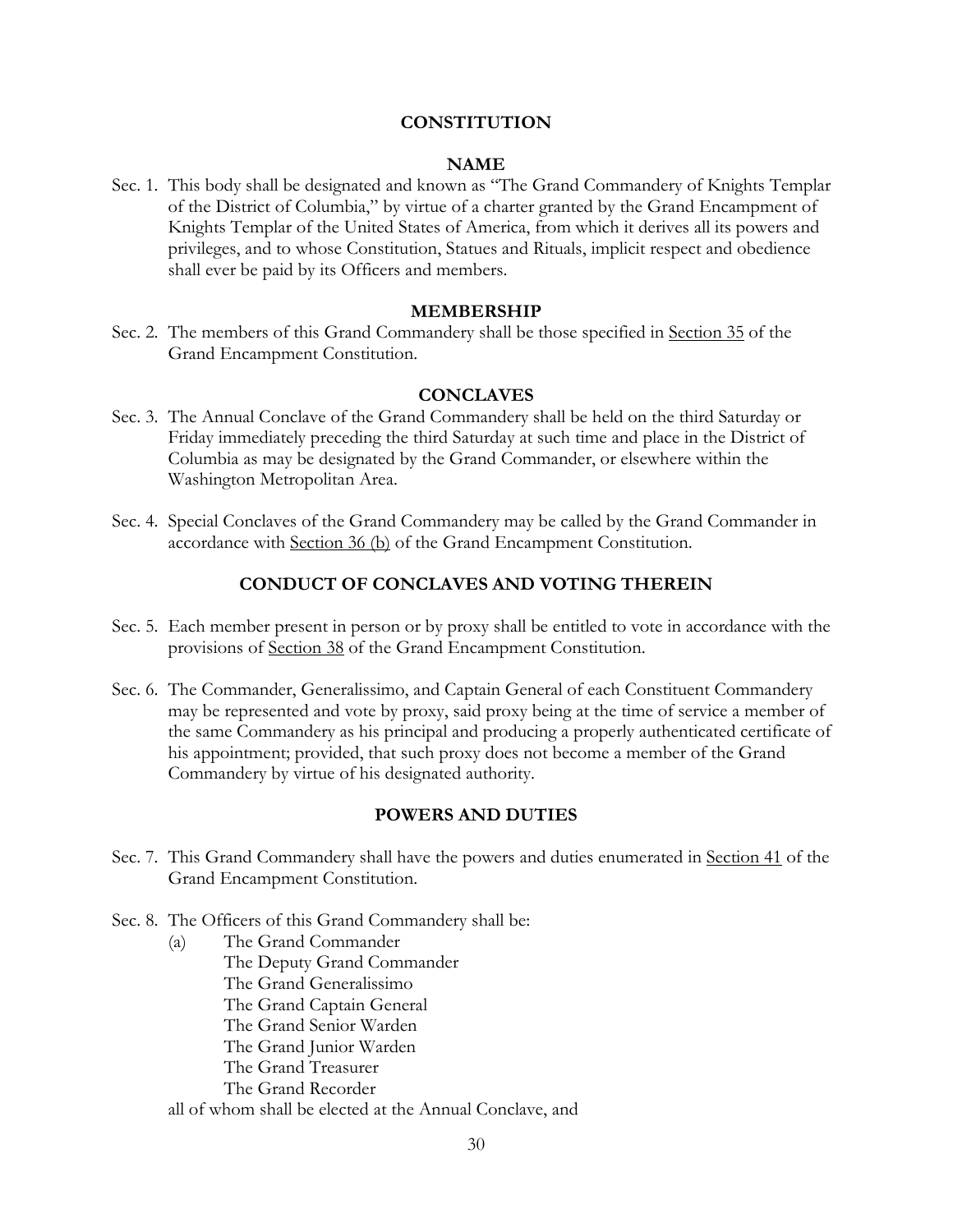(b) The Grand Prelate The Grand Standard Bearer The Grand Sword Bearer The Grand Warder The Grand Sentinel

to be appointed by the Grand Commander at the Annual Conclave, or as soon as possible after his election.

# **DUTIES OF OFFICERS**

# **THE GRAND COMMANDER**

- Sec. 9. The Grand Commander shall have the specific powers and duties enumerated in Section 48 of the Grand Encampment Constitution.
- Sec. 10. It shall be the duty of the Grand Commander, attended by the other Officers of the Grand Commandery to make a visitation to each Constituent Commandery at its stated Conclave in February of each year.

# **THE DEPUTY GRAND COMMANDER**

Sec. 11. The Deputy Grand Commander shall have the specific powers and duties as enumerated in Section 49 of the Grand Encampment Constitution.

# **THE GRAND GENERALISSIMO AND THE GRAND CAPTAIN GENERAL**

Sec. 12. The Grand Generalissimo and the Grand Captain General shall have the specific powers and duties as enumerated in Section 50 of the Grand Encampment Constitution.

## **ATTENDANCE AT CONCLAVES OF THE GRAND ENCAMPMENT**

Sec. 13. It shall be the duty of the Grand Commander, the Deputy Grand Commander, the Grand Generalissimo, and the Grand Captain General, in person or by proxy, to attend all Conclaves of the Grand Encampment. This includes all Grand Encampment Mid-Atlantic Departmental Conferences.

## **THE GRAND TREASURER**

- Sec. 14. The Grand Treasurer shall perform such duties as are prescribed by the Constitution and Statues of the Grand Encampment, and in addition the following:
	- (a) He shall invest, from time to time, upon recommendation of the Committee on Finance, in such manner as the Grand Commandery may direct, all moneys which may come to his hands belonging to the Grand Commandery.
	- (b) He shall render to the Grand Commandery, at its Annual Conclave. a true account of his transactions, together with an account of all moneys received and the earnings thereof accrued from investments, and the amounts disbursed by him during the Templar year, and shall, not later than five days preceding each Annual Conclave, submit his books for inspection by the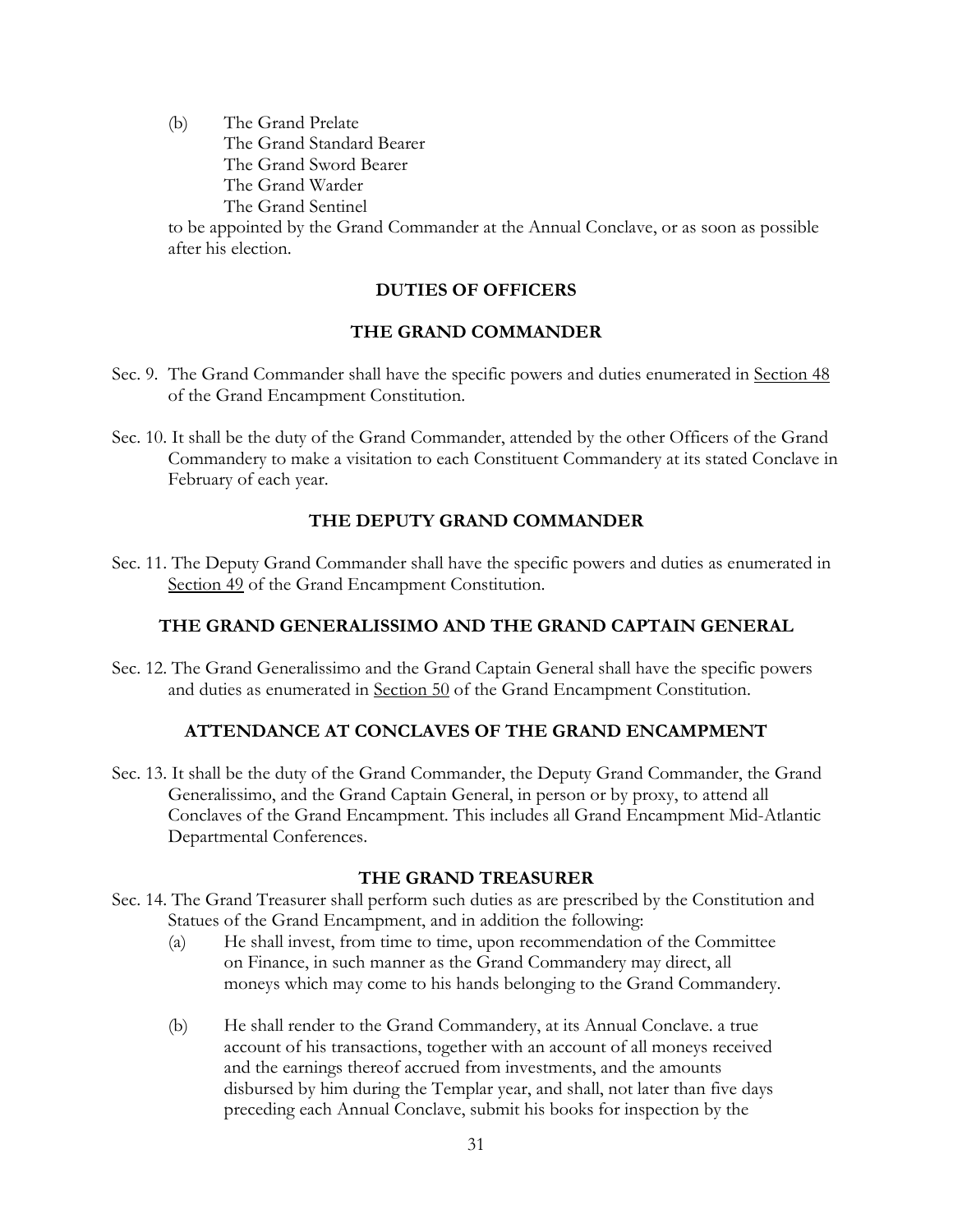Committee on Finance. He shall transmit a summary of his accounts to the Grand Commander by the first day in March of each year. He shall not pay any money except upon authority of the Grand Commandery and upon the warrant or order of the Grand Commander, attested by the Grand Recorder.

- (c) He shall examine the books of the Treasurer of each Commandery and report to the Grand Commander, at the annual visitation, the financial condition of the Commandery for the year ending December 31.
- (d) He shall receive for his services, an annual salary, payable at the end of the Templar year, the amount of which shall, from time to time, be determined by the Grand Commandery, upon the recommendation of the Committee on Finance.

# **THE GRAND RECORDER**

- Sec. 15. The Grand Recorder shall perform such duties as are prescribed by Section 52 of the Grand Encampment Constitution, and, in addition, the following:
	- (a) He shall, at least ten days prior to the date thereof, issue a notice to each member of the Grand Commandery of all the regular and Special Conclaves; in the notice for Special Conclaves, he shall specify the business to be brought before the Grand Commandery; and he shall issue all summonses directed by the Grand Commander or the Grand Commandery.
	- (b) He shall keep correct minutes of the transactions of the Grand Commandery, edit all material to be included in the printed proceedings, and, upon approval of the edition by the Grand Commander, cause the same to be printed.
	- (c) He shall collect and receive and promptly pay to the Grand Treasurer all the revenue of the Grand Commandery. He shall, not later than five days preceding the Annual Conclave, submit his books for Inspection by the Committee on Finance.
	- (d) He shall examine the books of the Recorder of each Commandery for the year ending December 31, and report to the Grand Commander, at the annual visitation, the number of members Knighted, affiliated and reinstated; the number lost by death, dismissal and suspension; the number on the roll at the end of the year.
	- (e) He shall received for his services an annual salary, payable quarterly, the amount of which from time to time be determined by the Grand Commandery, upon the recommendation of the Committee on Finance.

# **QUALIFICATIONS OF ELECTED GRAND OFFICERS**

Sec. 16. All elected Grand Commandery Dais Officers must be Current or Past Commanders of a DC Commandery, beginning in 2012. All other elected and appointed officers must be Past Commanders of a DC Commandery, beginning in 2012.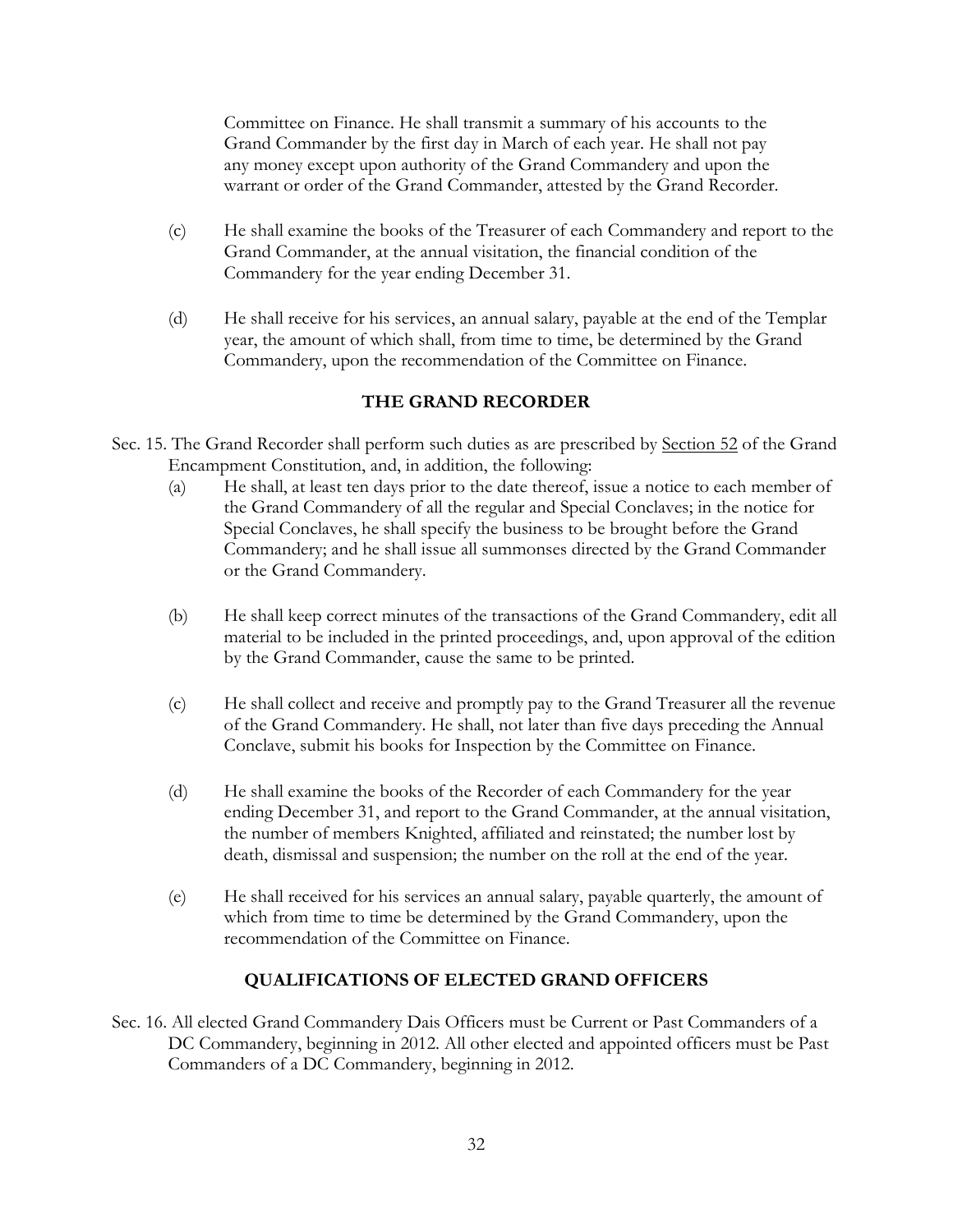#### **THE REMAINING OFFICERS**

Sec. 17. The duties of the other Officers of the Grand Commandery are such as are appropriate to their respective stations, and such as may be assigned to them by the Grand Commander or by the Grand Commandery.

### **REVENUES AND FINANCES**

- Sec. 18. The fee for a Charter for a Constituent Commandery shall be One Hundred Dollars (\$100.00).
- Sec. 19. There shall be paid to the Grand Commandery in annual dues from each Commandery the Sum of Twenty-five Dollars (\$25.00) for each Sir Knight returned as a member thereof. This Sum must be reviewed prior to the Annual Grand Conclave by the Committee on Finance for appropriateness.

### **PETITIONS**

Sec. 19A. Petitions for the Orders and for membership may be received and balloted upon at the Stated or Special Conclave at which they are read in the Commandery, without dispensation from the Grand Commander.

#### **CONSTITUENT COMMANDERIES**

Sec. 20. The Constituent Commanderies of this Jurisdiction shall be governed by Section 57 to 84, inclusive of the Grand Encampment Constitution.

#### **AMENDMENTS**

Sec. 21. The Grand Commandery, upon concurrence of three-fourths of its members present at any Special or Stated Conclave, may revise, amend or alter this Constitution, and by a two-thirds votes of its members present, may revise, amend or alter the Regulations; provided however, that a written copy of the motion so as to revise, amend or alter shall be signed by at least three members of the Grand Commandery and shall be filed with the Grand Recorder at least one month before the Conclave at which such motion is to be considered, and a copy thereof shall be inserted in the notice of the Conclave issued by the Grand Recorder; provided that, the proposed amendment may be modified in any manner by the Grand Commandery while it is under consideration.

#### **REPEALING CLAUSE**

Sec. 22. All constitutional provisions and amendments heretofore approved and not included in this Constitution are hereby repealed.

#### **TRUSTEES**

Sec. 23. There shall be three (3) Trustees, one of whom shall be elected by ballot at each Annual Conclave for a term of three (3) years.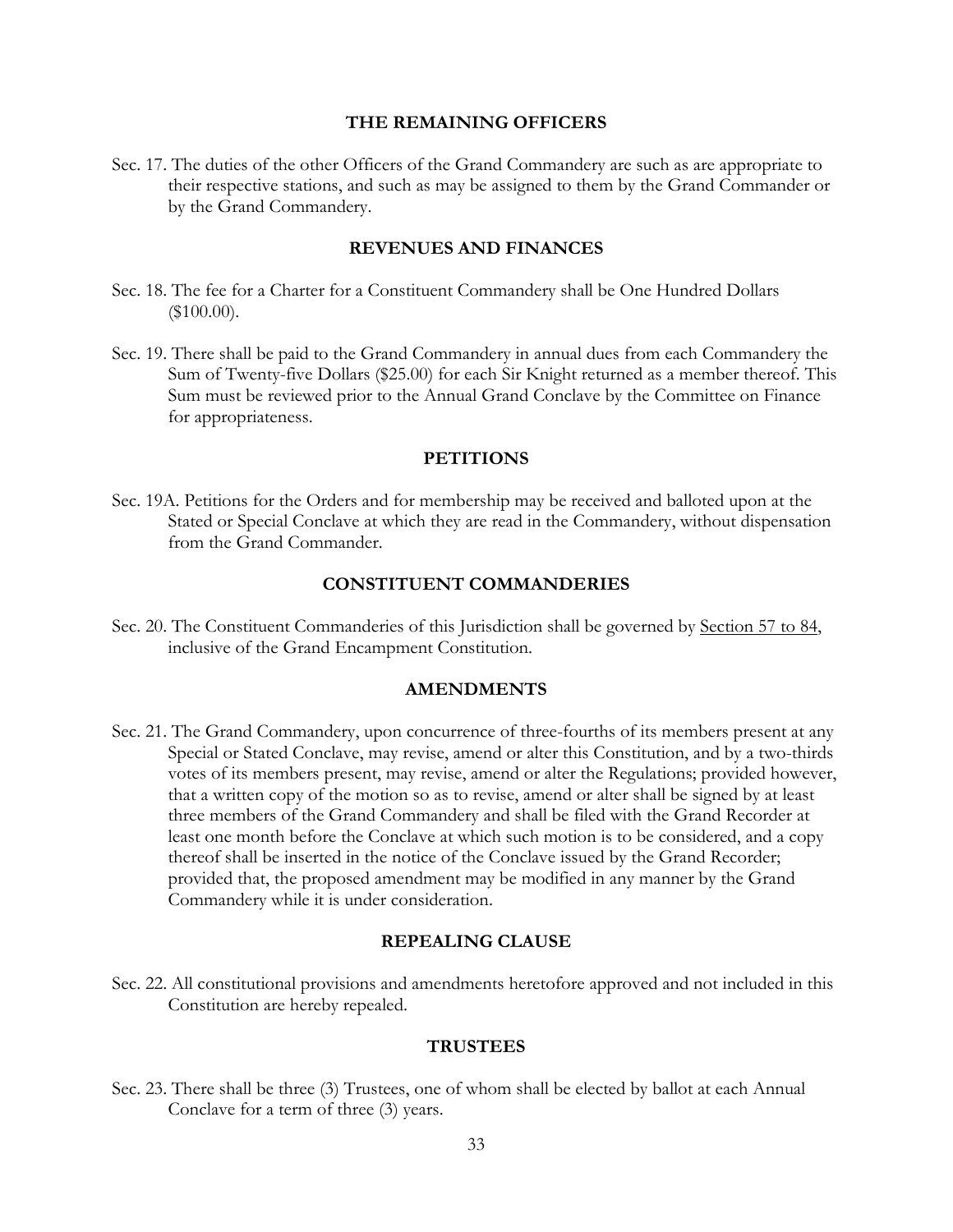- (a) They shall have custody of the securities in such depository as designed by the Grand Commandery, collect interest due on the same, and pay it over to the Grand Recorder, make a report in writing at each Annual Conclave of the securities under their custody.
- (b) They shall have custody of the valuable property as designated by the Grand Commandery make a report in writing at each Annual Conclave of the property under their custody.

(Sections 24 – 40 reserved for possible future use.)

### **REGULATIONS**

### **APPOINTED OFFICERS**

Sec. 41. The appointed officers of the Grand Commandery shall be:

The Inspector General

The Assistant Inspector General

The Instructor General of the Work

The Assistant Instructor General of the Work

The Grand Quartermaster/Armorer

all of whom shall be appointed by the Grand Commander and shall serve until the close of the next Annual Conclave, or at the pleasure of the Grand Commander.

# **DUTIES OF APPOINTED OFFICERS**

- Sec. 42. The Inspector General shall attend the inspections of the Constituent Commanderies, examine uniforms and see that they conform to the regulations of the Grand Commandery, note the military proficiency and bearing of the several Commanderies, make a record of the number present at each inspection, and the number present on all occasions. When after examination, in his opinion, said Officers are proficient, he shall issue certificates of proficiency in the sword manual and tactics to the Commanders-elect, Generalissimo-elect and Captain General-elect. He shall submit a report of his official acts and observations to the Grand Commandery at the Annual Conclave. It shall be the responsibility of the Inspector General to formally inspect each constituent Commandery once per quarter and report the results to the Grand Commander for his disposition.
- Sec. 43. The Assistant Inspector General shall assist the Inspector General in the performance of his duties.
- Sec. 44. The Instructor General of the Work shall conduct such schools of instruction as he, with the concurrence of the Grand Commander, may decide is necessary for the instruction of the Officers of the various Commanderies in the ritualistic and floor work of the several Orders as determined by the Grand Encampment and this Grand Commandery; inspect the ritualistic work of the Orders including the full Form Opening by the Officers of the Commanderies; pass upon the ritualistic proficiency of the Commanders-elect, Generalissimos-elect, and the Captain Generals-elect as qualification for advancement, and when, after examination, in his opinion said Officers are proficient, shall issue certificates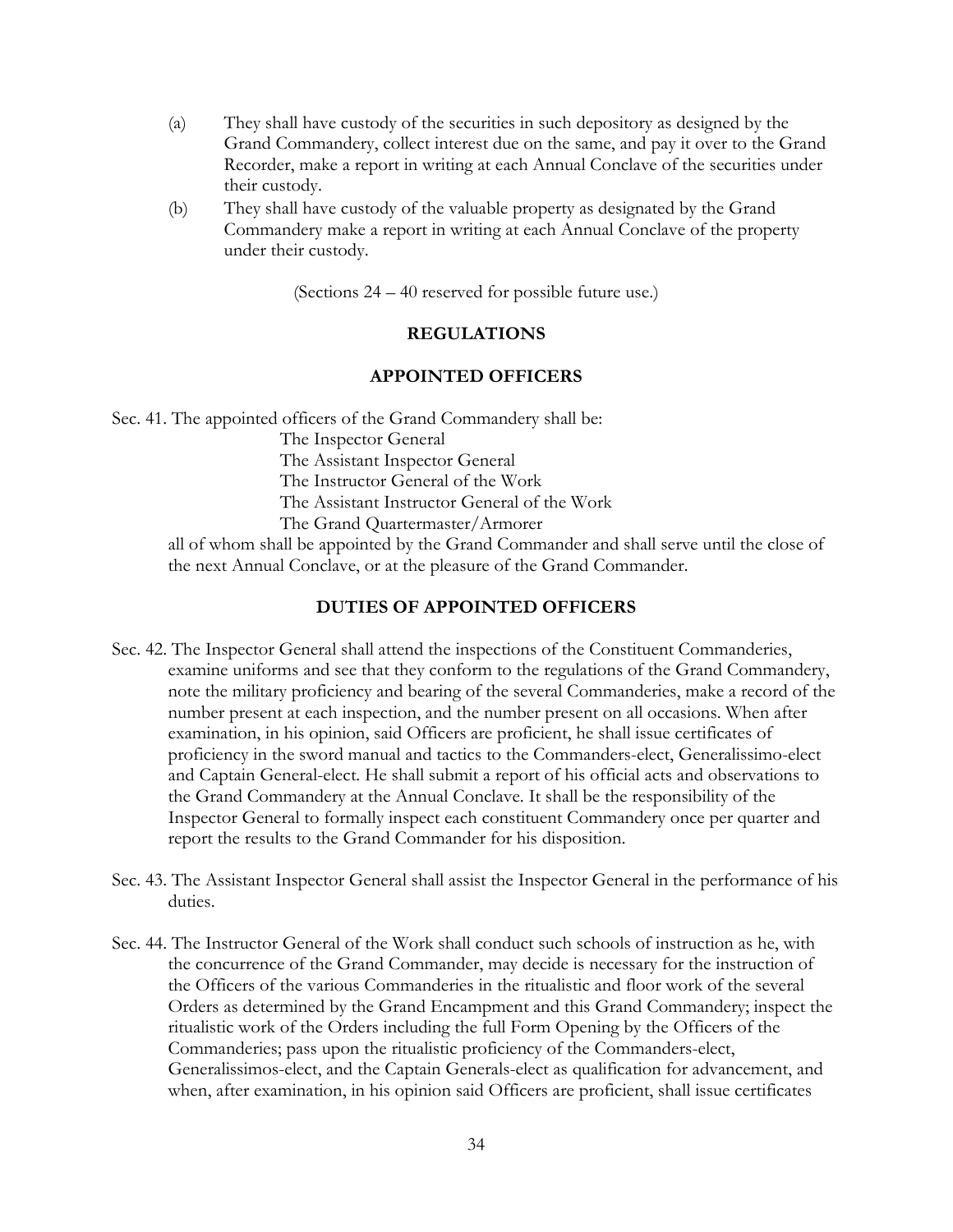therefore; and report on his official acts and observations at the Annual Conclave of the Grand Commandery.

Sec. 45. The Assistant Instructor General of the Work shall assist the Instructor General of the Work In the performance of his duties.

### **STANDING COMMITTEES**

- Sec. 46. The Standing Committees of the Grand Commandery shall be:
	- (1) Committee on Templar Jurisprudence
	- (2) Committee on Finance
	- (3) Committee on Charters and Dispensations
	- (4) Committee on Grievances
	- (5) Committee on Correspondence
	- (6) Committee on Religious Services
	- (7) Committee on the Educational Foundation
	- (8) Committee on Uniforms
	- (9) Committee on York Rite Cooperation
	- (10) Committee on Ritualistic Work and Asylum Tactics
	- (11) Committee on the Knights Templar Eye Foundation
- Sec. 47. The Standing Committees shall be appointed by the Grand Commander and shall serve until the close of the Annual Conclave, or at the pleasure of the Grand Commander.

### **DUTIES OF COMMITTEES**

- Sec. 48. The Committee on Templar Jurisprudence shall consist of three members. It shall consider all decisions upon questions of Templar law and usage reported by the Grand Commander and such other matters as may be referred to it by him or the Grand Commandery, and its conclusions and recommendations shall be reported to the Grand Commandery. It shall advise upon all questions of Templar law and report upon all proposed amendments of the Constitution and Regulations of the Grand Commandery, and all proposed amendments of the bylaws of the Constituent Commanderies.
- Sec. 49. The Committee on Finance shall consist of three members. It shall audit the books, accounts and vouchers of the Grand Treasurer, the Grand Recorder, the Education Foundation Committee, and of such other committees, Officers and members of the Grand Commandery, and shall report its findings and submit its recommendations at the Annual Conclave. It shall recommend the amount of the bonds to be given by the Grand Treasurer, the Grand Recorder, and such other members of the Grand Commandery as it may deem advisable, and shall pass upon the sufficiency of the sureties given. It shall report on any proposed investment of funds of the Grand Commandery and no appropriation of funds for investment shall be made until the proposal therefore has been referred to the Committee on Finance and its report thereon made. It shall have authority in an emergency to invest or reinvest the funds of the Grand Commandery if its failure to do so would be detrimental to the interests of the Grand Commandery. It shall also submit to the Grand Commandery at the Annual Conclave a proposed budget of operating expenses for the ensuing Templar year.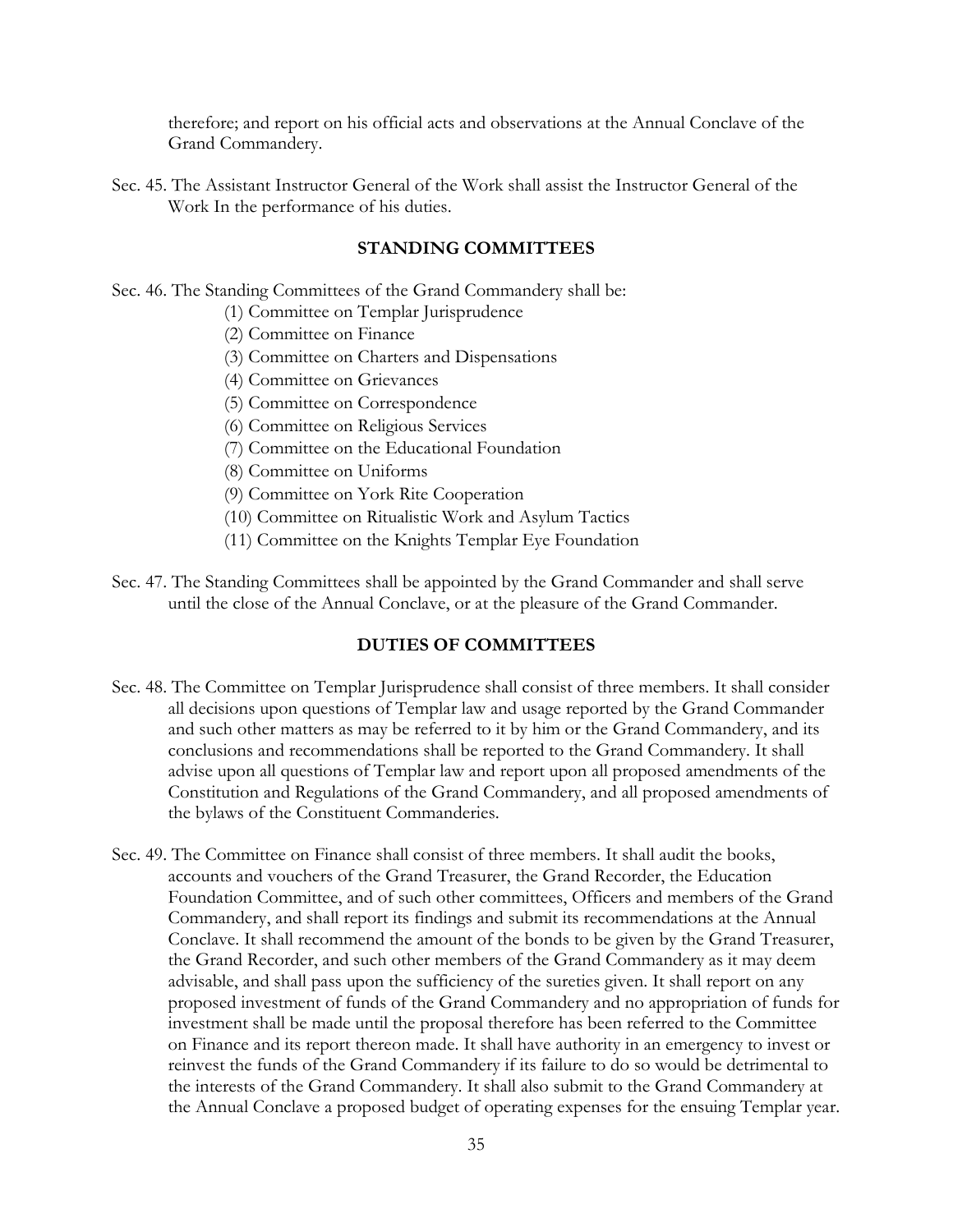- Sec. 50. The Committee on Charters and Dispensations shall consist of three members. It shall carefully examine all Commanderies working under dispensation and all groups requesting charters as Commanderies and report to the Grand Commandery its observations and recommendations.
- Sec. 51. The Committee on Grievances shall consist of three members. It shall examine into all cases of grievances and appeal referred to it by the Grand Commandery or the Grand Commander and report thereon as early as possible.
- Sec. 52. The Committee on Correspondence shall consist of three members. It shall examine all the correspondence of the Grand Commandery referred to it and report thereon.
- Sec. 53. The Committee on Religious Service shall consist of three members. It shall arrange and be in charge of all religious services conducted by the Grand Commandery.
- Sec. 54. The Committee on Educational Foundation shall consist of five members. It shall administer the funds of the Educational Foundations of the Grand Encampment which are in the care and custody of the Grand Commandery in accordance with the regulations promulgated by the Educational Foundation Committee of the Grand Encampment. The Committee shall also submit a detailed report of its acts, financial transactions and condition at the Annual Conclave of the Grand Commandery.
- Sec. 55. The Committee on Uniforms shall consist of three members. It shall consider all proposed amendments to the Regulations pertaining to specifications for uniforms and report thereon to the Grand Commandery.
- Sec. 56. The Committee on the York Rite Cooperation shall consist of the four (4) Dais Officers, the Grand Recorder, and the Grand Treasurer. It shall represent this Grand Commandery on the Joint Committee on York Rite Cooperation.
- Sec. 57. The Committee on Ritualistic Work and Asylum Tactics shall consist of three members. It shall be charged with the duty of investigating changes recommended in asylum tactics, may on its own initiative recommend such changes, and shall submit its recommendations of any proposed changes of asylum tactics to the Grand Commandery at its Annual Conclave. It shall be charged with such other duties in connection with ritual and tactics as may be delegated to it by the Grand Commander.
- Sec. 57-A. The Committee on the Knights Templar Eye Foundation shall consist of four members. It shall foster and publicize the work of the Knights Templar Eye Foundation.

## **RITUALS**

Sec. 58. The rituals of the Grand Encampment shall be issued by the Grand Recorder as follows: One copy to the Grand Commander One copy to the Deputy Grand Commander One copy to the Grand Generalissimo One copy to the Grand Captain General One copy to the Grand Recorder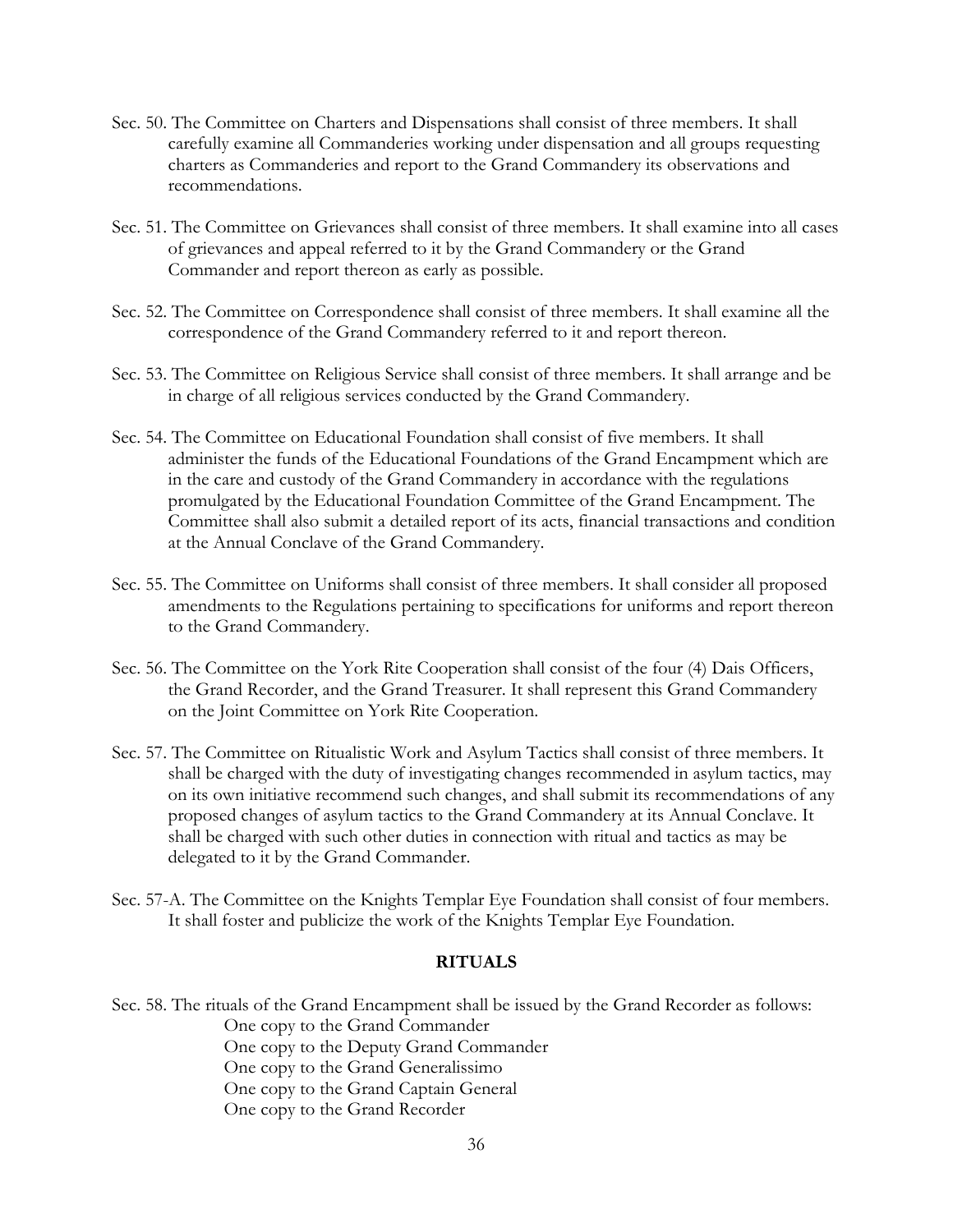One copy (full text) to the Instructor General

Ten copies to the Recorder of each Constituent Commandery, who shall issue them to the Commandery Officers.

The Officers named shall carefully preserve the same and return them at the end of their terms to the Grand Recorder, who shall Issue them In like manner to their successors. A penalty of Ten Dollars (\$10.00) shall be imposed under the law of the Grand Encampment for the loss of the ritual.

### **AFFILIATE MEMBERSHIP**

Sec. 58-An Affiliate membership may be held:

- (a) In Commanderies under the Jurisdiction of this Grand Commandery.
- (b) In Commanderies under the Jurisdiction of any other Grand Commandery whose laws so provide.
- (c) Affiliation Fees may be set by the Constituent Commanderies, but must include Thirty Dollars (\$30.00) for Life Membership in the KTEF.

### **FISCAL YEAR**

Sec. 59. The fiscal year shall be:

- (a) For the Grand Commandery from 01 January to 31 December. Books are reconciled and reports issued by 31 January.
- (b) For Constituent Commanderies from 01 January to 31 December. Books are reconciled and reports issued by 15 January.

## **CONSTITUENT COMMANDERIES**

Sec. 60. The Constituent Commanderies of this jurisdiction shall be governed by Chapters 6 to 15 inclusive, of the Statues of the Grand Encampment.

### **MINIMUM FEE FOR THE ORDERS**

Sec. 61. A Commandery shall confer the Orders for a sum no less than One Hundred Dollars (\$100.00) and Thirty Dollars (\$30.00) for Life Membership in the KTEF, for a sum no less than \$130.00, and such fee shall accompany the petition. For each Petition, the Grand Commandery will receive a Fee of \$10.00.

### **QUALIFICATIONS OF OFFICERS**

Sec. 62. The Commander-elect, the Generalissimo-elect and the Captain General-elect of each Constituent Commandery, shall qualify in the ritualistic work, floor work, sword manual, and have the required Uniform as specified by the 'DC Grand Commandery Uniform Regulation' for their prospective offices prior to Grand Visitation, to be eligible for the Installation there at. If any of these Officers-elect shall fail to qualify for Installation within one month after the annual Grand Visitation and Installation of the Officers In the Commandery, the Grand Commander in his discretion may declare the office vacant and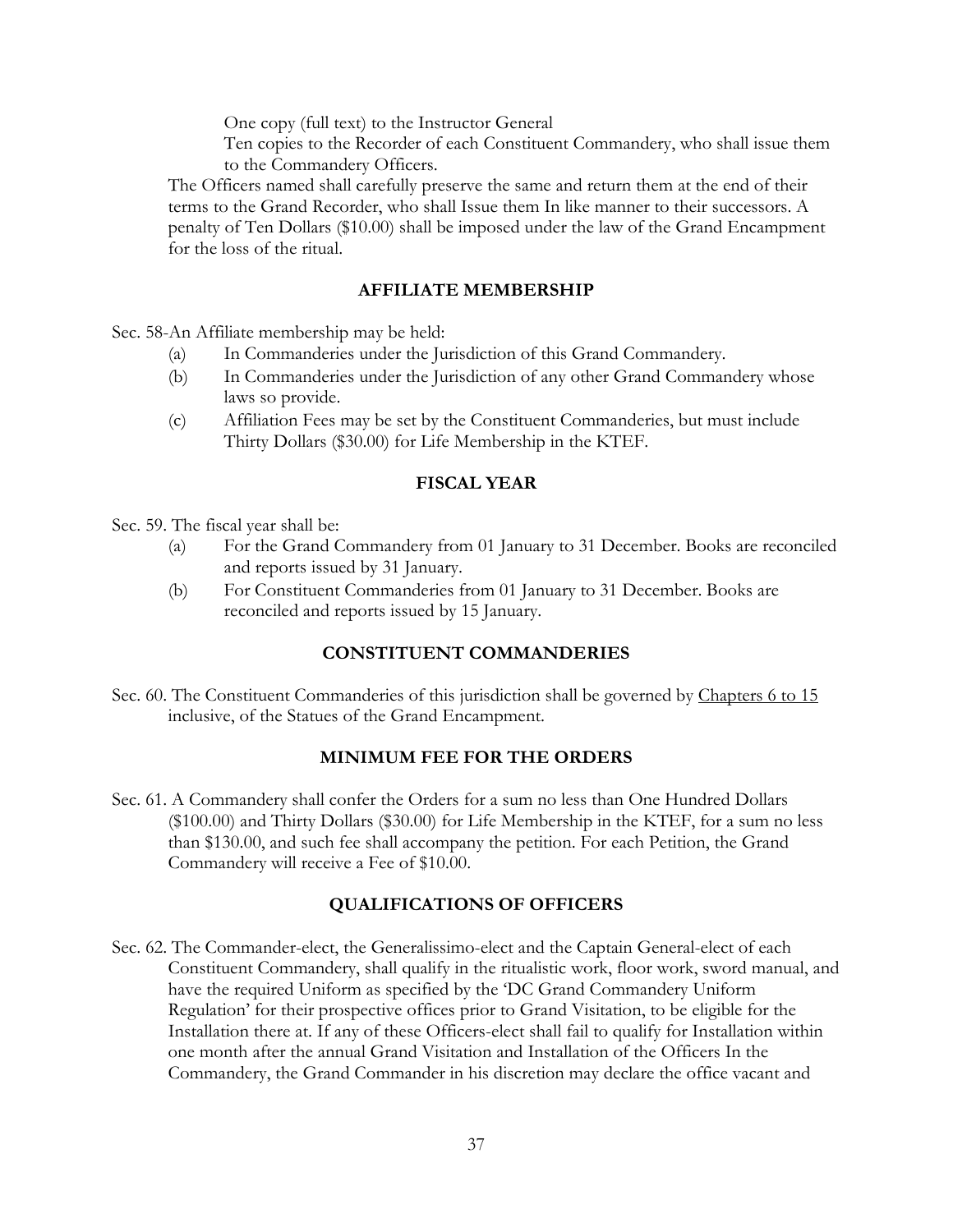order a special election in the Commandery to fill said vacancy. The person so elected shall qualify for installation thereafter as herein before provided.

### **ANNUAL ELECTION OF OFFICERS**

- Sec. 63. Each Commandery shall hold its annual election of Officers at a Special or Stated Conclave in January or at a Special or Stated or Stated Conclave in February prior to the Grand Visitation in February. The Officers chosen shall be installed by the Grand Commander or such person as shall be deputized by him, before the Annual Conclave of the Grand Commandery; provided however, that whenever from unavoidable causes, a Commandery is prevented from installing any of its Officers within the time prescribed, the Grand Commander may issue a dispensation for installing such Officers at another time.
- Sec. 64. The Commander of each Commandery, immediately after the Installation of Officers, shall appoint a committee on inspection of uniforms presented to it and to insist that said uniforms comply strictly in every particular with the Regulations of the Grand Commandery relating thereto; and it shall be the duty of every Sir Knight providing himself with a uniform to submit the same to said committee for inspection and approval. After each uniform has been approved by the committee, a certificate showing that fact shall be filed with the Recorder.
- Sec. 65. Uniform Regulation for the DC KT **Full Dress Uniform**, published separately.

Sec. 66. Uniform Regulation for the DC KT **Summer Uniform**, published separately.

Sec. 67. Uniform Regulation for the DC KT **Fatigue Uniform**, published separately.

Sec. 68. The Grand Treasurer Is hereby designated as custodian of all Past Grand Commander's jewels in his possession. He shall issue a Past Grand Commander Jewel to each new Past Grand Commander and register said Jewel within the Proceedings of the Grand Commandery. The Grand Treasurer will conduct an annual inventory of all Past Grand Commander Jewels in his possession. This inventory will be presented at the Annual Conclave.

### **STANDING RESOLUTION**

It is the sense of this Grand Commandery that it shall be within the discretion of each Grand Commander to designate by General Orders some day during his term, for the holding of an Annual Inspection and Drill, the time and place for said event to be determined by the Grand Commander. (Adopted May 9, 1905)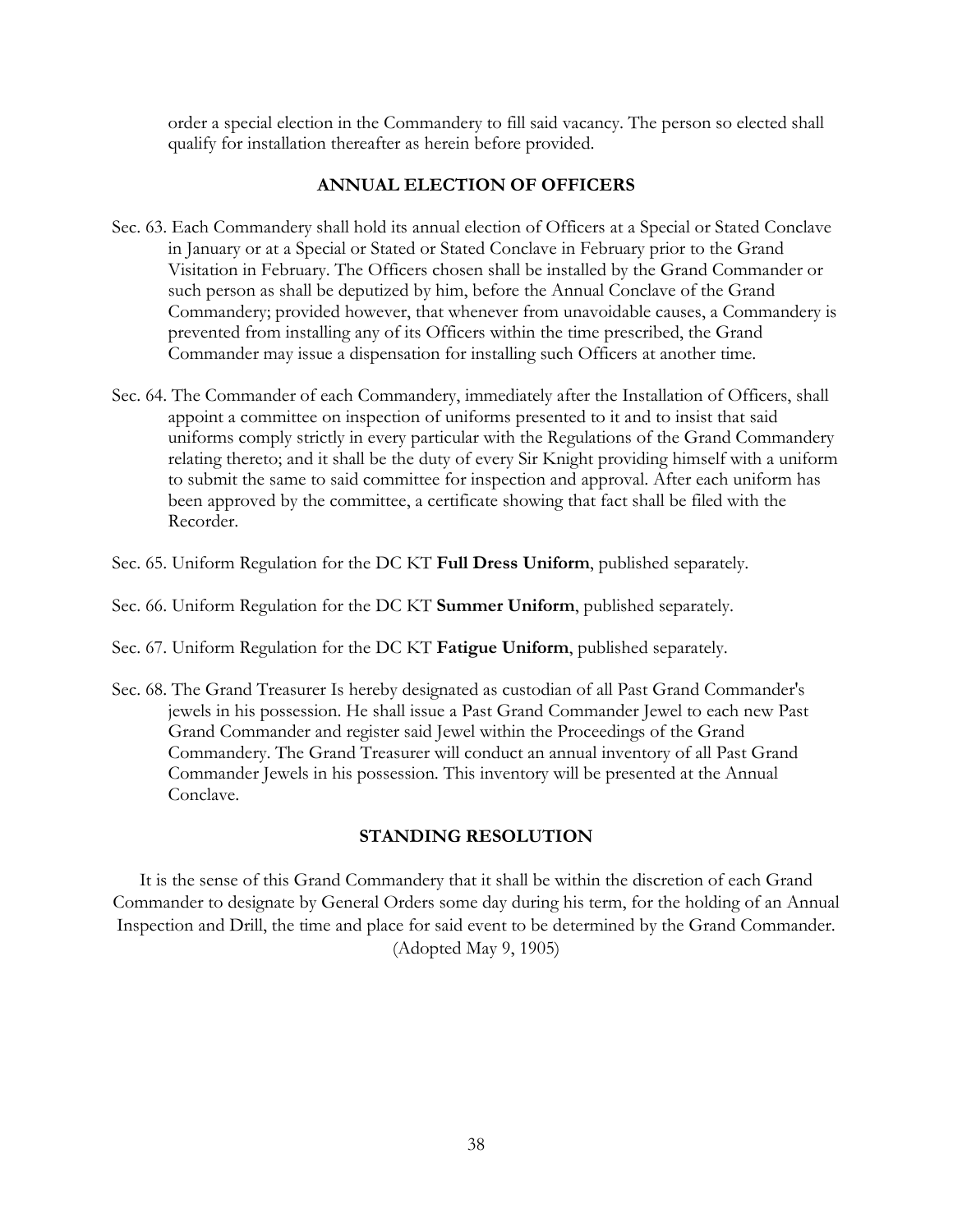# **Appendix 2 – Awards of the Grand Commandery**

**Background:** At the 4 August 2018 Grand Commandery Mid-Year Conclave, the Grand Commander asked the Membership/Awards Committee to establish a variety of awards to incentivize each Commandery and recognize each Sir Knight that further commits to the organization and ritual; supports the Grand Commandery; and, supports our charities.

Specifically, The Grand Commander asked for the Committee to create local awards to recognize the hard work that is done by the commanderies – and individuals -- in the areas of leadership, membership, ritual, and plain, hard work.

Below is a list of recommended awards for the Grand Commandery to decide upon. Each of these is listed with Guidelines for the appropriateness, and criteria to be compared against.

**General:** The Grand Commander will guide the DC Grand Commandery Awards Committee. The period of performance for each award is the Grand Commandery's chivalric year, beginning and ending with the Annual Grand Conclave. All awards will be presented at either the Grand Session or the Banquet. If an awardee is not available for either, the Grand Commander may present the award at a suitable opportunity.

**Selection:** The Grand Recorder will assist with the administrative details of Awards preparation and presentation and will publish the Grand Commander's Order that identifies an impartial committee. The Grand Commandery's Awards Committee can consist of the Grand Commander, Deputy Grand Commander, Grand Generalissimo, Grand Captain-General, and one representative from each DC Commandery if none of those have submitted an award for approval. The recommendation of the Awards Committee provides advice for the Grand Commander, not direction. The Awards Committee is to be provided with guidance to ensure independence and is expected to vote for the good of the Grand Commandery, not their individual commandery.

**Application Delivery and Deadline:** Applications shall be by letter or memorandum originating from any Sir Knight -- or nominating Eminent Commander for Unit Awards. No self-nominations will be accepted. Applications should be filed with the Grand Recorder of the Grand Commandery of the District of Columbia by the second Saturday in January.

**Statistics and Supporting Documentation**: Use the Checklist of Qualifying Activities that is an appendix to this document to evaluate the various criteria and scores for Unit Awards. The applications will reflect a score for each activity with available data to support an overall Commandery Score and is to be documented with a simple folder reflecting the Commandery's planned, scheduled, and completed activities.

# **Summary of DC Grand Commandery Awards:**

## **Individual Awards:**

- Grand Commander Challenge Coin
- Meritorious Service Award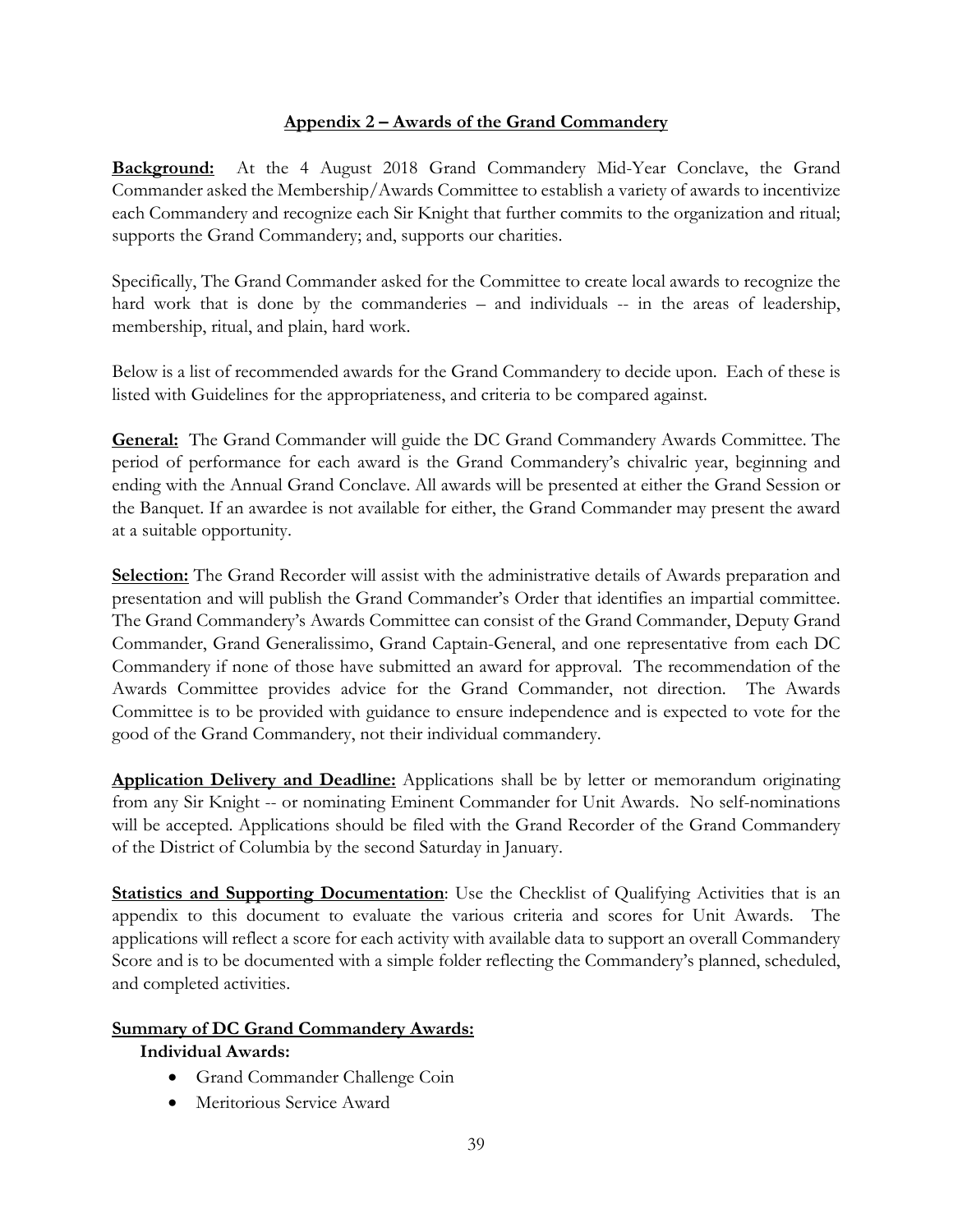- Order of Merit
- DC Commander of the Year

# **Unit Award:**

• DC Commandery of the Year

# **Activity Focused Awards for Units and Individuals:**

- GCDC Ritual Award
- Membership/Growth Award (*Commandery and Individual)*
- Knight Templar's Eye Foundation (KTEF) Award

# **Award Details:**

# **Individual Awards:**

**Grand Commander Challenge Coin:** To be given by the Grand Commander for those individuals performing excellent, inspiring work as he perceives it. Currently, this is awarded to Sir Knights who have held the Order of the Temple for two or fewer years. Otherwise, this is entirely in the gift of the Grand Commander and serves as his personal mark of recognition for a job well done among the new classes. There are no limits to how many or few are given out.

**Meritorious Service Award –** The second highest rank of award this Grand Commandery has, the Meritorious Service Award is given to a new Sir Knight, also two or fewer years since knighting, who displays visible support of the Commandery.

This visible support includes but is not limited to: 100% participation in Commandery business meetings; at least 50% Grand Commandery business meetings; and cross-commandery visiting. Attended conferrals of the Orders; Attended Easter Sunrise Service. Supported KTEF and Holy Land Pilgrimage.

One is awarded per Commandery per Grand Commandery year and costs \$150 to nominate.

Specific Criteria: Listed below in Appendix 3.

**Order of Merit –** The Order of Merit is the highest award given by this Grand Commandery and is given to a Sir Knight who has not been elected Grand Commander. Some factors that go into the awarding are: Number of meetings attended over the year; number of Commandery Orders worked (all Commanderies); elected or appointed office held in a constituent Commandery; attended Year One of the York Rite Leadership Conference; and attended the Grand Commander's Mid-year session. Only one total is given out per Grand Commandery year. \$150 to nominate.

Specific criteria: Listed below in Appendix 3.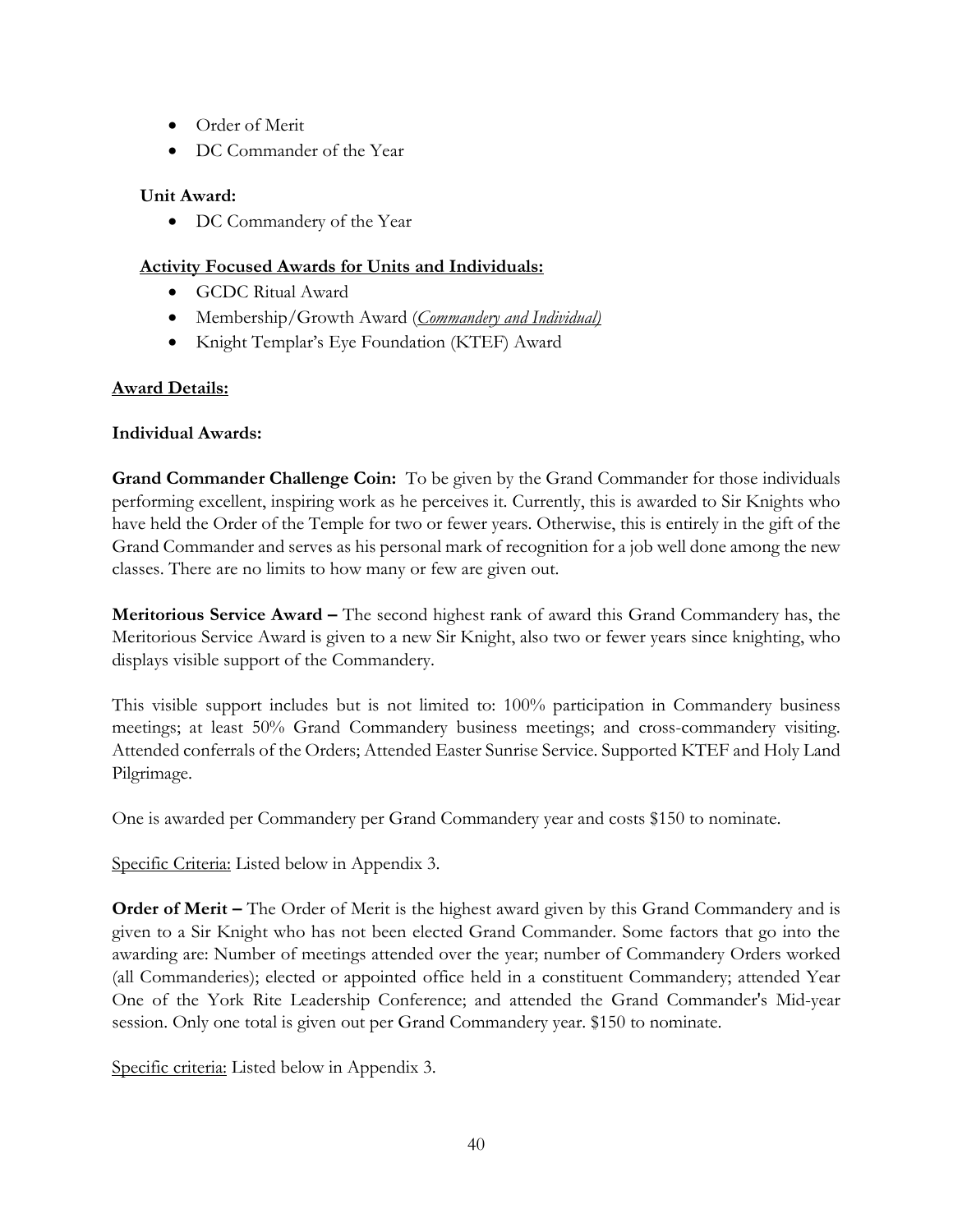**DC Commander of the Year** – Plaque for most successful constituent Eminent Commander at the end of his term. To be presented at the Grand Session.

Specific Criteria: Honor Committee selects awardee using specific criteria associated with the Commandery Assessment Checklist included in Appendix 3 as well as any supporting and extraneous evidence not covered in the point calculation.

# **Unit Award:**

**DC Commandery of the Year –** Annual pennant awarded to highest scoring Commandery based on competition with self, against criteria using standing Commandery Checklist in Handbook, not against other Commanderies.

Specific Criteria: Listed below in Appendix 3.

# **Activity Focused Awards for Units and Individuals:**

**GCDC Ritual Award** – GC ribbon bar given by the Grand Commander at a time and place of his choosing.

Specific Criteria: Any Sir Knight may apply for this award using Appendix 4.

**Membership/Growth Award:** For the Commandery that appoints a Membership Committee and Chairman; develops a membership plan; gives Membership presentations to other Masonic bodies; and, has the most net growth in a year.

**Commandery:** Plaque: Given by the Grand Commandery to the Constituent Commandery that institutes a membership program and increases membership by the greatest net percentage in the Templar Year.

Individual: **Coin/Certificate/Ribbon:** An award given to each Sir Knight that brings one new member during the Templar Year.

Specific Criteria: Recorder and Membership Chairman review documents and make recommendations based on documented activities.

**Knight Templar's Eye Foundation (KTEF) Award –** Certificate of Recognition to be given by the Grand Commander at the annual banquet for those Commanderies that have reached sufficient giving levels to join the Grand Master's Club and the Grand Commander's Club – or higher giving levels. Individuals: Are presented a civilian lapel pin to match the KTEF shield for their level of giving.

Specific Criteria: Follow the criteria for Grand Encampment medals that acknowledge specific levels of contribution by self and Commandery.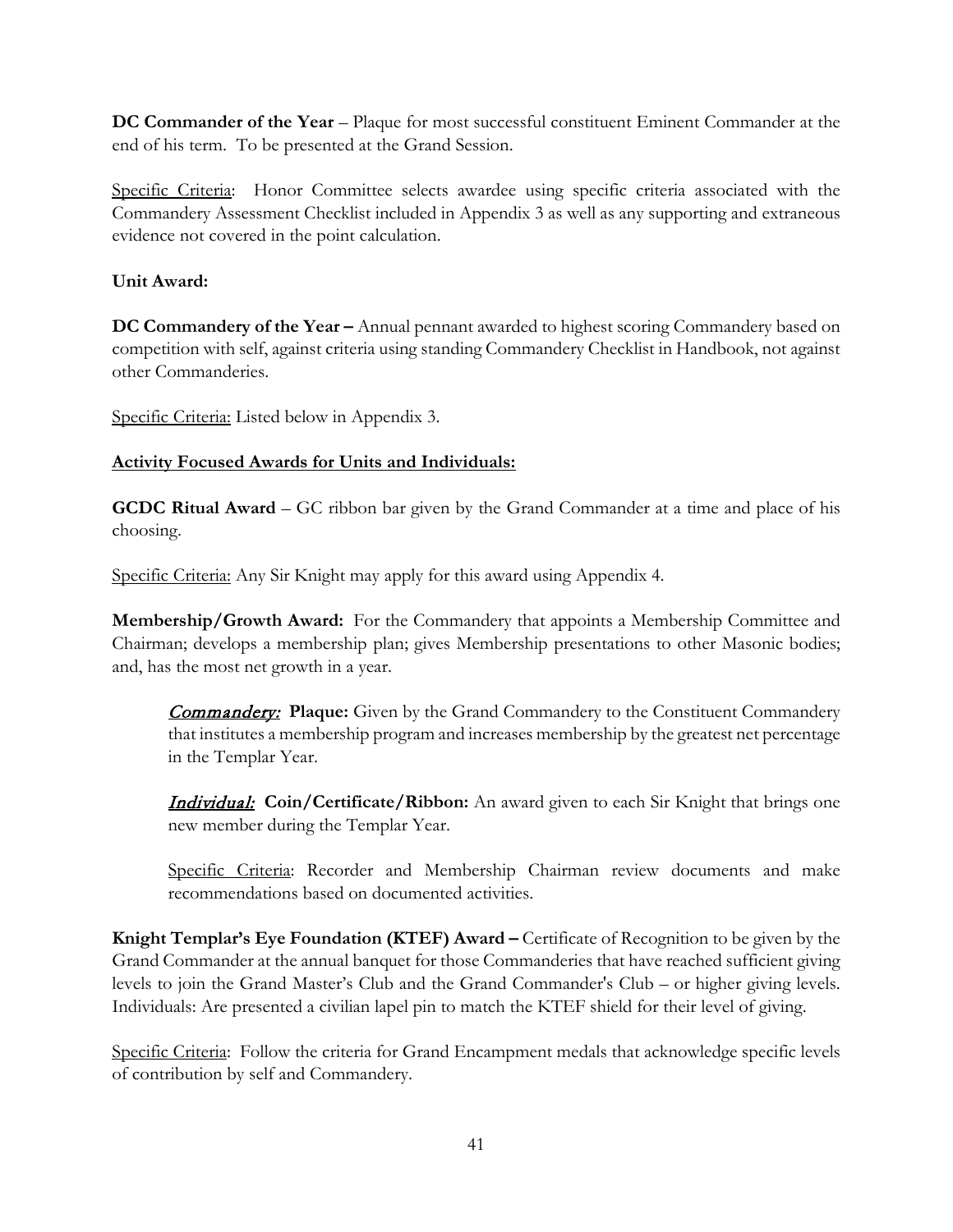# **Appendix 3 – Commandery Annual Report**

| Membership                                        | Total | <b>Points</b> |
|---------------------------------------------------|-------|---------------|
| Number of Knightings <i>No.</i> $x 5 =$ points    |       |               |
| Number of Reinstatements No. $x 10 = points$      |       |               |
| Total Membership (no points but record the total) |       |               |
| <b>Membership Total</b>                           |       |               |

| Condition                                                                      | Total | Points |
|--------------------------------------------------------------------------------|-------|--------|
| Average Attendance per conclave Number divided by total members x 100 points   |       |        |
| Number of Officers in Uniform at Installation 2 points each                    |       |        |
| Number of Stated Conclaves Held 1 point each                                   |       |        |
| Number of Called Conclaves Held 1 point each                                   |       |        |
| Number of Full Form Openings in the year 2 points each                         |       |        |
| Opening and Closing Ritual Quality: Excellent 10 points / Fair 5 points / Poor |       |        |
| $\theta$ points                                                                |       |        |
| Condition of Recorder's Notes: Excellent 10 points / Fair 5 points / Poor 0    |       |        |
| points                                                                         |       |        |
| <b>Condition Total</b>                                                         |       |        |

| Activity                                                                       | Total | <b>Points</b> |
|--------------------------------------------------------------------------------|-------|---------------|
| Held Divine Services 5 points per: Ascension, Christmas, Other                 |       |               |
| No. of SKs who Attended Easter Sunrise No. x 3 points                          |       |               |
| Held Social Events 5 per: Table Commandery, Festive Board, Other ___; 3 points |       |               |
| for Refreshments organized before or after                                     |       |               |
| Commandery visitations (minimum of 5 SKs) 5 points per to a max of 10 in       |       |               |
| each category: Lodge, Chapter, Council, AASR, Other                            |       |               |
| Number of organized programs at conclaves lasting at least 20 mins (not        |       |               |
| to include practice) 15 points per occurrence                                  |       |               |
| Practices held in addition to called or stated Conclaves 5 points each         |       |               |
| Average number of SKs at practices 1 point per each $SK \times$ practices      |       |               |
| <b>Activity Total</b>                                                          |       |               |

| Grand Conclave & Grand Encampment Total                               | <b>Points</b> |
|-----------------------------------------------------------------------|---------------|
| Number of dais officers attending Grand Conclave 5 points per         |               |
| Recorder and Treasurer attending Grand Conclave 5 points per          |               |
| Number of other officers attending Grand Conclave 3 points per        |               |
| Number of other SKs attending Grand Conclave 1 points per             |               |
| Number of dais officers attending Semi-Annual Grand Conclave 5 points |               |
| per                                                                   |               |
| Recorder and Treasurer attending Semi-Annual Grand Conclave 5 points  |               |
| per                                                                   |               |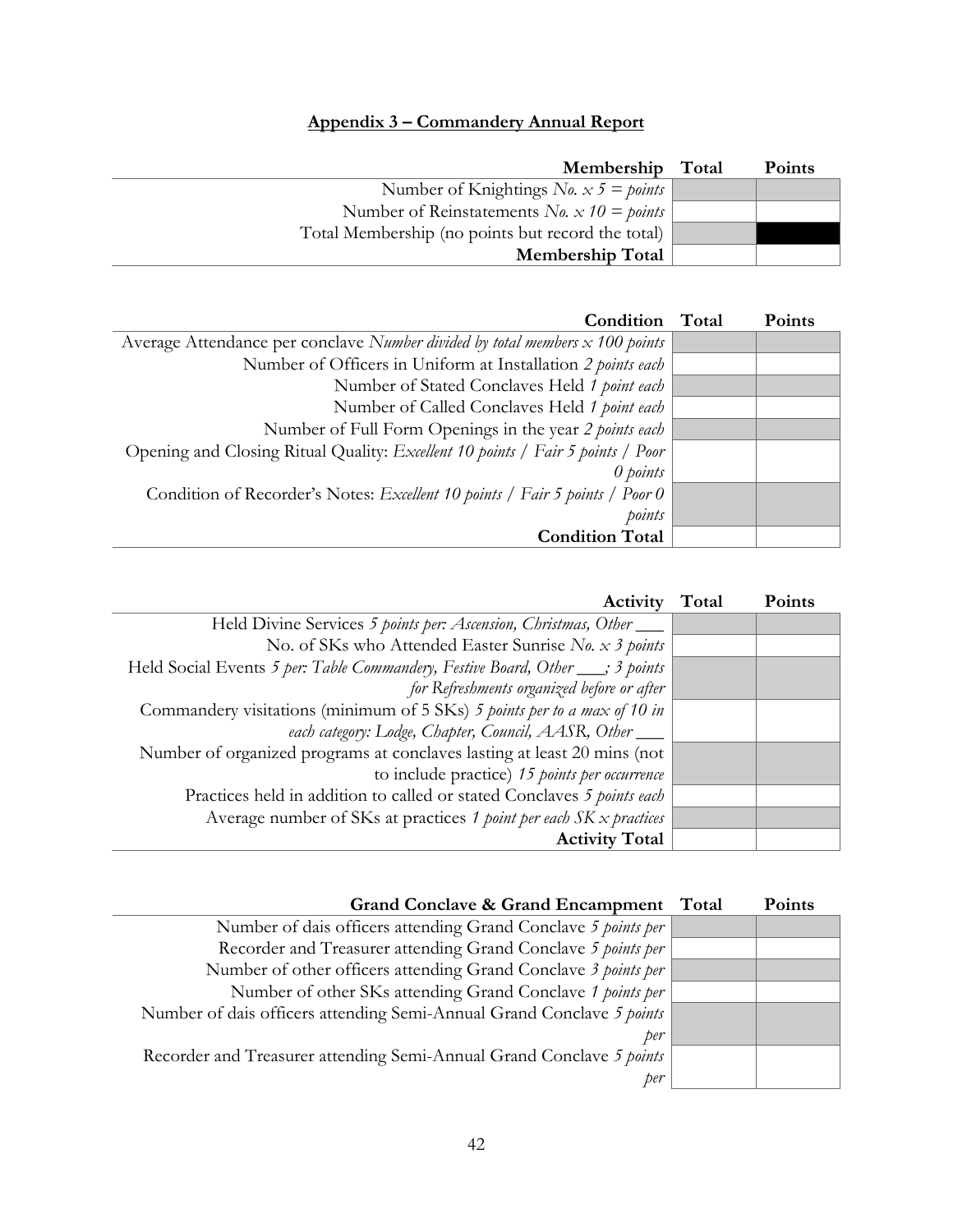| Number of other officers attending Semi-Annual Grand Conclave 3 points |  |
|------------------------------------------------------------------------|--|
| per                                                                    |  |
| Number of other SKs attending Semi-Annual Grand Conclave 1 point per   |  |
| Number of SKs attending MADC 5 points per                              |  |
| Number of SKs attending Emerging Leaders Conference 5 points per       |  |
| <b>Grand Conclave &amp; Grand Encampment Total</b>                     |  |

| <b>Conferral of Orders</b>                                                                     | Total | Points |
|------------------------------------------------------------------------------------------------|-------|--------|
| Illustrious Order of the Red Cross Full Form w/ costumes & without                             |       |        |
| reading 10 points per                                                                          |       |        |
| Illustrious Order of the Red Cross Full Form w/ costumes & read 3 points                       |       |        |
| per                                                                                            |       |        |
| Illustrious Order of the Red Cross Short Form without reading 5 points per                     |       |        |
| Illustrious Order of the Red Cross Short Form read 2 points per                                |       |        |
| Knight of St. Paul & the Order of Malta Full Form w/ costumes &                                |       |        |
| without reading 10 points per                                                                  |       |        |
| Knight of St. Paul & the Order of Malta Full Form w/ costumes & read 3                         |       |        |
| points per                                                                                     |       |        |
| Knight of St. Paul & the Order of Malta Short Form without reading 5                           |       |        |
| points per                                                                                     |       |        |
| Knight of St. Paul & the Order of Malta Short Form read 2 points per                           |       |        |
| Order of the Temple w/ all parts filled, full props, without reading 15                        |       |        |
| points per                                                                                     |       |        |
| Order of the Temple read 5 points per                                                          |       |        |
| Order of the Temple (read or not) missing significant props 5 points per                       |       |        |
| Commandery possesses and keeps in good condition paraphernalia                                 |       |        |
| for:                                                                                           |       |        |
| Red Cross 5 points for having $\mathcal{C}^*$ 5 for good condition, 3 for average, 0 for poor  |       |        |
| Knight of St. Paul & Order of Malta 5 points for having $e^s$ 5 for good condition,            |       |        |
| 3 for average, 0 for poor                                                                      |       |        |
| Order of the Temple 5 points for having $\mathcal{C}^*$ 5 for good condition, 3 for average, 0 |       |        |
| for poor                                                                                       |       |        |
| <b>Conferral of Orders Total</b>                                                               |       |        |

| Philanthropy                                                                 | Total | Points |
|------------------------------------------------------------------------------|-------|--------|
| Total KTEF Life Sponsorships No. x 10 points                                 |       |        |
| No. of SKs with donations over \$50 in KTEF Current Campaign No. x 10        |       |        |
| points                                                                       |       |        |
| No. of SKs with donations over \$50 in KT Educational Foundation $N_{0}$ . x |       |        |
| 10 points                                                                    |       |        |
| No. of SKs with donations over \$50 in KT Holy Land Pilgrimage No. $x$ 10    |       |        |
| points                                                                       |       |        |
| <b>Philanthropy Total</b>                                                    |       |        |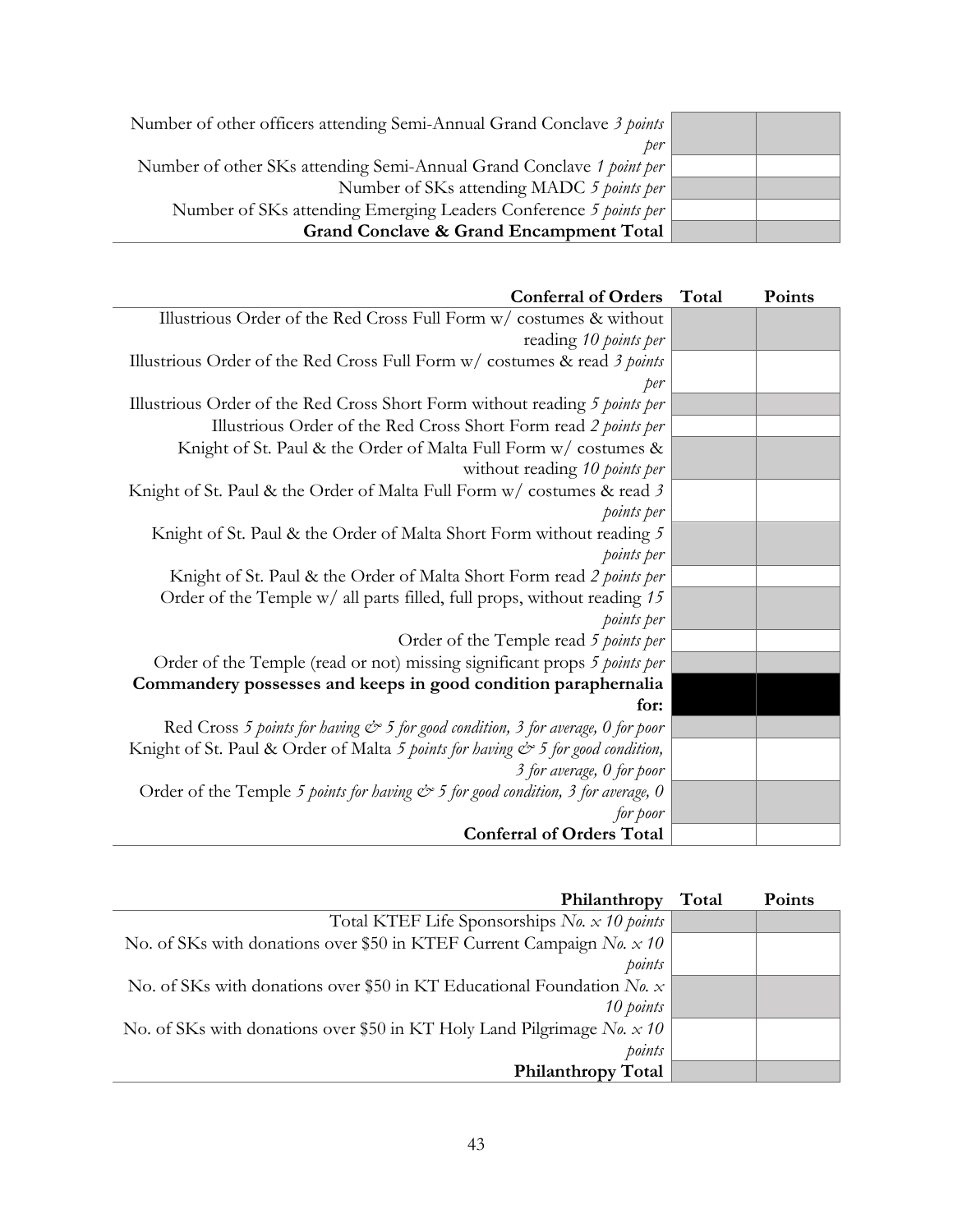| Communication Total                                                      | <b>Points</b> |
|--------------------------------------------------------------------------|---------------|
| Commandery has newsletter / bulletin for each meeting 25 points          |               |
| Commandery has online presence (website, Facebook, Instagram, etc.) that |               |
| is current 25 <i>points</i>                                              |               |
| Commandery notifies SKs about all activities via email 25 points         |               |
| <b>Communication Total</b>                                               |               |

## All above fields total for the Commandery Annual Report and to calculate the "Commandery of the Year" award. The fields below relate to the award named.

| Meritorious Service Award Total                                         | Points |
|-------------------------------------------------------------------------|--------|
| Perfect attendance in Commandery business meetings 5 points             |        |
| Attended at least 50% of Grand Commandery sessions 5 points             |        |
| Visited the other constituent Commanderies in the jurisdiction 5 points |        |
| Attended conferral of the Orders 5 points                               |        |
| Attended Easter Sunrise service 5 points                                |        |
| Support for KTEF and Holy Land Pilgrimage 5 points                      |        |
| Furthermore, it is a requirement that the nominee have received the OT  |        |
| not more than two years before his nomination                           |        |
| Total                                                                   |        |

| Order of Merit Total                                                     | <b>Points</b> |
|--------------------------------------------------------------------------|---------------|
| Number of conclaves attended No. $x$ 5 points                            |               |
| Number of Orders assisted with (ritual or stage crew) No. $x$ 5 points   |               |
| Held an elected or appointed office in a constituent Commandery 5 points |               |
| Attended Year One of the York Rite Emerging Leaders Program 5 points     |               |
| Attended Semi-Annual Conclave of the Grand Commandery 5 points           |               |
| <b>Order of Merit Total</b>                                              |               |

For this submission to be counted please submit the following attached to your totals calculated above:

- ✠ Current year's budget execution and next year's budget
- ✠ Inventory and condition of Commandery physical assets
- ✠ Commander-elect's calendar with short description of each conclave for the ensuing chivalric year
- ✠ The "Order of Merit" must also include the nominating Commander's report describing and endorsing how the nominee contributed to the improvement of his constituent commandery and to the Grand Commandery's supported activities, ritual, and / or membership.